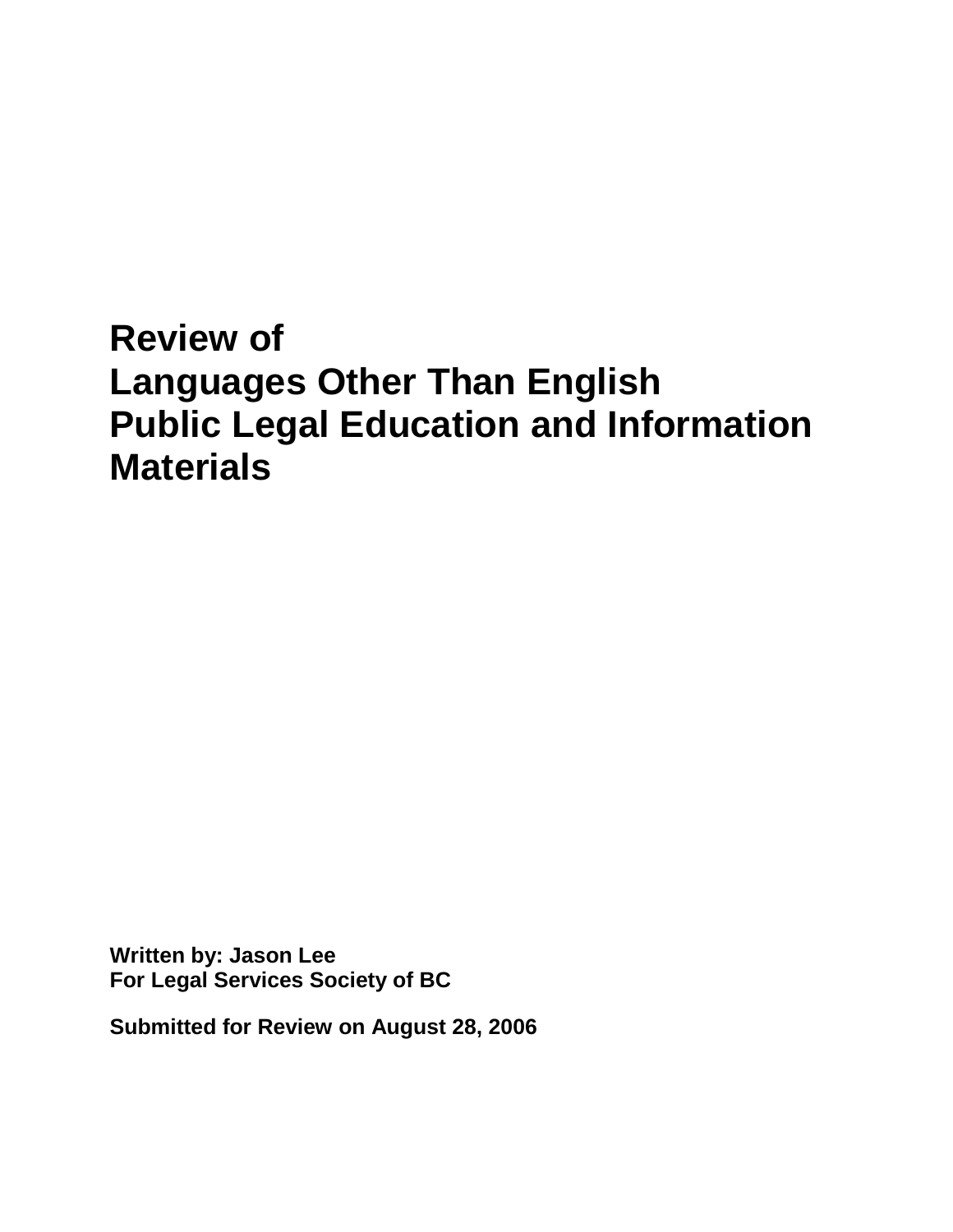# **Table of Contents**

|                                                        | Page |
|--------------------------------------------------------|------|
| <b>Summary</b>                                         | 3    |
| <b>Introduction</b>                                    | 4    |
| Overview of LOTE materials review                      | 4    |
| Methodology                                            | 4    |
| <b>Evaluation considerations</b>                       | 5    |
| A. Content of LOTE Materials                           | 6    |
| <b>B. LOTE Legal Information Topics</b>                | 6    |
| C. Presentation of Legal Information to Clients        | 9    |
| Methods of providing legal information                 | 9    |
| Usage of printed LOTE materials                        | 11   |
| Languages of LOTE material                             | 13   |
| D. Internet Use by Clients and Intermediaries          | 14   |
| <b>Conclusion</b>                                      | 15   |
| <b>References</b>                                      | 16   |
| <b>Appendix A: Amalgamated Questionnaire Responses</b> | 17   |
| Appendix B: Agencies Participating in the Review       | 34   |
| <b>Appendix C: List of LSS LOTE Publications</b>       | 35   |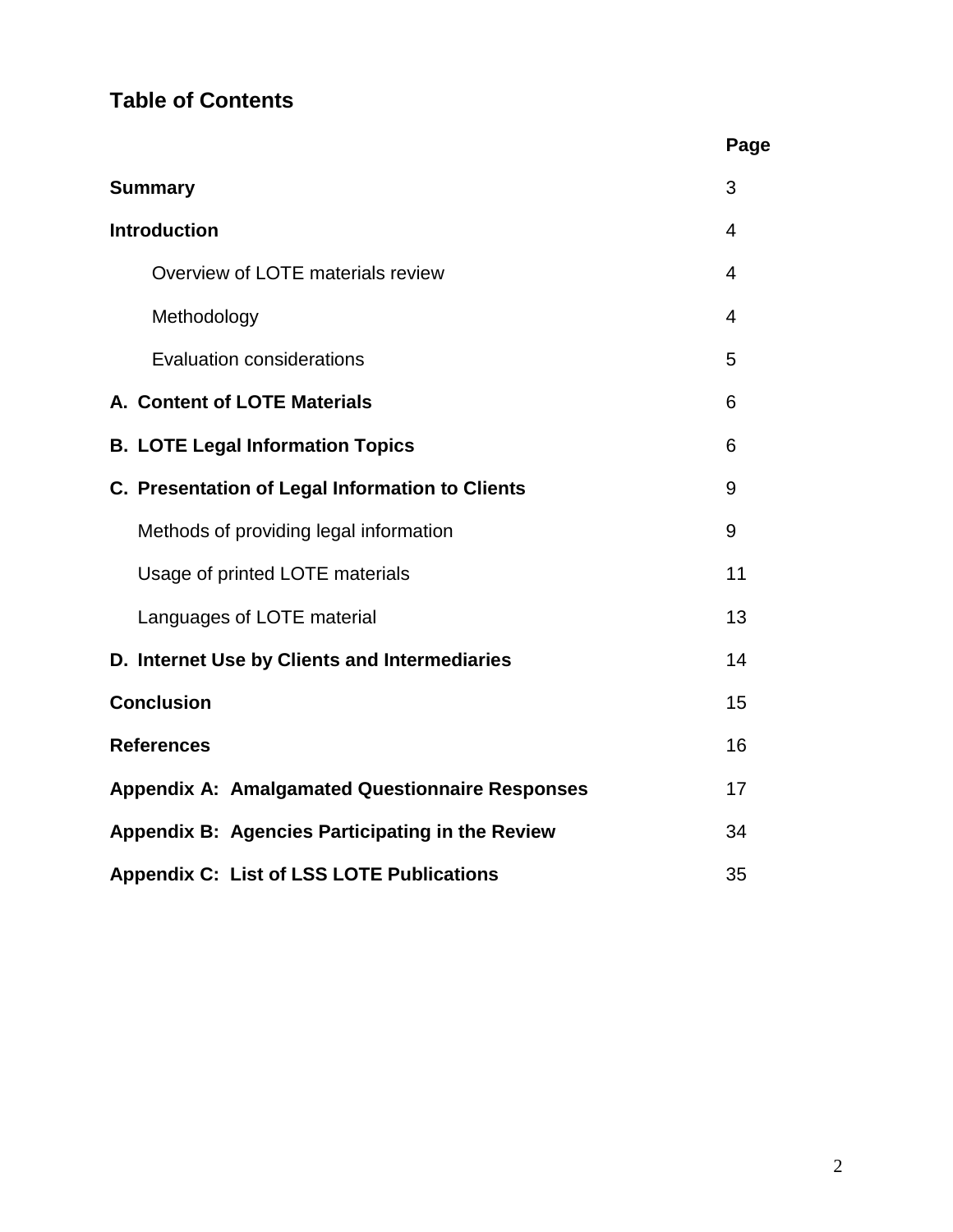# **Summary**

The Legal Services Society (LSS) commissioned consultant Jason Lee to do an assessment of an evaluation of public legal education materials in Languages Other Than English (LOTE), which took place at the settlement and family support workers conference in March 2006. This evaluation focused on the content, usage, distribution, and language availability of LOTE publications. Using questions originally raised by the Public Legal Education and Information (PLEI) review group, the evaluation was able to answer the following:

## *How can we measure the value and effectiveness of engaging community partners to develop, promote, and distribute PLEI materials to their communities?*

Without community partners to help develop the content and to participate in reviews such as this evaluation, LOTE materials would not reflect the linguistic and cultural diversity of the client groups for whom the publications are intended. Likewise, this evaluation confirmed that the settlement workers and the family support workers (LOTE intermediaries) are an important medium to ensure effective distribution of LOTE materials in their communities.

### *Who is aware PLEI materials are available; who values these materials; who uses them?*

Intermediaries know about LOTE materials, see the value of them, and use them frequently in their work, as reported in the evaluation. It is difficult to measure how many of the materials are directly accessed by clients on their own or via the Internet. However, the intermediaries stated that there is much more LSS can do to promote LOTE materials directly to clients.

### *How are they used?*

Intermediaries report using LOTE materials primarily in face-to face meetings. It may be assumed that further context is often needed to address clients" specific concerns, as is the understanding when the publications are created.

Mr. Lee met with LSS staff to discuss his findings and get relevant feedback to produce his final report. Having examined the responses from the questionnaires and the focus groups, and considered demographics and the operations of intermediary agencies, this report concludes that LOTE material, while useful, must become even more relevant and accessible to LOTE intermediaries and clients. Specifically, it makes the following recommendations:

- 1. That an ongoing feedback mechanism for LOTE publications be integrated with LSS efforts to further educate intermediaries on legal issues and to network with them. This could be achieved through regular conferences.
- 2. That a mechanism be developed that assesses changing demographics and needs, to determine what new LOTE materials need to be developed and in which languages. Part of this feedback mechanism is through the information provided by intermediaries at the aforementioned conferences.
- 3. That a distribution system be developed that takes into account that intermediary agencies lack the resources to be proactive in ensuring that LOTE materials are regularly re-ordered.
- 4. That LOTE materials on family law, the court system, and patients" rights be developed.
- 5. That the LSS website be modified to include multi-lingual links to maximize the ease of finding LOTE materials online.
- 6. That further focus groups be held with intermediaries to determine the answers to questions raised by the questionnaire and the focus group input.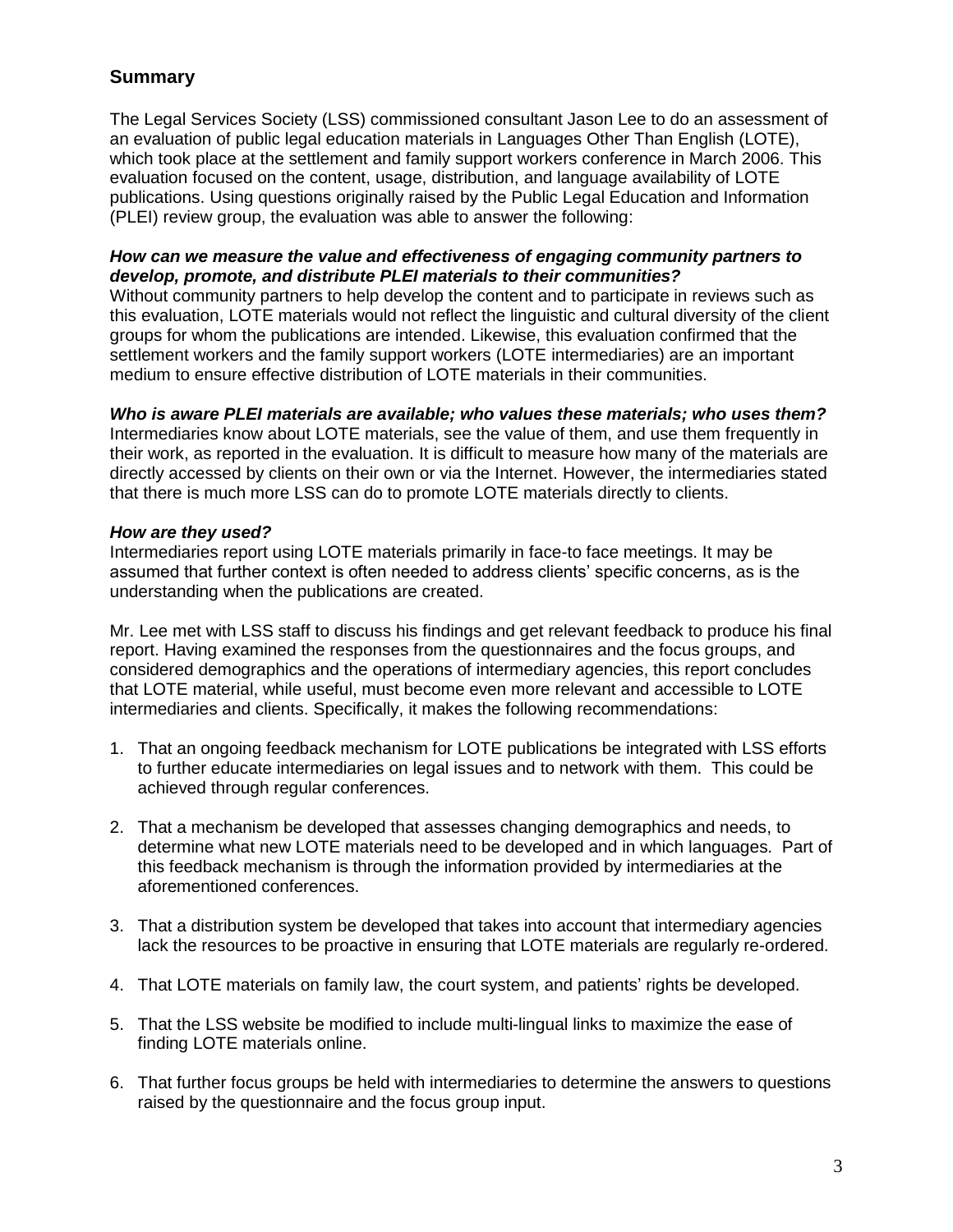# **Introduction**

#### **Overview of LOTE materials review**

LSS LOTE materials include publications that are short, user-friendly documents containing core information on general legal topics and other more contextual documents covering specific topics in depth. These publications are created in the recognition that access to legal information is both a right and a necessity for all the people of BC, highlighted by the fact that according to Citizenship and Immigration Canada, 29.6 percent of newcomers to Canada in 2004 spoke neither English nor French. The format of the material is derived from consultations with settlement workers, who are the main LOTE intermediaries for immigrant populations needing service. In addition to the LOTE intermediaries, the documents are also targeted for direct use by ethno-cultural communities.

LSS periodically updates LOTE materials to reflect new legislation, administrative policies, and procedures. As well, LSS develops LOTE materials in new languages as demographic needs emerge. Each time a LOTE document is created or revised, LSS holds focus groups or consultations with LOTE intermediaries to ensure relevancy of information, accurate translation, and cultural appropriateness.

As part of the 15-month review of PLEI services over 2006 and 2007, LSS conducted focus groups and questionnaires with LOTE intermediaries to evaluate the effectiveness of LOTE materials and outreach. A number of questions had emerged from the background paper for the PLEI review group. Of these, this evaluation primarily attempted to answer the following:

- How can we measure the value and effectiveness of engaging community partners to develop, promote, and distribute PLEI materials to their communities?
- Who is aware PLEI materials are available; who values these materials; who uses them?
- How are they used?

#### **Methodology**

The LSS Legal Education and Information Conference for Community and Family Support Workers was held on March 28 and 29, 2006. LSS invited settlement staff from non-profit organizations providing first language immigrant settlement services and family workers from agencies that provide family support services for women in transition around BC. Each day covered a specific theme – the first day, immigration, and the second day, family law. Lower Mainland invitees had the choice of participating on one of the days, while participants travelling from other areas in BC could participate in both. Seventy-seven participants attended at least one of the two days of the conference.

Information was gathered in two ways during the conference evaluation: from focus group discussions and from a questionnaire distributed to the groups after the discussions. LSS staff developed both the focus group questions and the questionnaire and led the sessions. The focus groups were held on both days of the conference with participants grouped by language spoken. The primary purpose of these discussions was to review the content of the LOTE material, with secondary information gathered about how the materials are used, including suggestions about promotion and distribution. The primary purpose of the questionnaire was to identify the most relevant legal information topics for potential users and the best methods for distributing this information. The number of responses for each question varied because some respondents did not answer all the questions, and some questions allowed for multiple responses.

Information from both the focus groups and the questionnaire were typed into electronic format and forwarded to the evaluator. The evaluator collated the questionnaire responses,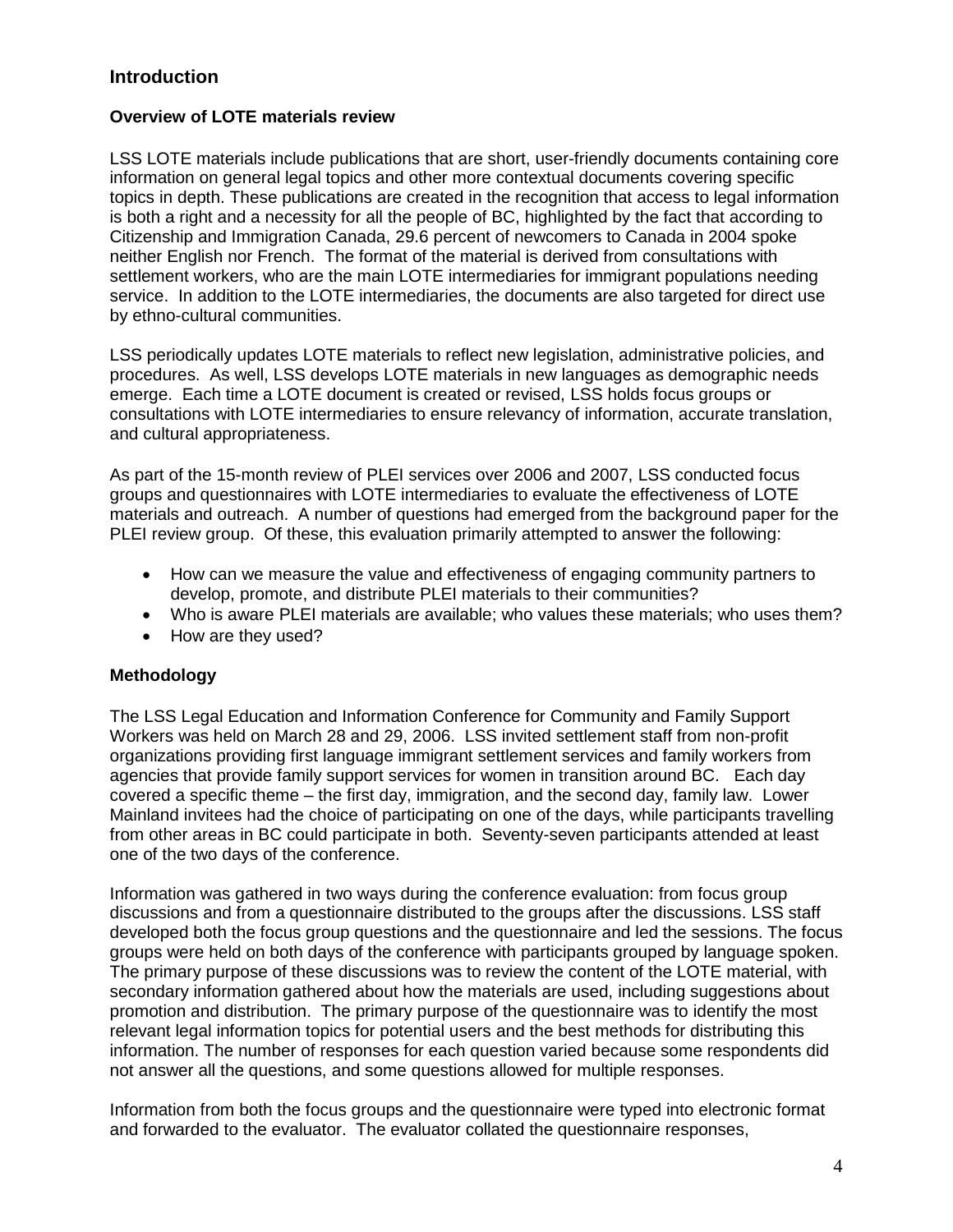amalgamating the language focus groups to ascertain whether any patterns emerged through comparison across language groups. While focus group feedback yielded some content changes for LSS to consider, it was necessary to specifically collate the questionnaire data so that information could be compared across languages to uncover trends in distribution.

Not all respondents reviewed LOTE materials in the language they use as intermediaries. Conference participants reflected a wide range of language services, and LOTE materials are not available in all languages. In these cases, the respondents reviewed English language materials.

### **Evaluation considerations**

When examining the evaluation data, there are a few important considerations. The first is that respondents were primarily settlement workers or family support workers who deliver services in different languages. Settlement workers work primarily out of settlement agencies and neighbourhood houses, while the family support workers primarily work out of family service agencies or settlement agencies. This means that the respondents did not include LOTE intermediaries who may work out of mainstream not-for-profit agencies such as seniors" centres. Also, this evaluation does not include staff from agencies that serve culturally diverse populations and have LSS LOTE materials available but do not have bi-lingual or multi-lingual intermediaries. This limitation is actually beneficial to this evaluation, as recommendations can be specific to the experiences and realities of settlement workers and family workers – the intermediaries to whom the LOTE materials were originally targeted.

While the conference was an excellent opportunity to gather input from respondents, the logistics of it pose some evaluation considerations. Firstly, with focus groups held on both days, it is unknown whether any conference participants actually participated in more than one focus group. Secondly, there was very limited time for respondents to review LOTE materials before responding in the focus groups or through the questionnaires. This possibly limited the depth of responses in the focus groups, and some LOTE materials were not reviewed at all.

Lastly, the representation of different languages among the respondents was not balanced. With only two spaces available per agency, participants may not have reflected the demographics of LOTE intermediaries, with the exception of the Chinese and Punjabi settlement workers. The Punjabi/Hindi and Chinese language participants comprised over 50 percent of the respondents, while some languages had only one respondent (e.g., French, German, and Somali/Swahili). This skewed representation makes statistical comparison difficult, so any references to data trends in this report are qualified when a specific language response deviates from the trend.

Also, some questions asked the intermediaries about their clients" use of LOTE materials and their usefulness to clients. While intermediaries do have much knowledge about the clients they serve, it is important to remember that these are the perceptions of the intermediaries and not the views of the clients themselves.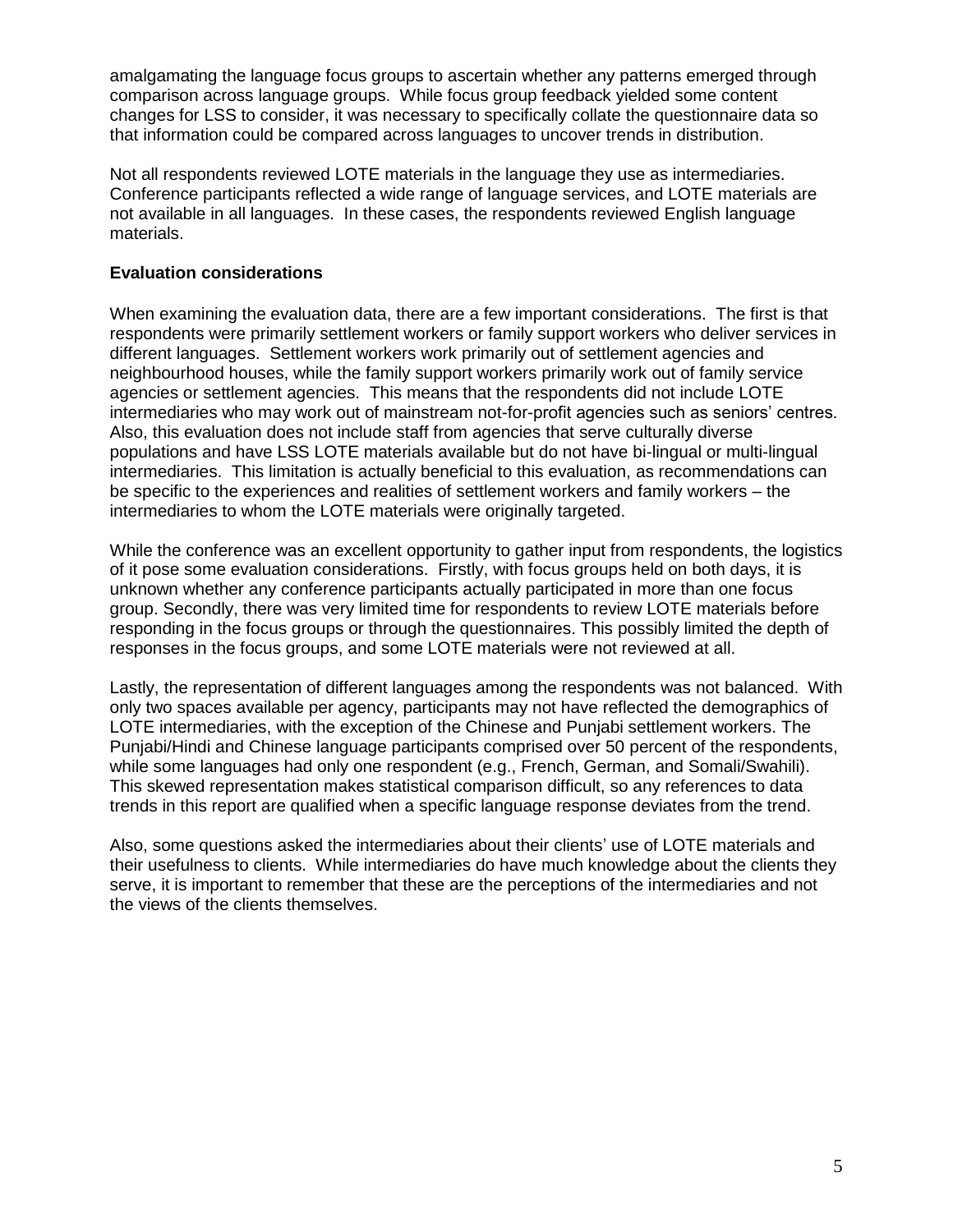# **A. Content of LOTE Materials**

The LSS LOTE publications reviewed in this evaluation included the series of the six *Refugee Fact Sheets*, four *Welfare Fact Sheets*, and three booklets, *Speaking of Abuse, Benefits and Services for Seniors*, and *Legal Aid Services.* Because intermediaries are consulted about LOTE materials upon inception, there wasn"t extensive feedback regarding content changes at the focus groups. Overall, focus group participants found that the information in the publications was easy to find, that the translations were accurate, and that while there could always be more information included, the content was usually adequate and well written. However, there were a few important exceptions. The Chinese focus group for the *Welfare Fact Sheets* felt that the information was outdated (although there was little context in the focus group notes for this). In a few other cases, comments arose about the cultural appropriateness of language. For example, in the *Speaking of Abuse* Farsi focus group, there was the comment that the title may be construed as meaning only sexual abuse, which may prevent users from taking the publication. Another example, from the *Speaking of Abuse* Chinese focus group, was that the term "advocate" would not be understood.

Even though the suggested content changes were usually minor, it is clearly worth reviewing the content of LOTE materials to ensure relevancy and accuracy. This is especially true if the materials have not gone through any revisions for awhile, and if the publication language serves more than one geographical area. For example, there has been a shift in immigration over the past seven years from Hong Kong to China. While the written Chinese language is similar, the best way to relay information in a culturally relevant manner may not be. In addition, the legal information needs of Mainland Chinese newcomers may not be the same as those from Hong Kong.

### **Recommendation:**

*That LOTE publications be reviewed at least once every three years to ensure relevancy to the target population. To maximize resources, this review could happen jointly with professional development events such as the Legal Education and Information Conference for Community and Family Support Workers in March.*

#### *Action:*

- 1. Budget specific resources towards a regular conference, either annually or bi-annually.
- 2. Involve a small group of intermediaries in the planning to ensure relevancy both to LSS and the target group.
- 3. Determine logistics around these specific goals:
	- Professional development for intermediaries.
	- Identification of which LOTE materials should be reviewed (since there most likely will not be time to review them all). Rotate materials between conferences.
	- Time for networking between intermediaries and between intermediaries and LSS staff.
	- Pre-identification of resource materials that can be taken away by participants.

# **B. LOTE Legal Information Topics**

The conference questionnaire contained two different questions about the importance of various legal topics and issues for LSS clients.

When asked about the frequency of information requests for a general list of topics, the intermediaries scored almost all topics highly, indicating the broad scope of the information that settlement workers and family workers deal with.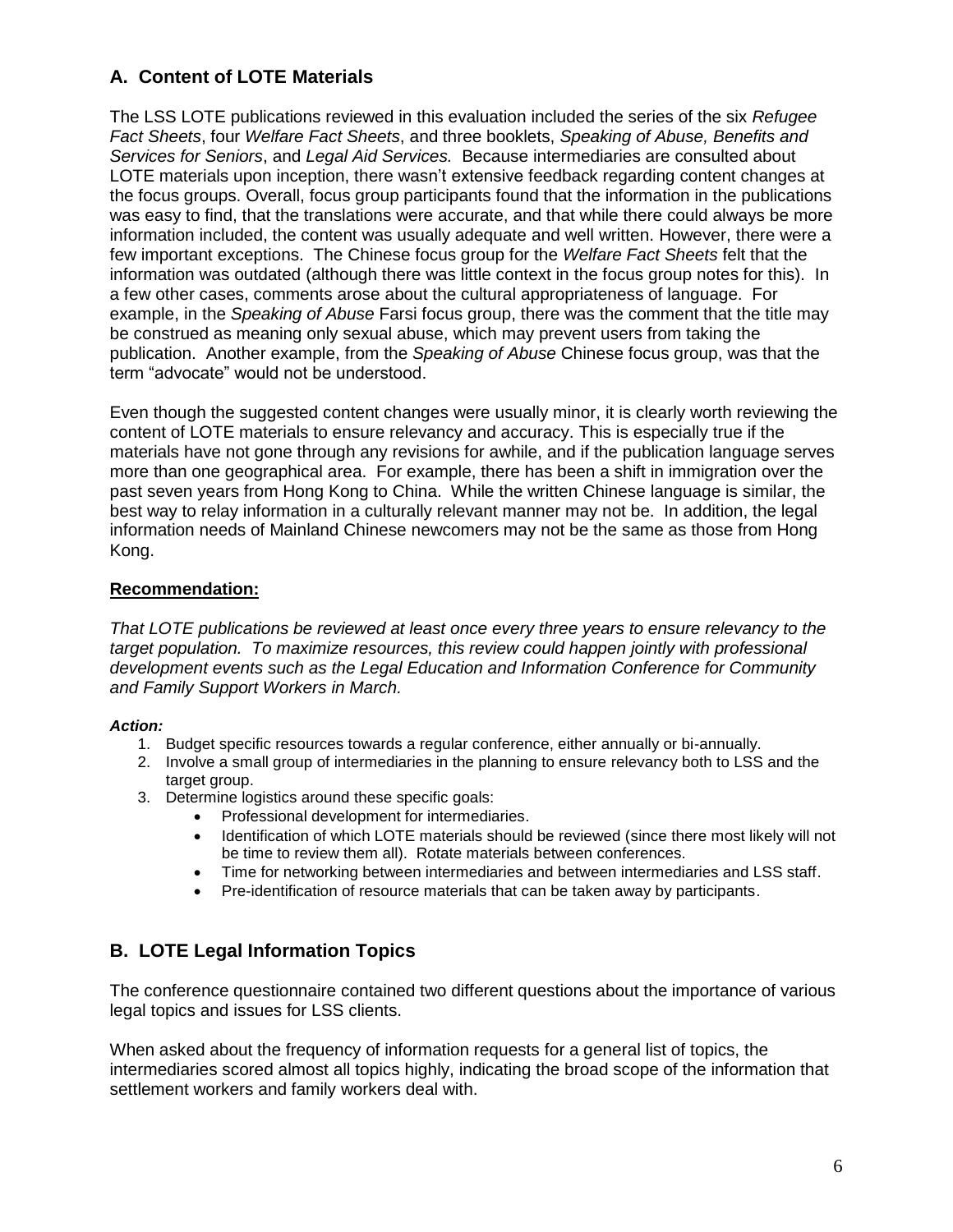| <b>Topics</b>                                  | <b>Never</b> | <b>Sometimes</b> | Often |
|------------------------------------------------|--------------|------------------|-------|
| Consumers' Rights                              | 19%          | 64%              | 17%   |
| Courts & the Justice<br>System                 | 0%           | 38%              | 62%   |
| <b>Criminal Law</b>                            | 14%          | 46%              | 40%   |
| <b>Employment</b>                              |              |                  |       |
| Employment<br>Practices and<br>Contracts       | 3%           | 47%              | 50%   |
| Employment<br>Insurance                        | 4%           | 30%              | 66%   |
| Workers'<br>Compensation                       | 1%           | 46%              | 52%   |
| <b>Family Law</b>                              |              |                  |       |
| Abuse/Violence in<br>the Family                | 1%           | 38%              | 60%   |
| <b>Child Protection</b><br>(removal from home) | 7%           | 49%              | 44%   |
| Custody, Access,<br>and Support                | 5%           | 47%              | 48%   |
| Divorce and<br>Separation                      | 1%           | 25%              | 74%   |
| Sponsorship<br>Breakdown                       | 4%           | 30%              | 66%   |
| <b>Health and Patients'</b><br>Rights          | 11%          | 52%              | 38%   |
| Immigration and<br>Refugee Law                 | 1%           | 18%              | 81%   |
| Legal Aid Services                             | 0%           | 24%              | 76%   |
| <b>Income Assistance</b><br><b>Programs</b>    |              |                  |       |
| <b>BC</b> Welfare                              | 0%           | 25%              | 75%   |
| <b>Canada Pensions</b>                         | 3%           | 33%              | 64%   |
| Old Age Security                               | 3%           | 26%              | 71%   |
| <b>Student Loans</b>                           | 14%          | 49%              | 37%   |
| Tenants' Rights                                | 5%           | 28%              | 67%   |
| Youth - In Conflict<br>with the Law            | 19%          | 56%              | 25%   |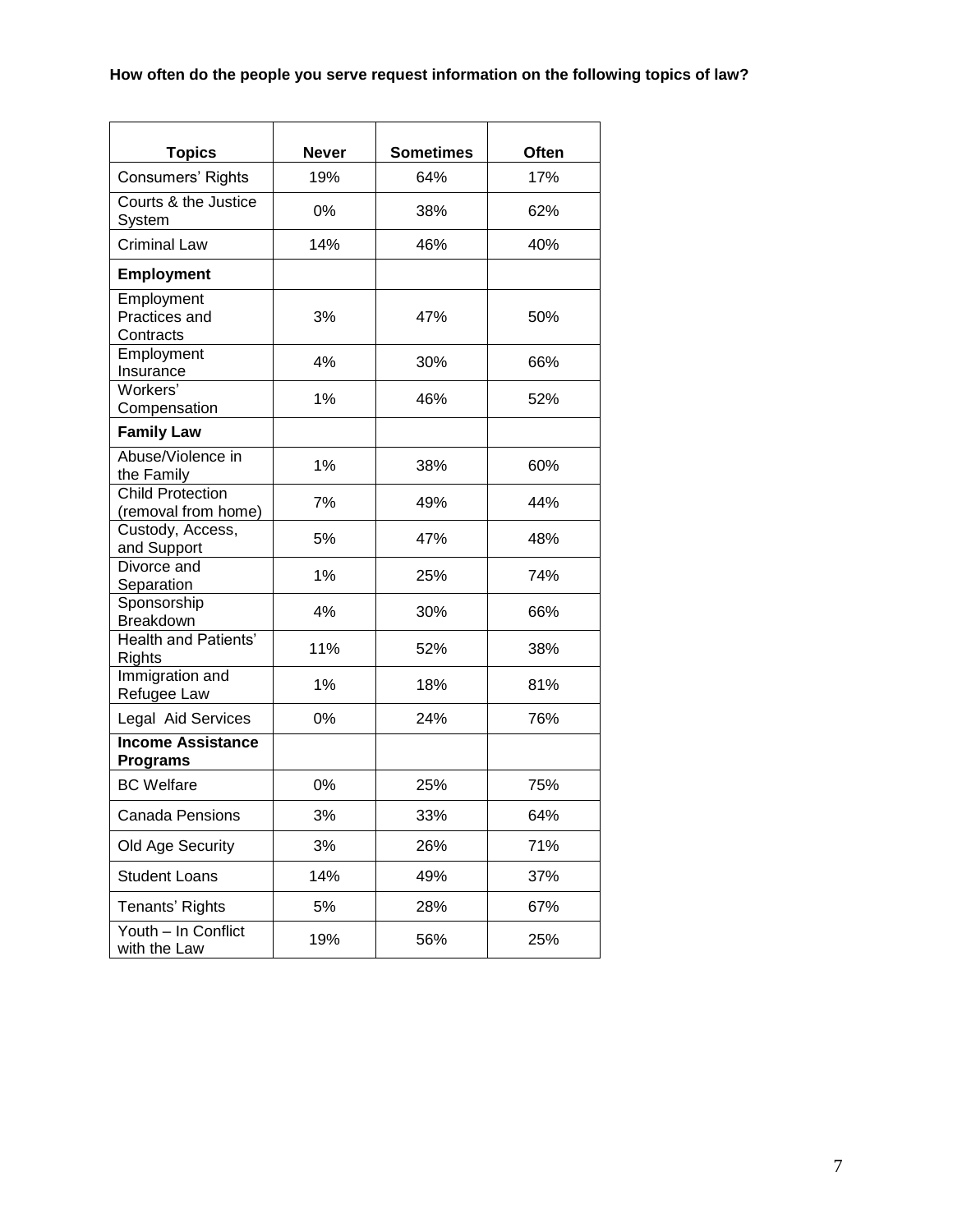As well, intermediaries were asked an open-ended question about the most pressing legal issues in their community. Of the approximately 40 different responses, the ten most frequently listed (and the number of times listed) appear below.

| Employment issues         | 36 |  |  |  |
|---------------------------|----|--|--|--|
| Welfare/income assistance |    |  |  |  |
| Immigration issues        | 29 |  |  |  |
| Divorce/separation        | 24 |  |  |  |
| Family abuse/violence     | 24 |  |  |  |
| Tenancy/housing           | 22 |  |  |  |
| Family law                | 22 |  |  |  |
| Child custody/access      | 17 |  |  |  |
| Health/patients' rights   | 8  |  |  |  |
| Seniors' benefits         | 8  |  |  |  |

#### **What are the four most pressing legal issues in your community?**

With the first question, Immigration and Refugee Law scored the highest, with 81% of respondents noting that they "Often" receive requests for this type of information. The number of requests for Legal Aid Services was also high, with 76% scoring it as "Often", as well as all areas of Income Assistance Programs (with the exception of student loans). The least "Often" requested topics were Consumers' Rights, Youth – In Conflict with the Law, and Student Loans.

One highly ranked topic where LOTE materials have very limited availability is Divorce and Separation: 74% said it was "Often" requested. As well, when respondents were asked the second question about the most pressing legal issues in their community, divorce was listed 24 times, and child custody/access appeared 17 times, with nearly all language groups listing at least one of these two topics. Unfortunately, this high response coincides with the rise in familyservice-oriented programs in immigrant settlement agencies, as the strains of immigrant settlement result in family difficulties.

Another important topic where LOTE materials are not yet available is in the area of Health and Patients' Rights, yet 90 % of respondents said that clients 'Often' (38%) or 'Sometimes' (52%) ask them for this information. The issue appeared in the answers to the second question about pressing issues as well.

It is important to remind the reader that LSS conducts focus groups and consultations not only on the content of new LOTE materials, but also when considering which new ones to create. That both divorce and separation and health and patients" rights emerged as new topics suggests that the needs of immigrant and refugee communities change along with the demographics. Settlement workers and family support workers as LOTE intermediaries are a good, ongoing source of new trends, as their clients may ask them questions ranging anywhere from abuse to recycling. However, there is a high turnover rate for settlement workers, which may require LSS to provide resources for constantly updating new intermediaries on LOTE materials and their content.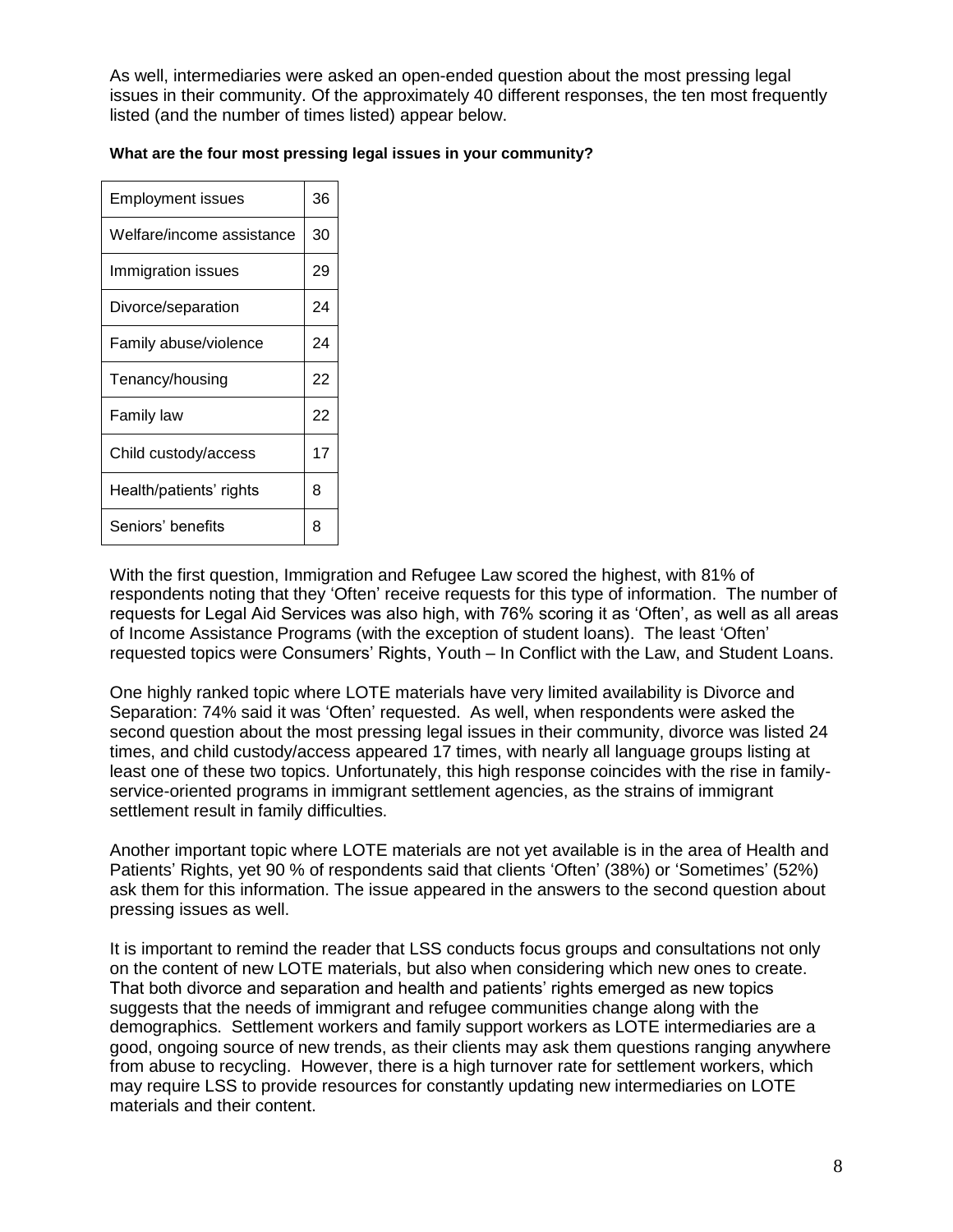#### **Recommendation:**

*That while LSS materials cover a great deal of needed legal information topics, there should be continued consideration given to creating additional new materials to fill gaps.* 

#### *Action:*

LSS should continue their process of using LOTE intermediary feedback both during the development of new materials to ascertain what information is needed, and to review the translated information for both cultural and linguistic accuracy. Materials in Chinese, Punjabi, Spanish, and Korean should be produced on the following topics in other languages according to the process outlined in the recommendation under the "Languages of LOTE Materials" section:

- 1. A fact sheet series based on *"If Your Marriage Breaks Up: Dealing with Legal Issues"* or a fact sheet on family law that covers this topic. This would be useful to cover the myriad of questions immigrants and refugees may have about separation and divorce.
- 2. Materials covering the basics of the court and justice system as well as health and patients" rights.

#### **Recommendation:**

*That LSS does a regular review of the LOTE materials to consider adding new languages and new topics; also, a short review of existing materials for cultural relevancy.* 

#### *Action:*

Please see recommendation and action in section "A: Content of LOTE Materials," regarding conferences with intermediaries.

# **C. Presentation of Legal Information to Clients**

The questionnaire asked respondents about the best methods for providing legal information. One question asked them to rank various methods and another question was open-ended. As well, respondents were asked specifically how their organization uses LSS print publications to provide information.

#### **Methods of providing legal information**

Firstly, intermediaries were asked to rank various methods for providing legal information, not all of which apply to current LOTE distribution.

#### **How useful, to your clients, are the following methods of delivering PLEI?**

| <b>Delivery Options</b>  | Not at All<br><b>Useful</b> | <b>Not Very</b><br>useful | Somewhat<br><b>Useful</b> | Quite<br><b>Useful</b> | <b>Very</b><br><b>Useful</b> |
|--------------------------|-----------------------------|---------------------------|---------------------------|------------------------|------------------------------|
| <b>Printed Materials</b> | 1%                          | 0                         | 15%                       | 25%                    | 59%                          |
| Websites                 | 1%                          | 7%                        | 32%                       | 20%                    | 40%                          |
| LawLINE                  | 4%                          | 12%                       | 32%                       | 25%                    | 28%                          |
| Videos                   | 8%                          | 13%                       | 25%                       | 21%                    | 32%                          |
| <b>Community Radio</b>   | 3%                          | 6%                        | 24%                       | 28%                    | 40%                          |
| Community<br>Newspapers  | 3%                          | 1%                        | 19%                       | 26%                    | 50%                          |
| Community TV             | 3%                          | 3%                        | <b>20%</b>                | 29%                    | 45%                          |
| <b>ESL</b> programs      | $0\%$                       | 4%                        | 19%                       | 29%                    | 47%                          |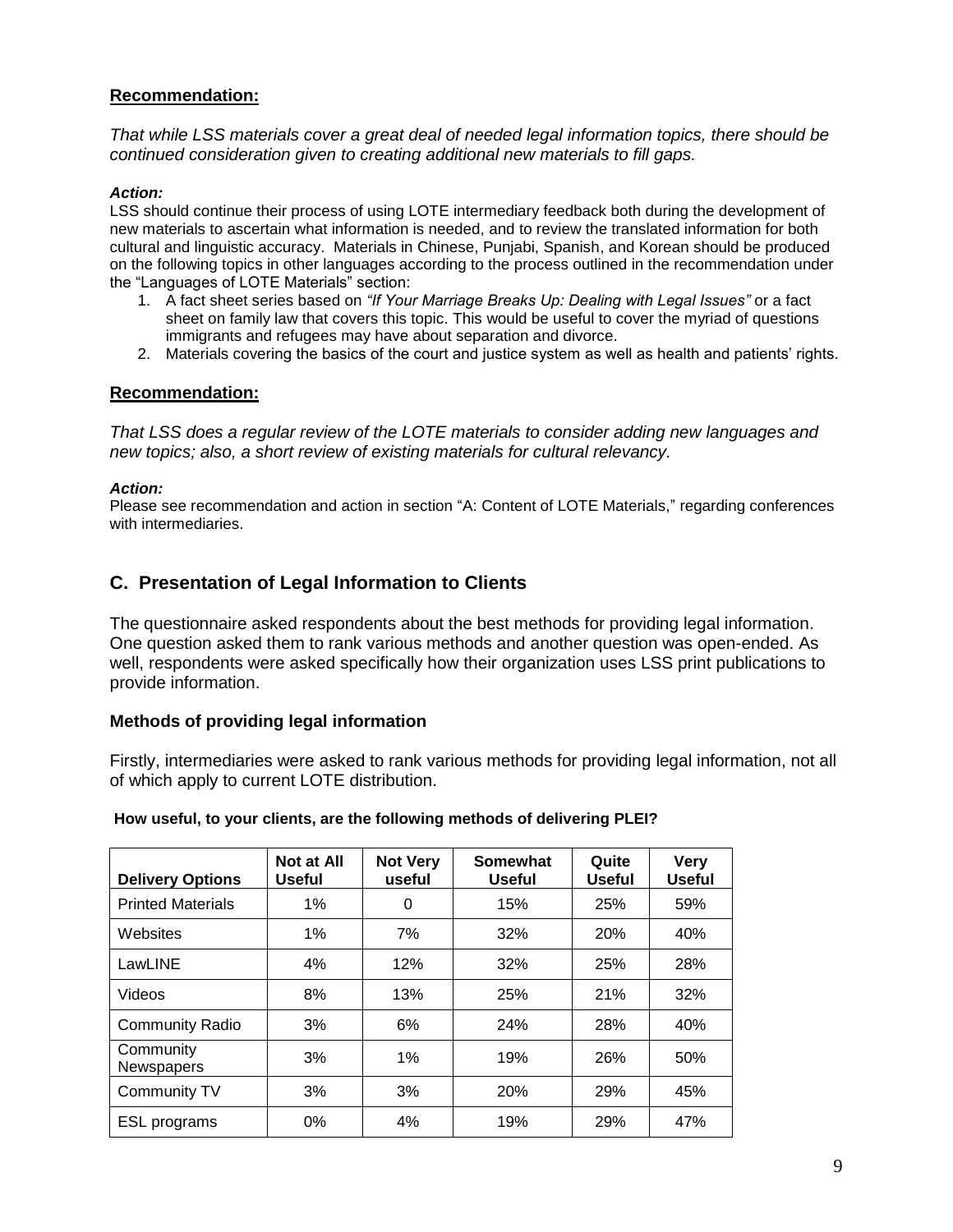This question confirmed that printed materials are still one of the best ways to relay legal information, with 84% ranking them highly as "Quite Useful" or "Very Useful". However, it was noted that not all potential beneficiaries of this information have the literacy skills to read the materials, and that this legal information still needs to be relayed more contextually through other mechanisms, such as the LOTE intermediaries themselves.

Other methods for conveying legal information that were ranked highly (in both the focus group discussions and the questionnaire) were community newspapers and community TV. About 75% of respondents ranked these media as "Quite Useful" or "Very Useful". For ethno-cultural communities with more established media outlets such as Chinese (Mandarin and Cantonese) and South Asian (Punjabi), media outreach was especially highly ranked. Most of the other language groups (with the exception of the Arabic/Amharic responses) ranked these media almost as highly. Radio was less well received with 68% of respondents rating it "Quite Useful" or "Very Useful", which is not surprising since there are far less radio shows or stations among ethno-cultural media than there are newspapers and TV. While this indicates overall that the media is a good way to relay legal information, there is the question of how well context can be conveyed.

The other questionnaire choices (ESL Programs, websites, the LawLINE and videos) all scored well, indicating that respondents felt that there was some merit in all methods of information dissemination, and that the more ways the better. With the LawLINE, 53% ranked it as "Quite Useful" or "Very Useful". This indicates that the LawLINE is a useful resource, although two respondents noted the difficulty in accessing this service. While the new telephone number specifically for the use of intermediaries should increase the use of this service, it does not address the difficulties that clients may have in getting through. Finally, of all listed methods, videos were favoured the least.

As previously noted, the Arabic/Amharic responses showed a large difference of opinion about the best ways to provide legal information. One possibility for this is the wide diversity of source countries that make up the clients of settlement workers who speak these languages. While there may be linguistic similarities between countries of origin, there are significant differences culturally, as well as in how established these communities are within BC. This leads to very different approaches when delivering services to the people within these language communities.

The second question about effective methods of presenting legal information was open-ended, allowing the respondents to provide their own answers both about their own use and about their clients" use. They were also asked "Why?"" so as to provide context for their answers (see "Appendix A," question 3 for these detailed responses). The figures below represent the total number of responses, rather than percentages.

| <b>Method</b> | For You        | <b>For Your Clients</b> |
|---------------|----------------|-------------------------|
| Print         | 27             | 37                      |
| Workshops     | 32             | 19                      |
| One-on-One    | $\overline{4}$ | 12                      |
| Web           | 30             | 2                       |
| Media         | 1              | 20                      |
| Video         | 4              | 8                       |
| Other         | 5              | 6                       |

#### **Please tell us what you think is the most effective way to present legal information:**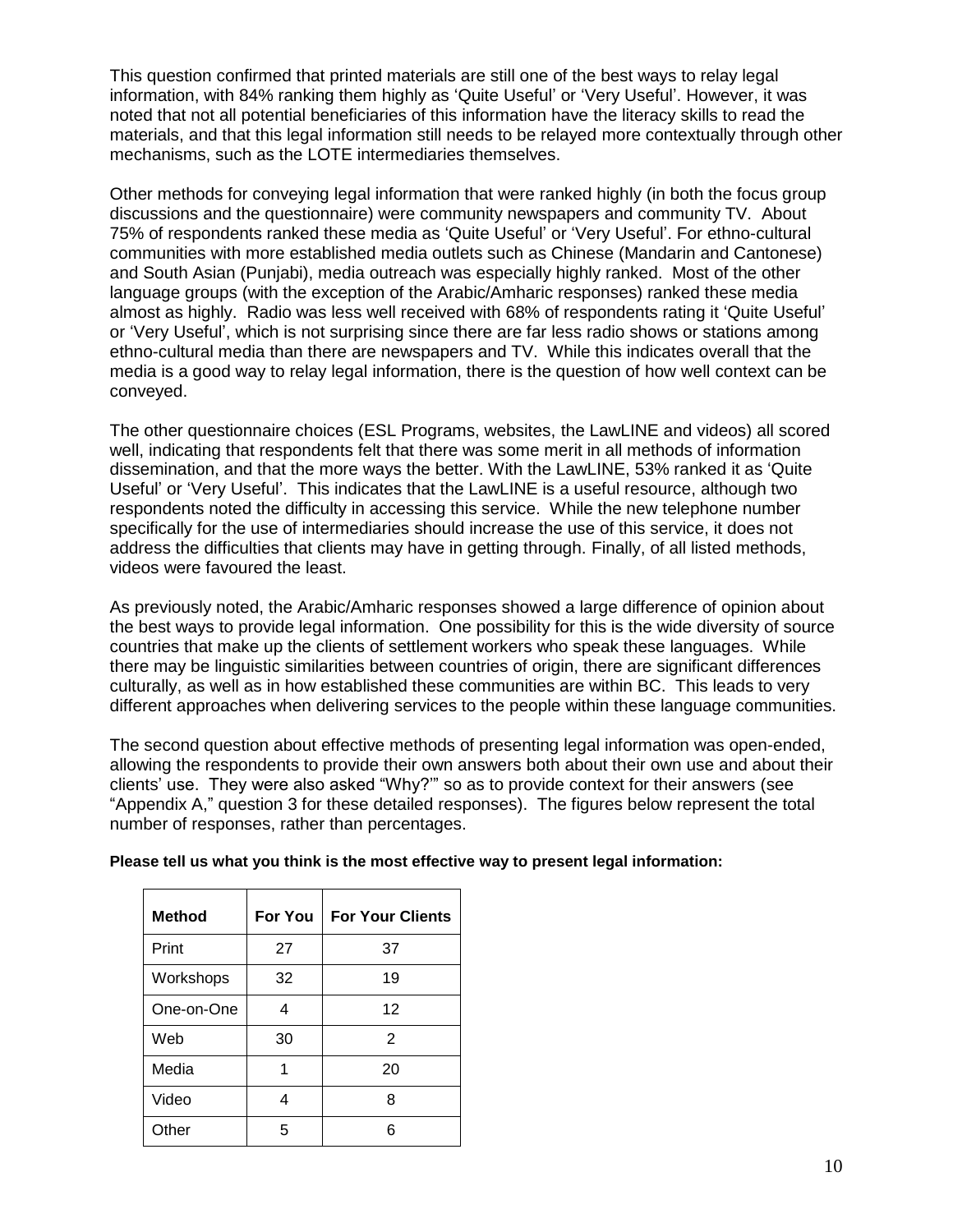While 37 responses again confirmed the importance of printed publications, 31 respondents emphasized that face-to-face methods such as workshops and one-to-one sessions were necessary methods of presenting legal information to their clients. 20 selected the media as an effective method as well.

#### **Recommendations:**

*That LSS uses ethno-cultural media to advertise the existence of LOTE materials and where to access them, such as through the LSS website, LawLINE and settlement agencies.*

#### *Action:*

- 1. Research existing ethno-cultural media outlets, distribution (if print materials), and rates. One way to access this information is through the Ministry of the Attorney General"s Settlement and Multiculturalism Branch website. Their directory, *B.C. Multicultural, Anti-Racism, Immigrant and Community Service Organizations (2006)*, is available at http://www.ag.gov.bc.ca/sam/maiso/index.htm
- 2. Hold focus groups with intermediaries to determine the best way (culturally and linguistically) to create relevant messaging for short commercials.

*That LSS do a review of LawLINE to ascertain what additional resources may be required to either reduce the waiting time or prepare users for this waiting time.*

#### *Action:*

1. LSS to ascertain if changes are needed to LawLINE messaging to inform users of potential delays, whether resources are needed to improve the speed of service, and whether or not action can be taken.

*That LSS provides more support for LOTE intermediaries to best relay LOTE publication information, such as professional development opportunities through conferences/forums, inagency training, or a speakers list.*

#### *Action:*

Please see the recommendation and action in section A: Content of LOTE Materials.

#### **Usage of printed LOTE materials**

The LOTE intermediaries were asked to identify the main ways that their organizations use LSS print publications.

#### **How does your organization use LSS print publications? Please mark the top three.**

| Give to people in person                  | 63 |
|-------------------------------------------|----|
| Read with clients to explain issues       | 52 |
| Use in workshops or presentations         | 41 |
| Display in the office or at public events | 41 |
| Use as resource material for staff        | 36 |
| Use in classrooms (ESL)                   | 12 |
| Mail to people                            | 3  |
| )ther                                     | 2  |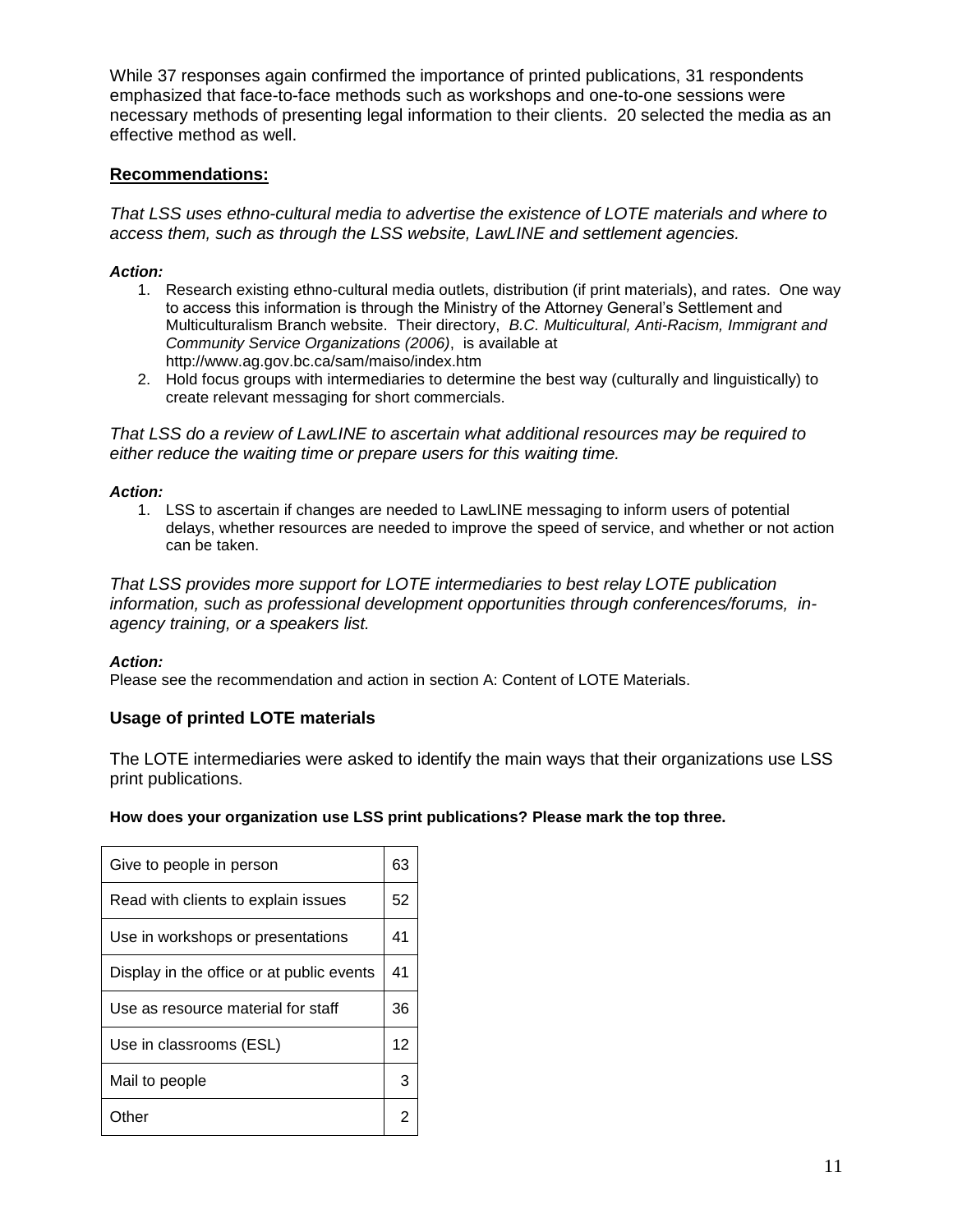The relationship between LSS publications and the need for context was again made clear. 63 respondents said they gave the information in person; 52 respondents read the information with clients to provide further context; 41 used them in workshops or presentations; 41 displayed them in the office or at public events; and only 3 respondents said they mail the information to people. Focus group participants came up with some new ideas such as distribution at doctor"s offices, libraries, and even with fridge magnets.

While there was not enough time to analyze the month-by-month distribution of LSS publications for this report, a cursory look at the statistics shows that distribution of LOTE materials may not mirror actual need. Conference participants had earlier confirmed the need for the existing publication topics. Yet, for example, LSS has much leftover stock of the *Benefits and Services for Seniors* booklet in Punjabi even though LOTE intermediaries for this language group rated this topic as important. There could be a number of reasons for this. For one, many intermediaries download the materials from the LSS website (as outlined in section "D: Internet Use by Clients and Intermediaries"). Another reason may be that there is rarely a designated staff person whose job it is to keep track of and order the publications, and that this task as it stands is logistically beyond the resources and time that intermediaries have. As well, intermediaries may not know the extent of the materials available, particularly due to staff turnover. All of these reasons are problematic, as the materials are primarily distributed through intermediaries and these factors hinder their ability to do so.

It is also important to note that when LOTE materials are updated or new ones produced, they are sent to agencies which have previously ordered or used LOTE materials. After this, the onus is on the organization to re-order copies. As well, while it is understandable that LSS may not have the resources to proactively seek new distribution places for LOTE materials, the current ordering approach does limit how widespread the distribution is.

#### **Recommendations:**

*That LSS adopts a distribution system that takes into account the limited time and resources settlement agencies have for cataloguing and replenishing materials.* 

#### *Action:*

There are number of options that take into consideration the resource constraints of agencies to maintain their supplies of LOTE materials. Listed below are options that are ordered by the least amount of LSS resources likely to be needed and the most effective method.

- 1. Maintenance of an agency contact list that is updated once a year to ensure correct contact information and then to ask in-person what resources the agencies need. This contact can be done via email, but phone calls will likely solicit the most responses.
- 2. Creation of an LSS information stand that could be distributed to all agencies, so that it can be readily apparent which materials need replenishing particularly for front desk staff.
- 3. Yearly meetings set up by LSS fieldworkers with settlement agencies for professional development and to bring LOTE materials to the agency. Non-settlement focused contact to be done through email or phone.

*That LSS seek new locations to distribute LOTE materials for direct client access. This could be targeted distribution such as sending* Benefits and Services for Seniors *to seniors' housing complexes or seniors' centres once a year, or general targeting to locations that may be used by the target populations such as libraries.*

#### *Action:*

- 1. Compilation of LOTE material by topic, and development of a contact list of services for clients who need specific information (e.g., immigration material to immigration lawyers).
- 2. Development of a contact list for public information distribution areas such as libraries and community centres.
- 3. Yearly contact with the above services to update contact list and ask if more LOTE materials need to be sent.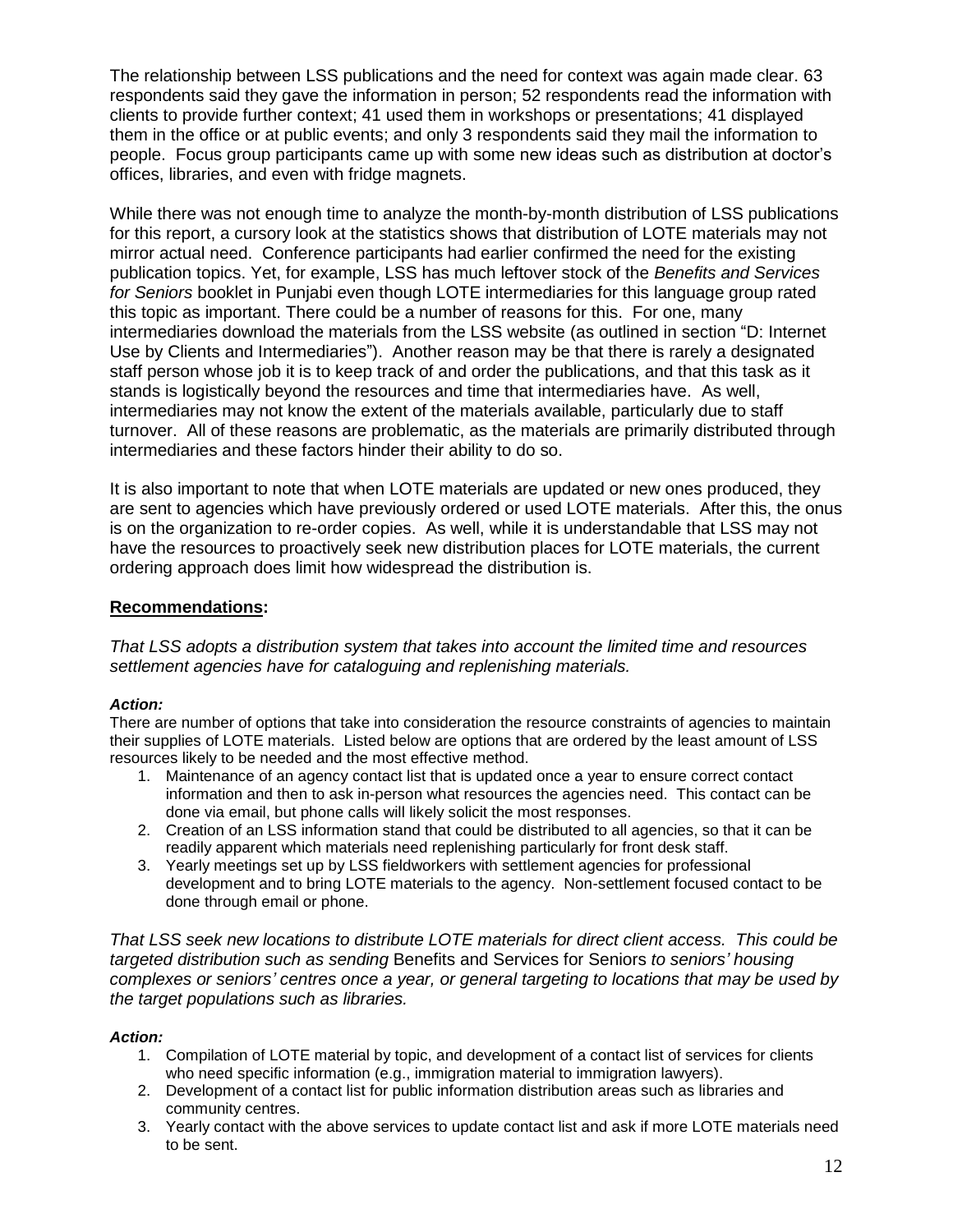#### **Languages of LOTE materials**

As indicated in the focus groups and the questionnaire, the need for LOTE materials in a variety of languages may always be greater than the resources available. Due to focus groups being organized by LOTE publication language, it became apparent that either some language groups needed more LOTE publication topics, or that some did not have any LOTE materials available at all. For example, despite having conference participants who spoke Tagalog (the main dialect of the Philippines), there are no existing LOTE materials in that language.

This report suggests that LSS needs to look at three factors when determining the languages in which LOTE materials are written. One is demographics, by looking at the number of potential users through the review of Census statistics and BC ELSA enrolment, and cross-referencing it with international literacy rates; all are needed to get a good picture of both English language capability as well as first language literacy. Another factor is the availability of LOTE intermediaries to deliver this information, as intermediaries report that they primarily use LOTE materials in face-to-face meetings with clients. The third is need, which doesn't always match demographics, and it can be argued that the number of LOTE intermediaries for each language group is based more on demographics than overall community needs.

For example, the Philippines is ranked by Citizenship and Immigration Canada as one of the highest source countries of immigrants to BC, and as having a 92.6 percent first language literacy rate as reported by the United Nations Development Programme. However, there are very few Tagalog-speaking LOTE intermediaries in settlement agencies. Also, according to the 2004 English Language Services Review conducted by the then Ministry of Community, Aboriginal and Women"s Services and the Ministry of Advanced Education, students from the Philippines composed less than 1 percent of participants in government-funded adult ESL programs. Translated documents are an important bridge to understanding and trust between ethno-cultural communities and institutions, which is the main reason why documents translated into Tagalog are becoming more commonplace in general.

In contrast, immigration from Africa and the Middle East comprised just 10.6 percent of immigration to BC in 2004, and literacy rates for these areas are low. Again, there are very few LOTE intermediaries who serve this population. However, perhaps because of the lack of intermediaries and lower literacy rates, anecdotal evidence from settlement agencies report the needs of these communities as high.

In the focus groups, comments were also made regarding the possibility of writing existing Chinese documents into simplified characters, which is the official script of China. It should be noted that China officially adopted the current simplified character system in 1986, so many newcomers from China read both traditional and simplified forms. However, BC will soon see a generation of newcomers from China who will have only been exposed to simplified script, so this issue may need to be explored in the future.

#### **Recommendation:**

*That LSS explores the need for additional LOTE materials in other languages, particularly Tagalog and Arabic, as there are existing LOTE intermediaries for these languages, albeit less than other languages.* 

#### *Action:*

1. Compilation of a list of existing settlement workers by language spoken, specifically looking at the languages in which LOTE materials do not exist. This information can be mostly obtained through the Ministry of the Attorney General, Settlement and Multiculturalism Branch which can refer LSS to other ministries that may fund LOTE intermediaries such as the Ministry of Community Services and the Ministry of Health.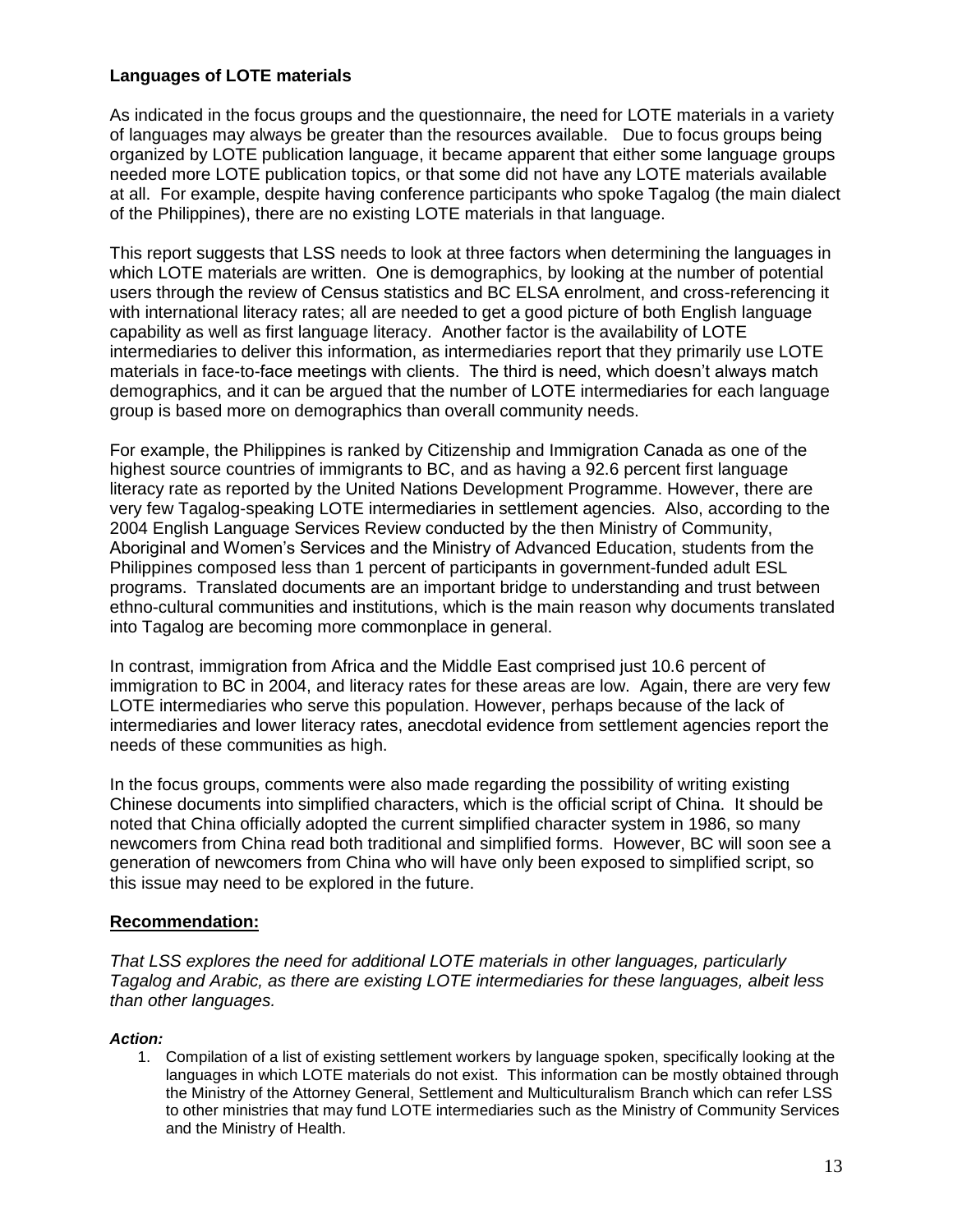2. Compilation of a priority list of languages using present demographics, demographic projections, and the needs expressed through mechanisms developed for LOTE intermediary feedback. Instead of rigid criteria, this priority list should be reviewed by LSS staff on a yearly basis to take into account emerging issues of ethno-linguistic minority groups and international events that affect reasons for migration.

# **D. Internet Use by Clients and Intermediaries**

All 70 respondents to the question on Internet usage said that they have Internet access at their organization. The other questions were as follows:

**How does your organization use the Internet to provide information to the people you serve?** 60 said they put information on their website 19 said they email information to people 13 said they do not use the Internet to provide information **Does your client group get information about Canadian law or systems from the Internet?** 29 said their clients do use the Internet to find legal information 27 said their clients do not use the Internet to find legal information 21 said they don"t know if their clients use the Internet **How do you use downloaded documents?** 49 said they print and hand them out to clients 42 said they read them online 39 said they print and read them

15 said they review them before ordering copies

4 said none of the above

60 respondents indicated that their organizations use their websites to provide information to the people they serve. However, it is important to note that the question did not ask what kind of information they provide on their sites. Due to a number of factors, particularly available resources for regular maintenance, most organizations mainly provide information about their own services on their websites, not legal information. Most of them do not even have information available in different languages on their websites. Instead, some sites have links to other websites that house this information such as to the website of LSS.

19 respondents said that their organization uses email to send information, and 13 said that their organizations did not use the Internet to provide information to their clients.

When asked whether clients accessed information about Canadian law or systems from the Internet, only 29 respondents said yes, 27 respondents said no, and 21 did not know. This is interesting as 60 respondents said that their organization posts information on their website and 92% of respondents previously rated websites as Somewhat/Quite/Very Useful as a method of providing legal information to their clients.

Despite the availability of LSS materials through ordering, a surprising number of LOTE intermediaries reported downloading and printing the information through the LSS website. 39 respondents said they downloaded documents to print and read, and 49 respondents said they downloaded documents to print and hand out to clients. The data from focus groups and questionnaires does not explain why this is the case. Some possible scenarios are that they do not have LSS materials on-site as many settlement agencies do not have designated or knowledgeable staff whose responsibility it is to order them. It may also be a matter of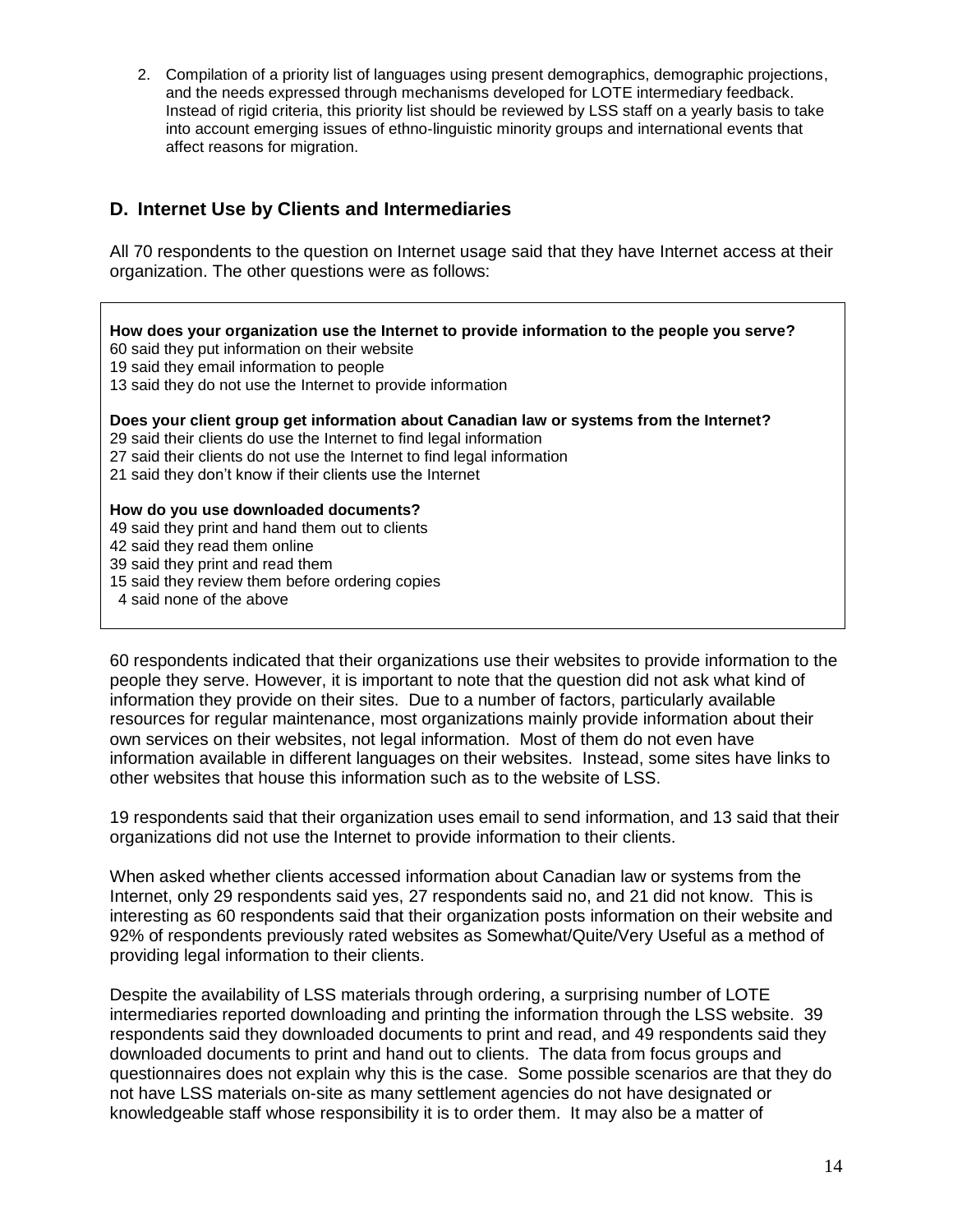convenience if LOTE materials are kept in areas that are not close to the LOTE intermediaries" offices.

In either case, the use of Internet materials by intermediaries coupled with the perceived lack of Internet usage by clients reinforces the fact that LOTE materials need to be as readily available as possible to intermediaries, as current distribution methods are targeted to them, and not directly to the client.

The Internet as an information medium can be tricky. While it is a unique tool that can house an infinite amount of information, one's ability to access this information can be limited.

#### **Recommendation:**

*For clients to directly access information through the LSS website, LSS needs to put a multilingual link on the homepage to a list of LOTE materials to ensure accessibility.*

#### *Action:*

- 1. A multi-lingual link could be prominently displayed on the LSS homepage that links to another multi-lingual page which lists and links to all LOTE materials.
- 2. This link could be sent to the LOTE intermediaries on the LSS database so they can inform their clients and add links to their own Web pages. This would avoid dead links if the location of LSS materials were moved. This method is also preferable to agencies copying LSS materials to their website as LSS would have no control over whether updated publications were on intermediary agency sites.

#### **Conclusion**

The LSS Languages Other Than English materials are both well used and regarded as valuable by LOTE intermediaries. The biggest challenge to the ongoing use of the information is for the materials to become more accessible, both to the LOTE intermediaries for distributing as well as to potential clients to access without going through the intermediaries (with the caveat that client users should seek support for additional information). Another challenge is having the resources reviewed on a regular basis to ensure their relevancy to the changing immigrant and refugee population and its needs. To address both of these challenges, the Legal Services Society needs to not only take on specific tasks such as modifying its website and making publication changes, but also reviewing its systems which support the overall use of materials.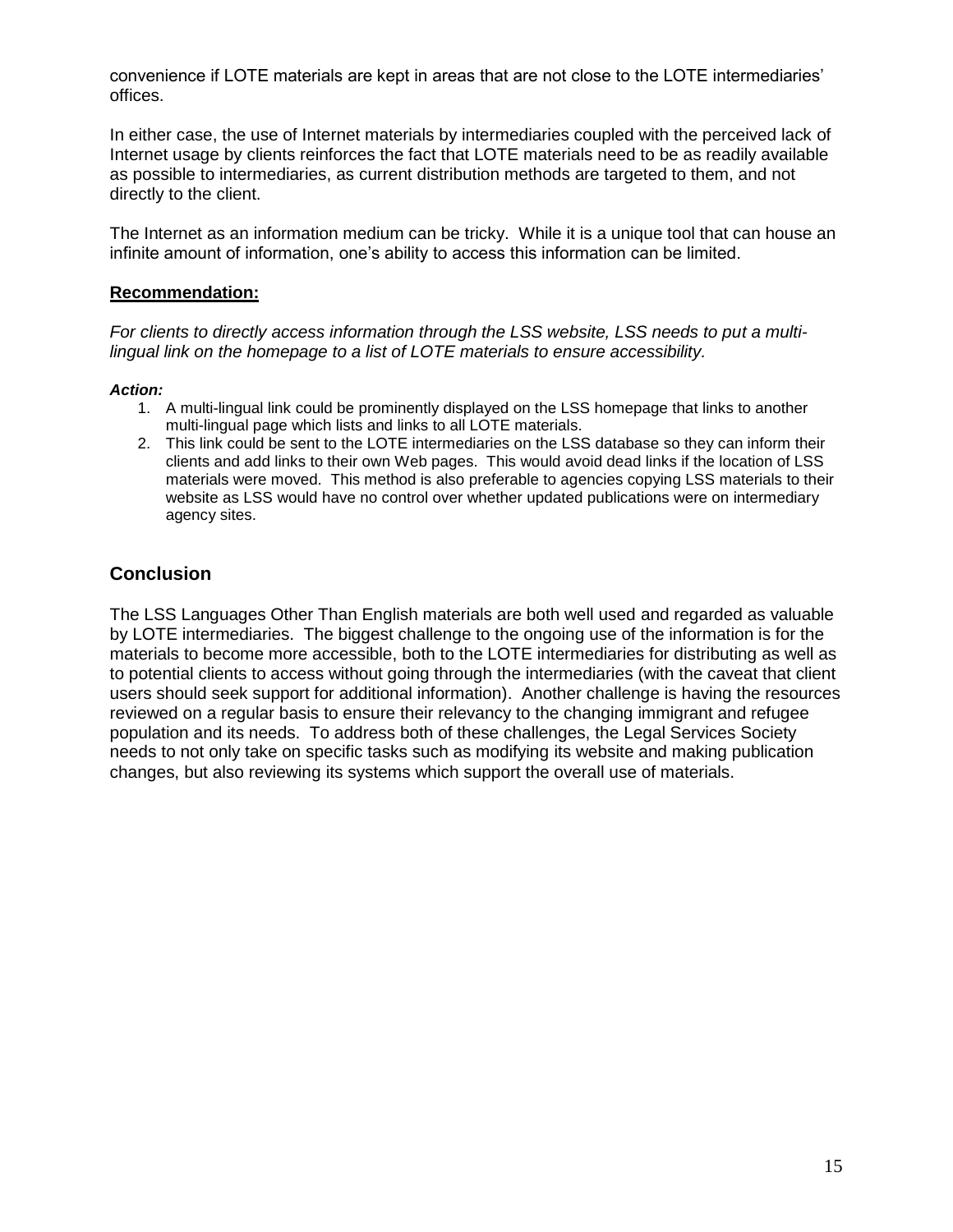# **References**

Taviss, Reena and Zena Simces. English as a Second Language Services Review – Phase I Current Practices and Critical Issues. Feb. 2004. 22 July 2006 <http://www.ag.gov.bc.ca/sam/materials/pdf/eslreview.pdf>.

Facts and Figures 2004: Immigration Overview – Permanent and Temporary Residents. July 2005. Citizenship and Immigration Canada. 26 July 2006 <http://www.cic.gc.ca>.

Human Development Reports. 2005. United Nations Development Program. 26 July 2006 <http://www. hdr.undp.org/statistics/>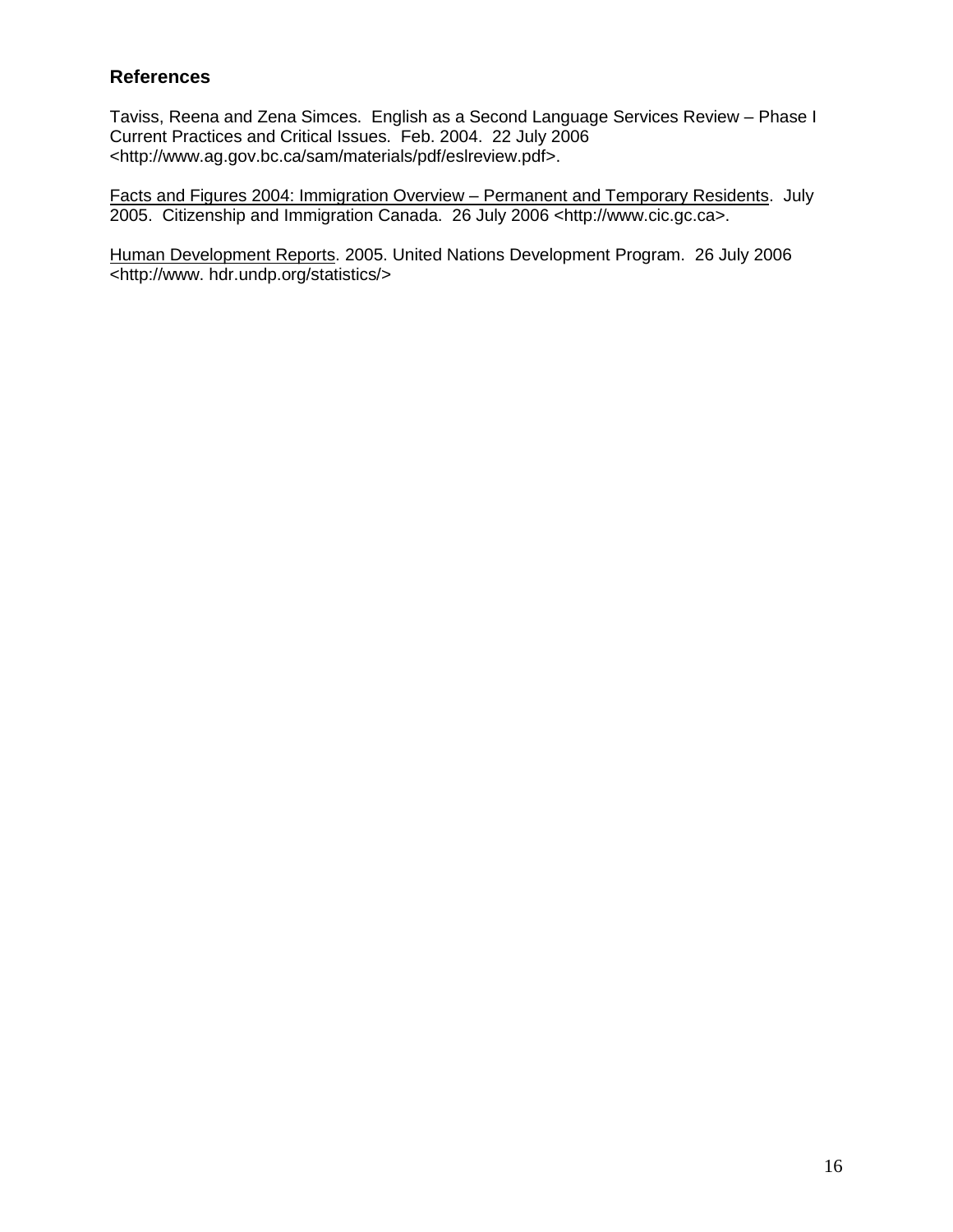# **APPENDIX A - Amalgamated Questionnaire Responses**

#### **Evaluator's Note:**

Language Coding (based on North American standard interpreter and translator codings) AR/AM: Arabic/Amharic ZH: Chinese (all dialects) EN: English FA: Farsi FR: French DE: German JA: Japanese KO: Korean PL/RU: Polish/Russian PA/HI: Punjabi/Hindi SO/SW: Somali/Swahili ES: Spanish TL: Tagalog VI: Vietnamese Language codes based on the language used in client service by respondents.

## **Questionnaire for Participants: LSS Conference March 2006**

We are reviewing our PLEI program. Your comments will help us determine how to provide information for people who use languages other than English.

#### Please identify the language(s) you work in:

**1.** Legal information can be provided in many different formats. Please rate the usefulness to your clients of the following ways of providing legal information:

|                            | <b>Not At All</b> | <b>Not Very</b> | <b>Somewhat</b> | Quite           | <b>Very Useful</b> |
|----------------------------|-------------------|-----------------|-----------------|-----------------|--------------------|
|                            | <b>Useful</b>     | <b>Useful</b>   | <b>Useful</b>   | <b>Useful</b>   |                    |
| <b>Printed Materials</b>   | AR/AM: 0          | AR/AM: 0        | <b>AR/AM: 1</b> | <b>AR/AM: 2</b> | AR/AM: 4           |
|                            | ZH: 0             | ZH: 0           | ZH: 1           | ZH: 4           | ZH: 17             |
|                            | EN: 0             | EN: 0           | EN: 0           | EN: 0           | EN: 1              |
|                            | FA: 0             | <b>FA: 0</b>    | <b>FA: 1</b>    | <b>FA: 1</b>    | <b>FA: 5</b>       |
|                            | FR: 0             | FR: 0           | FR: 0           | FR: 0           | <b>FR: 1</b>       |
|                            | DE: 0             | DE: 0           | DE: 1           | DE: 0           | DE: 0              |
|                            | JA: 0             | JA: 0           | JA: 1           | JA: 0           | JA: 0              |
|                            | <b>KO: 1</b>      | KO: 0           | KO: 2           | KO: 0           | KO: 2              |
|                            | PL/RU: 0          | PL/RU: 0        | PL/RU: 0        | PL/RU: 0        | PL/RU: 0           |
|                            | PA/HI: 0          | PA/HI: 0        | <b>PA/HI: 1</b> | <b>PA/HI: 8</b> | <b>PA/HI: 7</b>    |
|                            | SO/SW: 0          | SO/SW: 0        | SO/SW: 0        | SO/SW: 0        | SO/SW: 1           |
|                            | ES: 0             | ES: 0           | ES: 2           | ES: 3           | ES: 2              |
|                            | TL: 0             | TL: 0           | TL: 1           | <b>TL: 1</b>    | <b>TL: 1</b>       |
|                            | VI: 0             | VI: 0           | VI: 0           | VI: 0           | VI: 3              |
| <b>Total Responses: 75</b> | All: 1 (1%)       | All: 0 (0%)     | All: 11 (15%)   | All: 19 (25%)   | All: 44 (59%)      |
| Websites                   | AR/AM: 0          | AR/AM: 0        | AR/AM: 0        | AR/AM: 3        | AR/AM: 4           |
|                            | ZH: 0             | ZH: 1           | ZH: 5           | ZH: 7           | ZH: 11             |
|                            | EN: 0             | EN: 0           | <b>EN: 1</b>    | EN: 1           | EN: 0              |
|                            | FA: 0             | FA: 1           | FA: 5           | <b>FA: 0</b>    | FA: 0              |
|                            | FR: 0             | FR: 0           | FR: 1           | FR: 0           | FR: 0              |
|                            | DE: 0             | DE: 0           | DE: 0           | <b>DE: 1</b>    | DE: 0              |
|                            | JA: 0             | JA: 0           | JA: 1           | JA: 0           | JA: 0              |
|                            | <b>KO: 1</b>      | KO: 0           | KO: 3           | KO: 1           | KO: 0              |
|                            | PL/RU: 0          | PL/RU: 0        | PL/RU: 0        | PL/RU: 0        | PL/RU: 0           |
|                            | PA/HI: 0          | <b>PA/HI: 2</b> | <b>PA/HI: 2</b> | <b>PA/HI: 2</b> | PA/HI: 8           |
|                            | SO/SW: 0          | SO/SW: 0        | SO/SW: 0        | SO/SW: 0        | SO/SW: 1           |
|                            | ES: 1             | ES: 1           | ES: 3           | ES: 0           | ES: 1              |
|                            | TL: 0             | TL: 0           | <b>TL: 1</b>    | TL: 0           | TL: 2              |
|                            | VI: 0             | VI: 0           | VI: 1           | VI: 0           | VI: 2              |
| <b>Total Responses: 73</b> | All: 1 (1%)       | All: 5 (7%)     | All: 23 (32%)   | All: 15 (20%)   | All: 29 (40%)      |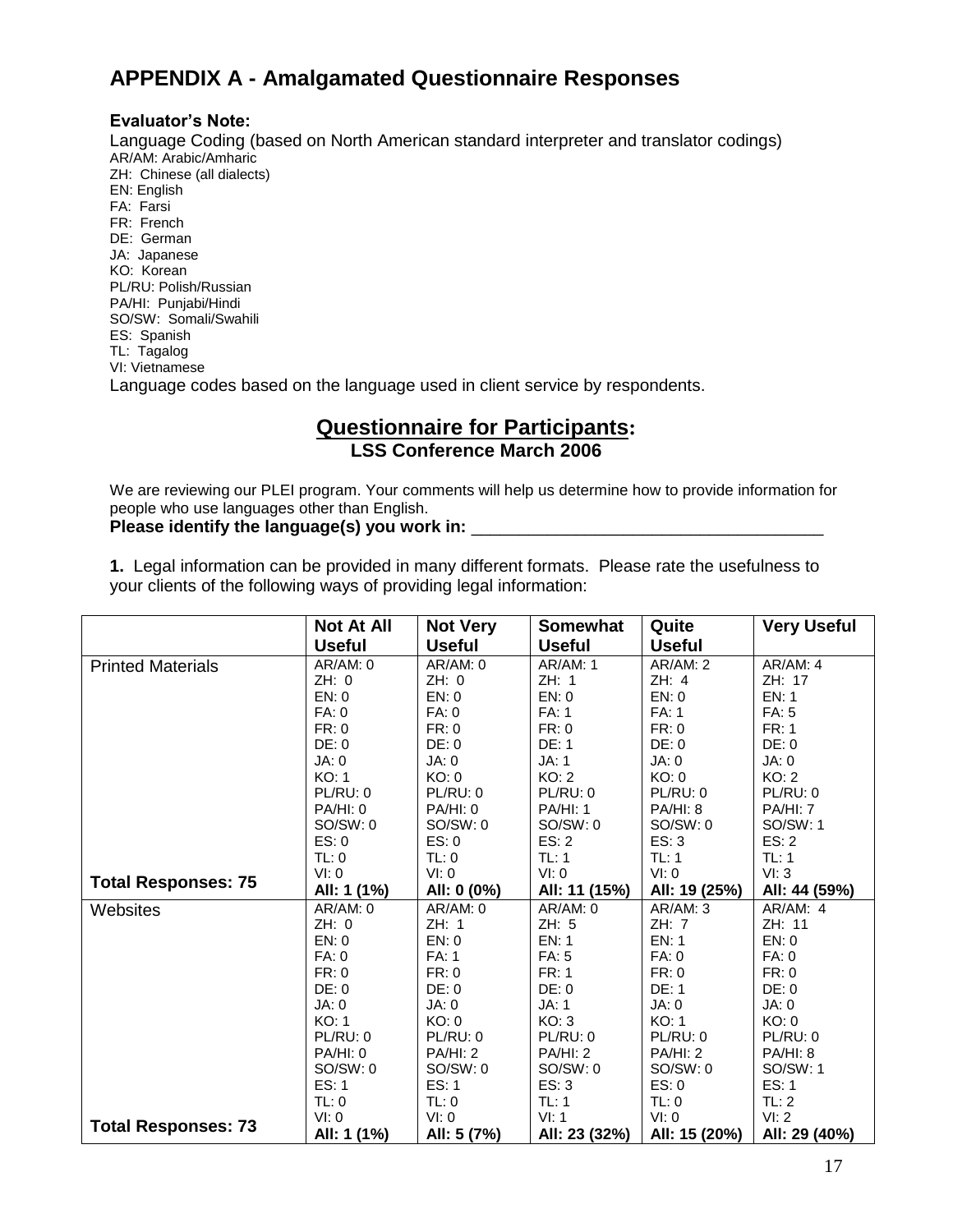| LawLINE (phone info &       | AR/AM: 0        | AR/AM: 0        | AR/AM: 2      | AR/AM: 1      | AR/AM: 4      |
|-----------------------------|-----------------|-----------------|---------------|---------------|---------------|
|                             | ZH: 1           | ZH: 1           | ZH: 7         | ZH: 6         | ZH: 9         |
| advice)                     | EN: 0           | EN: 0           | EN: 0         | EN: 0         | EN: 1         |
|                             | FA: 0           | FA: 1           | <b>FA: 2</b>  | FA: 1         | <b>FA: 2</b>  |
|                             | FR: 0           | FR: 0           | FR: 0         | <b>FR: 1</b>  | FR: 0         |
|                             | DE: 0           | DE: 0           | DE: 0         | <b>DE: 1</b>  | DE: 0         |
|                             | JA: 0           | JA: 0           | JA: 1         | JA: 0         | JA: 0         |
|                             | <b>KO: 1</b>    | KO: 1           | KO: 2         | KO: 1         | KO: 0         |
|                             | PL/RU: 0        | PL/RU: 0        | PL/RU: 0      | PL/RU: 0      | PL/RU: 0      |
|                             | PA/HI: 0        | <b>PA/HI: 1</b> | PA/HI: 6      | PA/HI: 2      | PA/HI: 5      |
|                             | SO/SW: 0        | SO/SW: 0        | SO/SW: 0      | SO/SW: 1      | SO/SW: 0      |
|                             | ES: 1           | ES: 2           | ES: 1         | ES: 2         | ES: 1         |
|                             | TL: 0           | TL: 2           | TL: 0         | TL: 1         | TL: 0         |
|                             | VI: 0           | VI: 0           | VI: 1         | VI: 1         | VI: 1         |
| <b>Total Responses: 69</b>  |                 |                 |               |               |               |
|                             | All: 3 (4%)     | All: 8 (12%)    | All: 22 (32%) | All:17 (25%)  | All: 19 (28%) |
| Videos                      | AR/AM: 0        | AR/AM: 0        | AR/AM: 1      | AR/AM: 2      | AR/AM: 3      |
|                             | ZH: 2           | ZH: 5           | ZH: 7         | ZH: 8         | ZH: 2         |
|                             | EN: 0           | EN: 0           | EN: 0         | EN: 0         | EN: 1         |
|                             | FA: 1           | <b>FA: 2</b>    | FA: 1         | FA: 0         | <b>FA: 2</b>  |
|                             | FR: 0           | FR: 0           | FR: 0         | FR: 0         | <b>FR: 1</b>  |
|                             | DE: 0           | DE: 0           | DE: 0         | DE: 1         | DE: 0         |
|                             | JA: 1           | JA: 0           | JA: 0         | JA: 0         | JA: 0         |
|                             | KO: 2           | KO: 0           | KO: 2         | KO: 1         | KO: 0         |
|                             | PL/RU: 0        | PL/RU: 0        | PL/RU: 0      | PL/RU: 0      | PL/RU: 0      |
|                             | PA/HI: 0        | <b>PA/HI: 1</b> | PA/HI: 4      | PA/HI: 3      | PA/HI: 8      |
|                             | SO/SW: 0        | SO/SW: 0        | SO/SW: 0      | SO/SW: 0      | SO/SW: 1      |
|                             | ES: 0           | ES: 0           | ES: 3         | ES: 1         | ES: 3         |
|                             | TL: 0           | TL: 2           | TL: 0         | TL: 0         | <b>TL: 1</b>  |
|                             | VI: 0           | VI: 0           | VI: 1         | VI: 0         | VI: 2         |
| <b>Total Responses: 76</b>  | All: 6 (8%)     | All: 10 (13%)   | All: 19 (25%) | All: 16 (21%) | All: 24 (32%) |
| <b>Community Radio</b>      | AR/AM: 1        | AR/AM: 0        | AR/AM: 3      | AR/AM: 0      | AR/AM: 2      |
|                             | ZH: 0           | ZH: 2           | ZH: 6         | ZH: 7         | ZH: 8         |
|                             | EN: 0           | EN: 0           | EN: 0         | EN: 0         | EN: 1         |
|                             | FA: 0           | FA: 0           | FA: 3         | <b>FA: 1</b>  | <b>FA: 2</b>  |
|                             | FR: 0           | FR: 0           | <b>FR: 1</b>  | FR: 0         | FR: 0         |
|                             | DE: 0           | DE: 0           | DE: 0         | DE: 1         | DE: 0         |
|                             | JA: 0           | JA: 0           | JA: 1         | JA: 0         | JA: 0         |
|                             | KO: 1           | KO: 1           | KO: 1         | KO: 2         | KO: 0         |
|                             | PL/RU: 0        | PL/RU: 0        | PL/RU: 0      | PL/RU: 0      | PL/RU: 0      |
|                             | PA/HI: 0        | PA/HI: 0        | PA/HI: 0      | PA/HI: 3      | PA/HI: 8      |
|                             | SO/SW: 0        | SO/SW: 0        | SO/SW: 0      | SO/SW: 0      | SO/SW: 0      |
|                             | ES: 0           | ES: 1           | ES: 0         | ES: 4         | ES: 2         |
|                             | TL: 0           | TL: 0           | TL: 1         | TL: 1         | TL: 1         |
|                             | VI: 0           | VI: 0           | VI: 0         | VI: 0         | VI: 3         |
| <b>Total Responses: 68</b>  | All: 2 (3%)     | All: 4 (6%)     | All: 16 (24%) | All: 19 (28%) | All: 27 (40%) |
| <b>Community Newspapers</b> | <b>AR/AM: 1</b> | AR/AM: 1        | AR/AM: 2      | AR/AM: 0      | AR/AM: 3      |
|                             | ZH: 0           | ZH: 0           | ZH: 6         | ZH: 5         | ZH: 12        |
|                             | EN: 0           | EN: 0           | EN: 0         | EN: 0         | <b>EN: 1</b>  |
|                             | FA: 0           | <b>FA: 0</b>    | FA: 1         | <b>FA: 2</b>  | FA: 4         |
|                             | FR: 0           | FR: 0           | <b>FR: 1</b>  | FR: 0         | FR: 0         |
|                             | DE: 0           | DE: 0           | DE: 0         | DE: 1         | DE: 0         |
|                             | JA: 0           | JA: 0           | JA: 0         | JA: 0         | JA: 1         |
|                             | KO: 1           | KO: 0           | KO: 0         | KO: 2         | KO: 2         |
|                             | PL/RU: 0        | PL/RU: 0        | PL/RU: 0      | PL/RU: 0      | PL/RU: 0      |
|                             | PA/HI: 0        | <b>PA/HI: 0</b> | PA/HI: 3      | PA/HI: 4      | PA/HI: 6      |
|                             | SO/SW: 0        | SO/SW: 0        | SO/SW: 0      | SO/SW: 0      | SO/SW: 0      |
|                             | ES: 0           | ES: 0           | ES: 1         | ES: 4         | ES: 2         |
|                             | TL: 0           | TL: 0           | TL: 0         | TL: 1         | TL: 2         |
|                             | VI: 0           | VI: 0           | VI: 0         | VI: 0         | VI: 3         |
| <b>Total Responses: 72</b>  | All: 2 (3%)     | All: 1 (1%)     | All: 14 (19%) | All: 19 (26%) | All: 36 (50%) |
|                             |                 |                 |               |               |               |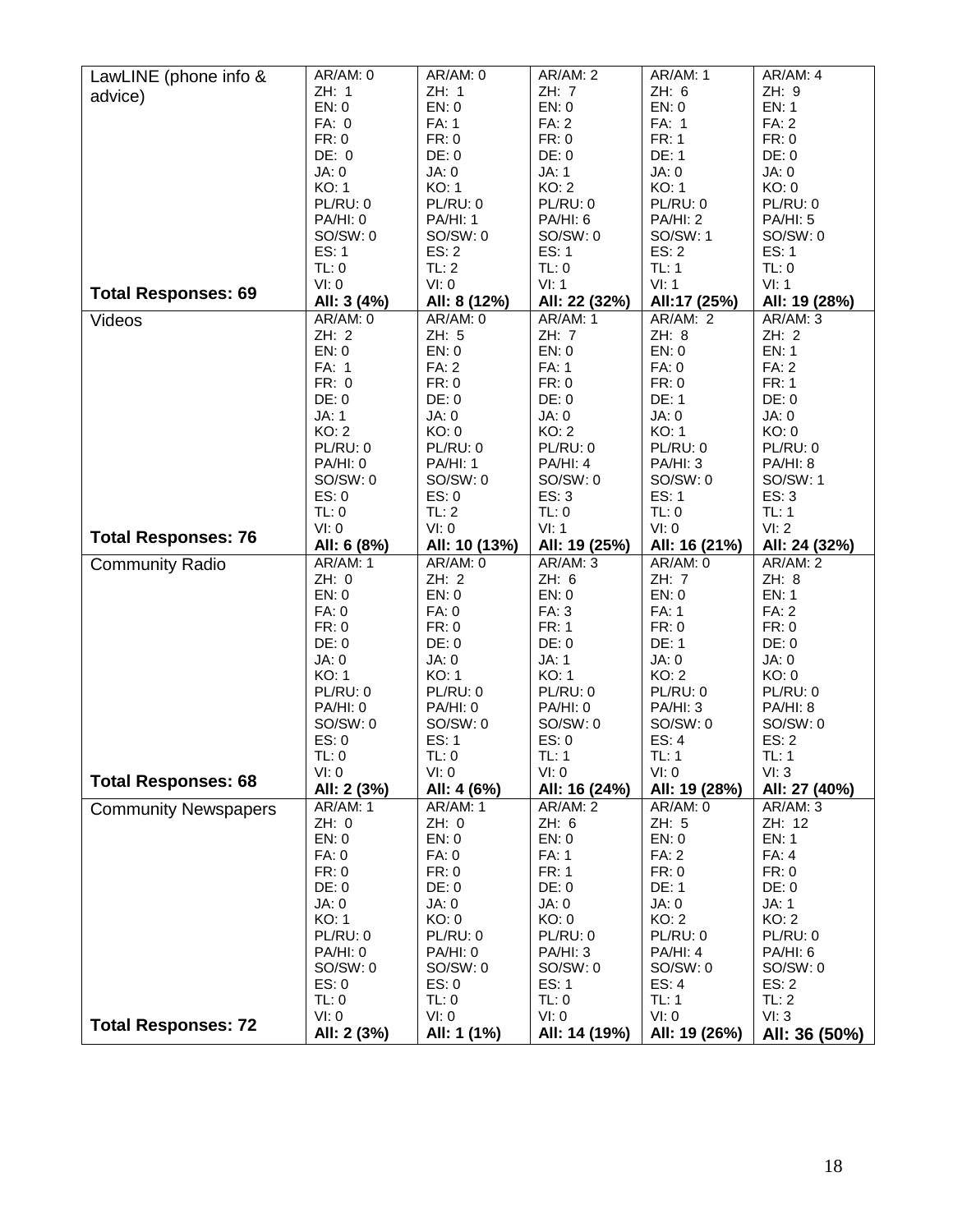| Community TV                                                                                                                                                                                      | AR/AM: 1    | AR/AM: 1        | AR/AM: 1      | AR/AM: 2      | AR/AM: 3        |
|---------------------------------------------------------------------------------------------------------------------------------------------------------------------------------------------------|-------------|-----------------|---------------|---------------|-----------------|
|                                                                                                                                                                                                   | ZH: 0       | ZH: 1           | ZH: 6         | ZH: 7         | ZH: 9           |
|                                                                                                                                                                                                   | EN: 0       | EN: 0           | EN: 0         | EN: 0         | EN: 1           |
|                                                                                                                                                                                                   | FA: 0       | FA: 0           | FA: 1         | <b>FA: 2</b>  | FA: 4           |
|                                                                                                                                                                                                   | FR: 0       | FR: 0           | FR: 1         | FR: 0         | FR: 0           |
|                                                                                                                                                                                                   | DE: 0       | DE: 0           | DE: 0         | DE: 1         | DE: 0           |
|                                                                                                                                                                                                   | JA: 0       | JA: 0           | JA: 1         | JA: 0         | JA: 0           |
|                                                                                                                                                                                                   | KO: 1       | KO: 0           | KO: 0         | KO: 2         | KO: 2           |
|                                                                                                                                                                                                   | PL/RU: 0    | PL/RU: 0        | PL/RU: 0      | PL/RU: 0      | <b>PL/RU: 0</b> |
|                                                                                                                                                                                                   | PA/HI: 0    | PA/HI: 0        | PA/HI: 3      | PA/HI: 4      | PA/HI: 7        |
|                                                                                                                                                                                                   | SO/SW: 0    | SO/SW: 0        | SO/SW: 0      | SO/SW: 1      | SO/SW: 0        |
|                                                                                                                                                                                                   | ES: 0       | ES: 0           | ES: 2         | ES: 2         | ES: 3           |
|                                                                                                                                                                                                   | TL: 0       | TL: 0           | TL: 0         | TL: 1         | TL: 2           |
|                                                                                                                                                                                                   | VI: 0       | VI: 0           | VI: 0         | VI: 0         | VI: 3           |
|                                                                                                                                                                                                   | All: 2 (3%) | All: 2 (3%)     | All: 15 (20%) | All: 22 (29%) | All: 34 (45%)   |
| <b>Total Responses: 75</b>                                                                                                                                                                        |             |                 |               |               |                 |
| <b>ESL Programs</b>                                                                                                                                                                               | AR/AM: 0    | AR/AM: 0        | AR/AM: 2      | AR/AM: 1      | AR/AM: 3        |
|                                                                                                                                                                                                   | ZH: 0       | ZH: 1           | ZH: 6         | ZH: 8         | ZH: 8           |
|                                                                                                                                                                                                   | EN: 0       | EN: 0           | EN: 0         | EN: 0         | EN: 1           |
|                                                                                                                                                                                                   | FA: 0       | FA: 0           | FA: 0         | FA: 1         | FA: 5           |
|                                                                                                                                                                                                   | FR: 0       | FR: 0           | FR: 0         | <b>FR: 1</b>  | FR: 0           |
|                                                                                                                                                                                                   | DE: 0       | DE: 0           | DE: 0         | <b>DE: 1</b>  | DE: 0           |
|                                                                                                                                                                                                   | JA: 0       | JA: 0           | JA: 0         | JA: 0         | JA: 1           |
|                                                                                                                                                                                                   | KO: 0       | KO: 1           | KO: 0         | KO: 1         | KO: 2           |
|                                                                                                                                                                                                   | PL/RU: 0    | PL/RU: 0        | PL/RU: 0      | PL/RU: 0      | PL/RU: 0        |
|                                                                                                                                                                                                   | PA/HI: 0    | <b>PA/HI: 1</b> | PA/HI: 3      | PA/HI: 4      | PA/HI: 5        |
|                                                                                                                                                                                                   |             | SO/SW: 0        |               |               |                 |
|                                                                                                                                                                                                   | SO/SW: 0    |                 | SO/SW: 0      | SO/SW: 0      | SO/SW: 0        |
|                                                                                                                                                                                                   | ES: 0       | ES: 0           | ES: 1         | ES: 3         | ES: 3           |
|                                                                                                                                                                                                   | TL: 0       | TL: 0           | TL: 0         | TL: 0         | TL: 3           |
|                                                                                                                                                                                                   | VI: 0       | VI: 0           | VI: 1         | VI: 0         | VI: 1           |
| <b>Total Responses: 68</b>                                                                                                                                                                        | All: 0 (0%) | All: 3 (4%)     | All: 13 (19%) | All: 20 (29%) | All: 32 (47%)   |
| Other (please describe)                                                                                                                                                                           | AR/AM: 0    | AR/AM: 0        | AR/AM: 0      | AR/AM: 0      | AR/AM: 0        |
|                                                                                                                                                                                                   | ZH: 0       | ZH: 0           | ZH: 0         | ZH: 1         | ZH:0            |
|                                                                                                                                                                                                   | EN: 0       | EN: 0           | EN: 0         | EN: 0         | EN: 0           |
|                                                                                                                                                                                                   | FA: 0       | FA: 0           | FA: 0         | <b>FA: 1</b>  | <b>FA: 0</b>    |
|                                                                                                                                                                                                   |             |                 |               | Children's    |                 |
|                                                                                                                                                                                                   | FR: 0       | FR: 0           | FR: 0         | School        | FR: 1           |
|                                                                                                                                                                                                   | DE: 0       | DE: 0           | DE: 0         | FR: 0         | DE: 0           |
|                                                                                                                                                                                                   | JA: 0       | JA: 0           | JA: 0         | DE: 0         | JA: 0           |
|                                                                                                                                                                                                   | KO: 0       | KO: 0           | KO: 0         | JA: 0         | KO: 0           |
|                                                                                                                                                                                                   | PL/RU: 0    | PL/RU: 0        | PL/RU: 0      | KO: 0         | PL/RU: 0        |
|                                                                                                                                                                                                   | PA/HI: 0    | PA/HI: 0        | PA/HI:        | PL/RU: 0      | PA/HI: 4        |
|                                                                                                                                                                                                   |             |                 |               | PA/HI: 0      | SO/SW: 0        |
|                                                                                                                                                                                                   |             |                 |               |               |                 |
|                                                                                                                                                                                                   | SO/SW: 0    | SO/SW: 0        | SO/SW: 0      |               |                 |
|                                                                                                                                                                                                   | ES: 0       | ES: 0           | ES: 0         | SO/SW: 0      | ES: 0           |
|                                                                                                                                                                                                   | TL: 0       | TL: 0           | TL: 0         | ES: 0         | TL: 0           |
|                                                                                                                                                                                                   | VI:         | VI:             | VI:           | TL: 0         | VI:             |
|                                                                                                                                                                                                   |             |                 |               | VI:           |                 |
|                                                                                                                                                                                                   |             |                 |               |               |                 |
| ZH: LawLINK is useful (1), LawLINE is hard to access (1), Community workshops through non-profit organizations (1)<br>KO: LawLINE-need faster answers, not able to wait. Translation not used (1) |             |                 |               |               |                 |
| PA/HI: Fact Sheets (1), Seniors Group facilitators (1), Settlement Agency (1)<br>ES: Providing info in person (1)                                                                                 |             |                 |               |               |                 |

TL: Printed materials/videos requested in Tagalog (1)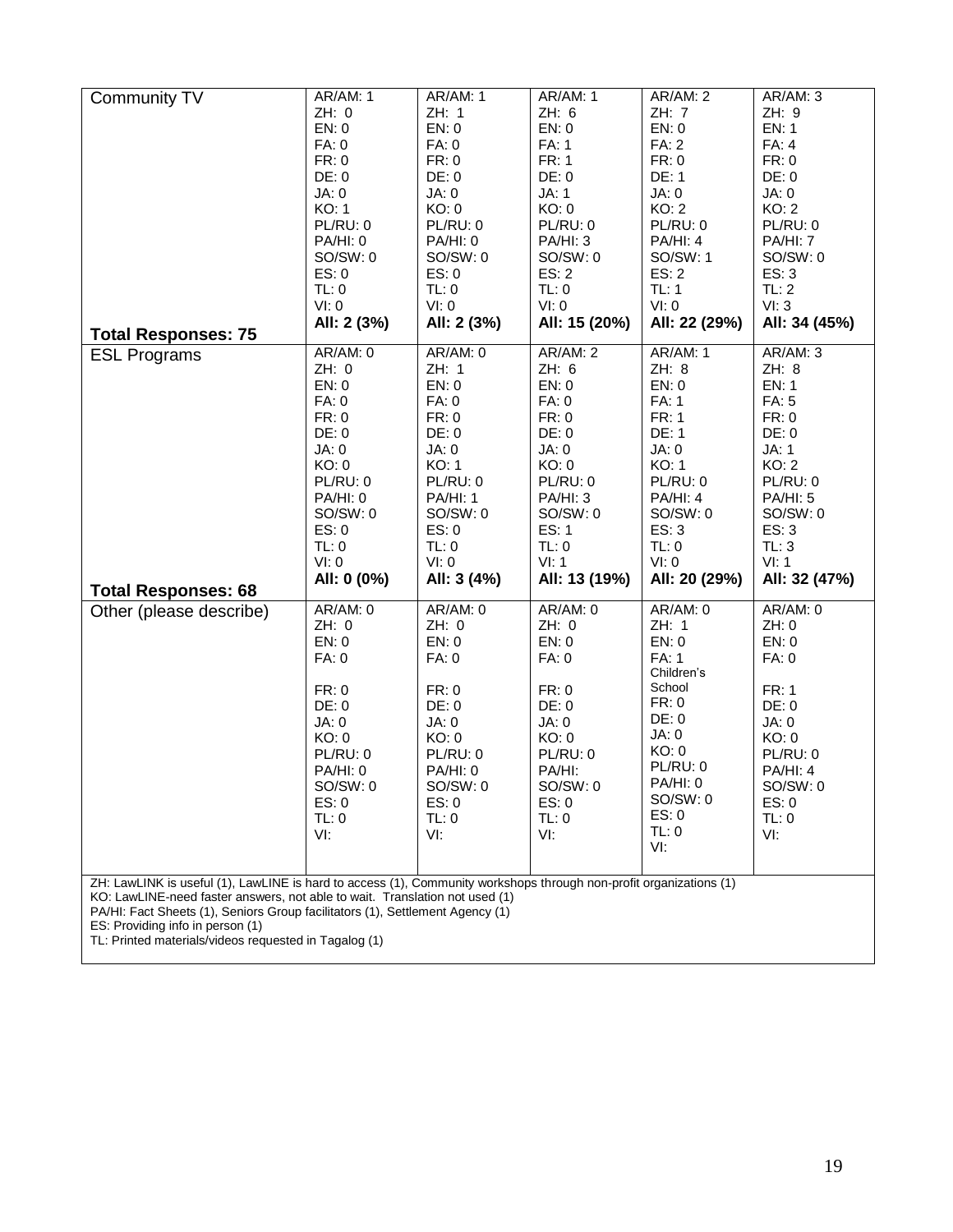**2.** How frequently do the people you serve request information on the following topics of law?

|                                        | <b>Never</b>      | <b>Sometimes</b>   | <b>Often</b>          |
|----------------------------------------|-------------------|--------------------|-----------------------|
| <b>Consumers' Rights</b>               | AR/AM: 0          | AR/AM: 4           | AR/AM: 2              |
|                                        | ZH: 4             | ZH: 17             | ZH: 2                 |
|                                        | EN: 0             | EN: 0              | EN: 0                 |
|                                        | FA: 0             | FA: 3              | <b>FA: 0</b>          |
|                                        | FR: 1<br>DE: 0    | FR: 0<br>DE: 0     | FR: 0                 |
|                                        | JA: 1             | JA: 0              | <b>DE: 1</b><br>JA: 0 |
|                                        | KO: 0             | KO: 4              | KO: 0                 |
|                                        | PL/RU: 0          | PL/RU: 0           | PL/RU: 0              |
|                                        | <b>PA/HI: 1</b>   | PA/HI: 8           | PA/HI: 5              |
|                                        | SO/SW: 0          | SO/SW: 1           | SO/SW: 0              |
|                                        | ES: 3             | ES: 2              | ES: 0                 |
|                                        | TL: 1             | TL: 1              | TL: 1                 |
| <b>Total Responses: 64</b>             | VI: 1             | VI: 1              | VI: 0                 |
|                                        | All: 12 (19%)     | All: 41 (64%)      | All: 11 (17%)         |
| <b>Courts &amp; the Justice System</b> | AR/AM: 0          | AR/AM: 0           | AR/AM: 7              |
|                                        | ZH: 0             | ZH: 19             | ZH: 5                 |
|                                        | EN: 0             | EN: 0<br>FA: 3     | EN: 0<br>FA: 3        |
|                                        | FA: 0<br>FR: 0    | <b>FR: 1</b>       | FR: 0                 |
|                                        | DE: 0             | DE: 0              | <b>DE: 1</b>          |
|                                        | JA: 0             | JA: 0              | JA: 1                 |
|                                        | KO: 0             | KO: 3              | <b>KO: 1</b>          |
|                                        | PL/RU: 0          | PL/RU: 0           | PL/RU: 0              |
|                                        | PA/HI: 0          | PA/HI: 3           | PA/HI: 9              |
|                                        | SO/SW: 0          | SO/SW: 0           | SO/SW: 1              |
|                                        | ES: 0             | ES: 3              | ES: 4                 |
|                                        | TL: 0             | TL: 1              | TL: 2                 |
| <b>Total Responses: 60</b>             | VI: 0             | VI: 0              | VI: 3                 |
|                                        | All: 0 (0%)       | All: 23 (38%)      | All: 37 (62%)         |
| <b>Criminal Law</b>                    | AR/AM: 0<br>ZH: 5 | AR/AM: 4<br>ZH: 15 | AR/AM: 2<br>ZH: 3     |
|                                        | EN: 0             | EN: 0              | EN: 0                 |
|                                        | FA: 0             | <b>FA: 2</b>       | FA: 2                 |
|                                        | <b>FR: 1</b>      | FR: 0              | FR: 0                 |
|                                        | <b>DE: 1</b>      | DE: 0              | DE: 0                 |
|                                        | JA: 0             | JA: 0              | JA: 1                 |
|                                        | KO: 2             | KO: 2              | KO: 0                 |
|                                        | PL/RU: 0          | PL/RU: 0           | PL/RU: 0              |
|                                        | PA/HI: 0          | <b>PA/HI: 4</b>    | PA/HI: 9              |
|                                        | SO/SW: 0          | SO/SW: 0           | SO/SW: 1              |
|                                        | ES: 0<br>TL: 0    | ES: 2<br>TL: 1     | ES: 3<br>TL: 2        |
|                                        | VI: 0             | VI: 0              | VI: 3                 |
| <b>Total Responses: 65</b>             | All: 9 (14%)      | All: 30 (46%)      | All: 26 (40%)         |
| <b>Employment</b>                      |                   |                    |                       |
| <b>Employment Practices and</b>        | AR/AM: 0          | <b>AR/AM: 1</b>    | <b>AR/AM: 5</b>       |
| Contracts                              | ZH: 2             | ZH: 15             | ZH: 7                 |
|                                        | EN: 0             | EN: 0              | EN: 0                 |
|                                        | FA: 0             | FA: 2              | FA: 2                 |
|                                        | FR: 0             | FR: 0              | <b>FR: 1</b>          |
|                                        | DE: 0             | DE: 0              | <b>DE: 1</b>          |
|                                        | JA: 0<br>KO: 0    | JA: 1<br>KO: 2     | JA: 0<br>KO: 2        |
|                                        | PL/RU: 0          | PL/RU: 0           | PL/RU: 0              |
|                                        | PA/HI: 0          | <b>PA/HI: 5</b>    | PA/HI: 9              |
|                                        | SO/SW: 0          | SO/SW: 1           | SO/SW: 0              |
|                                        | ES: 0             | ES: 1              | ES: 4                 |
|                                        | TL: 0             | TL: 1              | TL: 2                 |
|                                        | VI: 0             | VI: 2              | VI: 0                 |
| <b>Total Responses: 66</b>             | All: 2 (3%)       | All: 31 (47%)      | All: 33 (50%)         |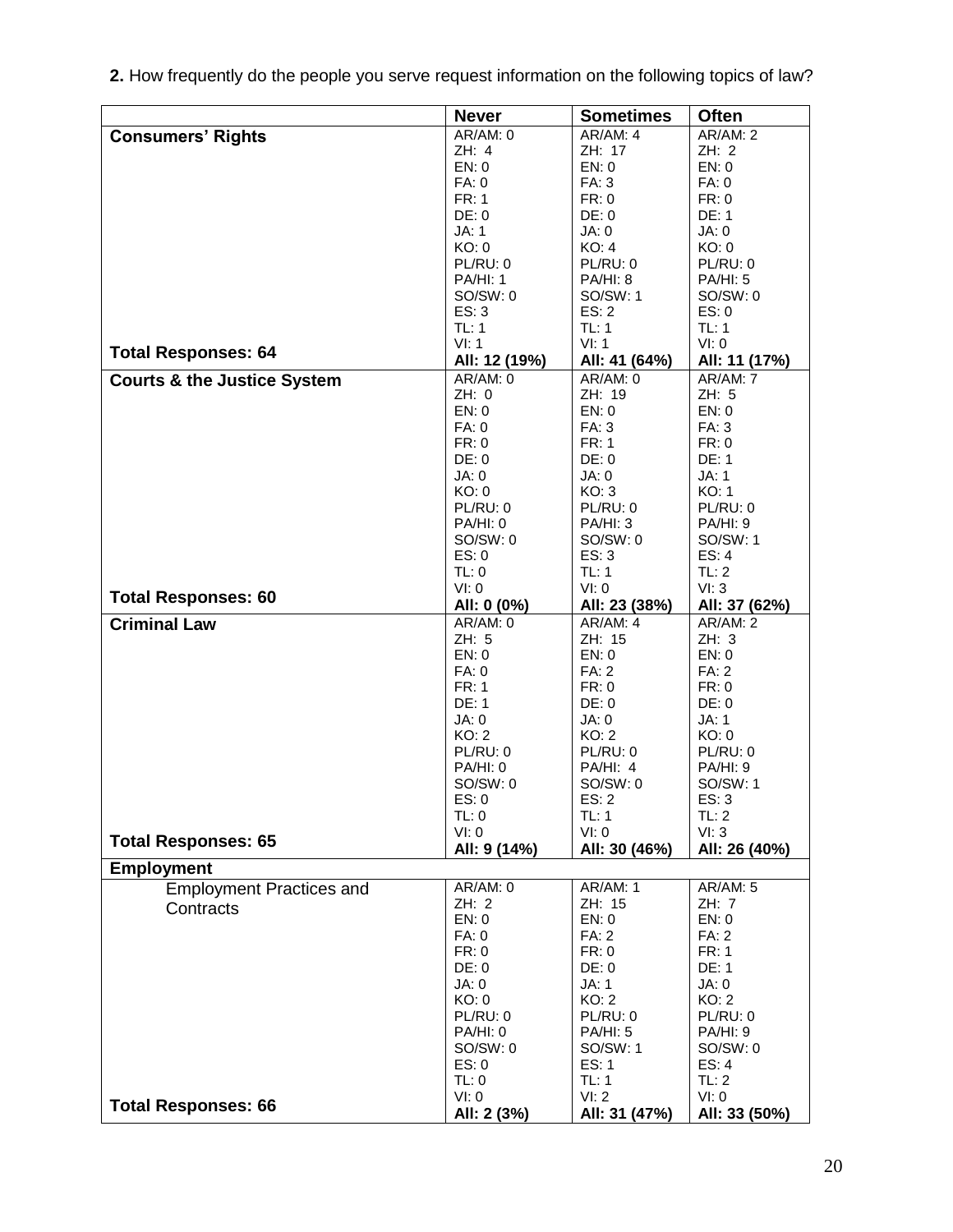| <b>Employment Insurance</b>          | AR/AM: 0                | AR/AM: 3                         | AR/AM: 4                  |
|--------------------------------------|-------------------------|----------------------------------|---------------------------|
|                                      | ZH: 2                   | ZH: 6                            | ZH: 16                    |
|                                      | EN: 0                   | EN: 0                            | EN: 0                     |
|                                      | FA: 0                   | FA: 0                            | FA: 4                     |
|                                      | FR: 0                   | FR: 0                            | <b>FR: 1</b>              |
|                                      |                         |                                  |                           |
|                                      | DE: 0                   | DE: 0                            | <b>DE: 1</b>              |
|                                      | JA: 0                   | JA: 1                            | JA: 0                     |
|                                      | KO: 1                   | KO: 2                            | KO: 1                     |
|                                      | PL/RU: 0                | PL/RU: 0                         | PL/RU: 0                  |
|                                      | PA/HI: 0                | PA/HI: 3                         | <b>PA/HI: 13</b>          |
|                                      | SO/SW: 0                | SO/SW: 1                         | SO/SW: 0                  |
|                                      | ES: 0                   | ES: 2                            | ES: 4                     |
|                                      | TL: 0                   | TL: 2                            | TL: 1                     |
|                                      | VI: 0                   | VI: 1                            | VI: 2                     |
| <b>Total Responses: 71</b>           | All: 3 (4%)             | All: 21 (30%)                    | All: 47 (66%)             |
| <b>Workers' Compensation</b>         | AR/AM: 0                | AR/AM: 4                         | AR/AM: 3                  |
|                                      | ZH: 1                   | ZH: 11                           | ZH: 11                    |
|                                      | EN: 0                   | EN: 0                            | EN: 0                     |
|                                      | FA: 0                   | FA: 0                            | FA: 4                     |
|                                      | FR: 0                   | FR: 0                            | <b>FR: 1</b>              |
|                                      | DE: 0                   | DE: 0                            | <b>DE: 1</b>              |
|                                      | JA: 0                   | JA: 1                            | JA: 0                     |
|                                      | KO: 0                   | KO: 4                            | KO: 0                     |
|                                      | PL/RU: 0                | PL/RU: 0                         | PL/RU: 0                  |
|                                      | PA/HI: 0                | PA/HI: 6                         | PA/HI: 8                  |
|                                      | SO/SW: 0                | SO/SW: 1                         | SO/SW: 0                  |
|                                      | ES: 0                   | ES: 1                            | ES: 4                     |
|                                      |                         | TL: 1                            |                           |
|                                      | TL: 0                   |                                  | TL: 2                     |
| <b>Total Responses: 67</b>           | VI: 0                   | VI: 2                            | VI: 1                     |
|                                      | All: 1 (1%)             | All: 31 (46%)                    | All: 35 (52%)             |
|                                      |                         |                                  |                           |
| <b>Family Law</b>                    |                         |                                  |                           |
| Abuse/Violence in the Family         | AR/AM: 0                | AR/AM: 2                         | AR/AM: 5                  |
|                                      | ZH: 1                   | ZH: 15                           | ZH: 19                    |
|                                      | EN: 0                   | EN: 0                            | EN: 0                     |
|                                      | FA: 0                   | FA: 0                            | FA: 6                     |
|                                      | FR: 0                   | <b>FR: 1</b>                     | FR: 0                     |
|                                      | DE: 0                   | DE: 0                            | <b>DE: 1</b>              |
|                                      | JA: 0                   | JA: 0                            | JA: 1                     |
|                                      | KO: 0                   | KO: 3                            | KO: 1                     |
|                                      | PL/RU: 0                | PL/RU: 0                         | PL/RU: 1                  |
|                                      | PA/HI: 0                | PA/HI: 3                         | <b>PA/HI: 11</b>          |
|                                      | SO/SW: 0                | SO/SW: 0                         | SO/SW: 1                  |
|                                      |                         |                                  |                           |
|                                      | ES: 0<br>TL: 0          | ES: 2                            | ES: 4<br>TL: 2            |
|                                      | VI: 0                   | TL: 1<br>VI: 1                   | VI: 2                     |
| <b>Total Responses: 73</b>           |                         |                                  |                           |
|                                      | All: 1 (1%)<br>AR/AM: 0 | All: 28 (38%)<br><b>AR/AM: 1</b> | All: 44 (60%)<br>AR/AM: 6 |
| Child Protection (removal from home) | ZH:3                    | ZH: 17                           | ZH: 4                     |
|                                      | EN: 0                   | EN: 0                            | EN: 0                     |
|                                      | FA: 0                   | FA: 2                            | FA: 3                     |
|                                      |                         |                                  |                           |
|                                      | FR: 0                   | <b>FR: 1</b>                     | FR: 0                     |
|                                      | DE: 0                   | DE: 0                            | DE: 1                     |
|                                      | JA: 0                   | JA: 0                            | JA: 1                     |
|                                      | KO: 1                   | KO: 2                            | KO: 1                     |
|                                      | PL/RU: 0                | PL/RU: 0                         | PL/RU: 1                  |
|                                      | <b>PA/HI: 1</b>         | <b>PA/HI: 5</b>                  | PA/HI: 6                  |
|                                      | SO/SW: 0                | SO/SW: 0                         | SO/SW: 1                  |
|                                      | ES: 0                   | ES: 2                            | ES: 3                     |
|                                      | TL: 0                   | TL: 2                            | TL: 1                     |
| <b>Total Responses: 68</b>           | VI: 0<br>All: 5 (7%)    | VI: 1<br>All: 33 (49%)           | VI: 2<br>All: 30 (44%)    |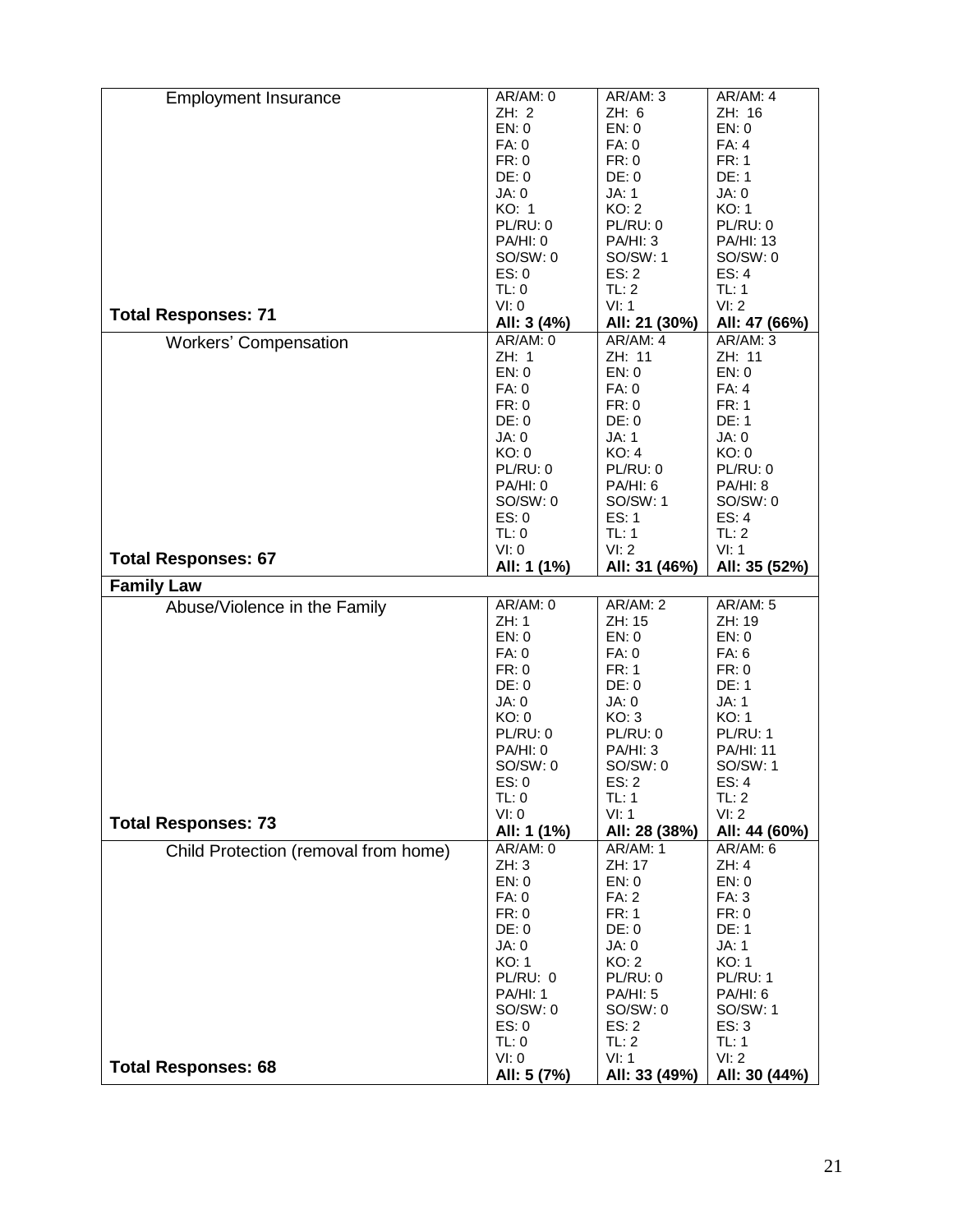| Custody, Access, and Support       | AR/AM: 0                | AR/AM: 3                         | AR/AM: 4                  |
|------------------------------------|-------------------------|----------------------------------|---------------------------|
|                                    | ZH: 0                   | ZH: 13                           | ZH: 5                     |
|                                    | EN: 0                   | EN: 0                            | EN: 0                     |
|                                    | <b>FA: 0</b>            | <b>FA: 2</b>                     | FA: 2                     |
|                                    | FR: 0                   | <b>FR: 1</b>                     | FR: 0                     |
|                                    | DE: 0                   | DE: 1                            | DE: 0                     |
|                                    | JA: 0                   | JA: 0                            | JA: 1                     |
|                                    | KO: 2                   | KO: 1                            | KO: 1                     |
|                                    | PL/RU: 0                | PL/RU: 0                         | PL/RU: 1                  |
|                                    | <b>PA/HI: 1</b>         | PA/HI: 4                         | PA/HI: 6                  |
|                                    | SO/SW: 0                | SO/SW: 0                         | SO/SW: 1                  |
|                                    | ES: 0                   | ES: 3                            | ES: 2                     |
|                                    | TL: 0                   | TL: 0                            | TL: 3                     |
|                                    | VI: 0                   | VI: 0                            | VI: 3                     |
| <b>Total Responses: 60</b>         | All: 3 (5%)             | All: 28 (47%)                    | All: 29 (48%)             |
| Divorce and Separation             | AR/AM: 0                | <b>AR/AM: 1</b>                  | AR/AM: 6                  |
|                                    | ZH:0                    | ZH: 10                           | ZH: 13                    |
|                                    | EN: 0                   | EN: 0                            | EN: 0                     |
|                                    | FA: 0                   | FA: 0                            | <b>FA: 7</b>              |
|                                    | FR: 1                   | FR: 0                            | FR: 0                     |
|                                    | DE: 0                   | DE: 0                            | <b>DE: 1</b>              |
|                                    | JA: 0                   | JA: 0                            | JA: 1                     |
|                                    | KO: 0                   | KO: 2                            | KO: 2                     |
|                                    | PL/RU: 0                | PL/RU: 0                         | PL/RU: 1                  |
|                                    | PA/HI: 0                | PA/HI: 2                         | <b>PA/HI: 9</b>           |
|                                    | SO/SW: 0                | SO/SW: 0                         | SO/SW: 1                  |
|                                    | ES: 0                   | ES: 2                            | ES: 3                     |
|                                    | TL: 0<br>VI: 0          | TL: 0<br>VI: 0                   | TL: 3<br>VI: 3            |
| <b>Total Responses: 68</b>         |                         |                                  |                           |
|                                    | All: 1 (1%)<br>AR/AM: 0 | All: 17 (25%)<br><b>AR/AM: 1</b> | All: 50 (74%)<br>AR/AM: 6 |
| Sponsorship Breakdown              | ZH:0                    | ZH: 15                           | ZH: 9                     |
|                                    | EN: 0                   | EN: 0                            | EN: 0                     |
|                                    | FA: 0                   | FA: 0                            | FA: 4                     |
|                                    | <b>FR: 1</b>            | FR: 0                            | FR: 0                     |
|                                    | DE: 0                   | DE: 0                            | <b>DE: 1</b>              |
|                                    | JA: 0                   | JA: 0                            | JA: 1                     |
|                                    | KO: 2                   | KO: 0                            | KO: 2                     |
|                                    | PL/RU: 0                | PL/RU: 0                         | PL/RU: 1                  |
|                                    | PA/HI: 0                | PA/HI: 2                         | <b>PA/HI: 12</b>          |
|                                    | SO/SW: 0                | SO/SW: 0                         | SO/SW: 1                  |
|                                    | ES: 0                   | ES: 3                            | ES: 3                     |
|                                    | TL: 0                   | TL: 0                            | TL: 3                     |
| <b>Total Responses: 70</b>         | VI: 0                   | VI: 0                            | VI: 3                     |
|                                    | All: 3 (4%)             | All: 21 (30%)                    | All: 46 (66%)             |
| <b>Health and Patients' Rights</b> | AR/AM: 0                | <b>AR/AM: 2</b>                  | <b>AR/AM: 5</b>           |
|                                    | ZH: 3                   | ZH: 15                           | ZH: 6                     |
|                                    | EN: 0                   | EN: 0                            | EN: 0                     |
|                                    | FA: 0                   | FA: 3                            | FA: 1                     |
|                                    | FR: 1                   | FR: 0                            | FR: 0                     |
|                                    | DE: 0                   | DE: 0                            | <b>DE: 1</b>              |
|                                    | JA: 0<br>KO: 0          | JA: 0<br>KO: 3                   | JA: 1<br>KO: 1            |
|                                    | PL/RU: 0                | PL/RU: 0                         | PL/RU: 0                  |
|                                    | <b>PA/HI: 2</b>         | <b>PA/HI: 3</b>                  | PA/HI: 6                  |
|                                    | SO/SW: 0                | SO/SW: 0                         | SO/SW: 1                  |
|                                    | ES: 0                   | ES: 3                            | ES: 1                     |
|                                    | TL: 0                   | TL: 3                            | TL: 0                     |
|                                    | VI: 1                   | VI: 1                            | VI: 1                     |
| <b>Total Responses: 64</b>         | All: 7 (11%)            | All: 33 (52%)                    | All: 24 (38%)             |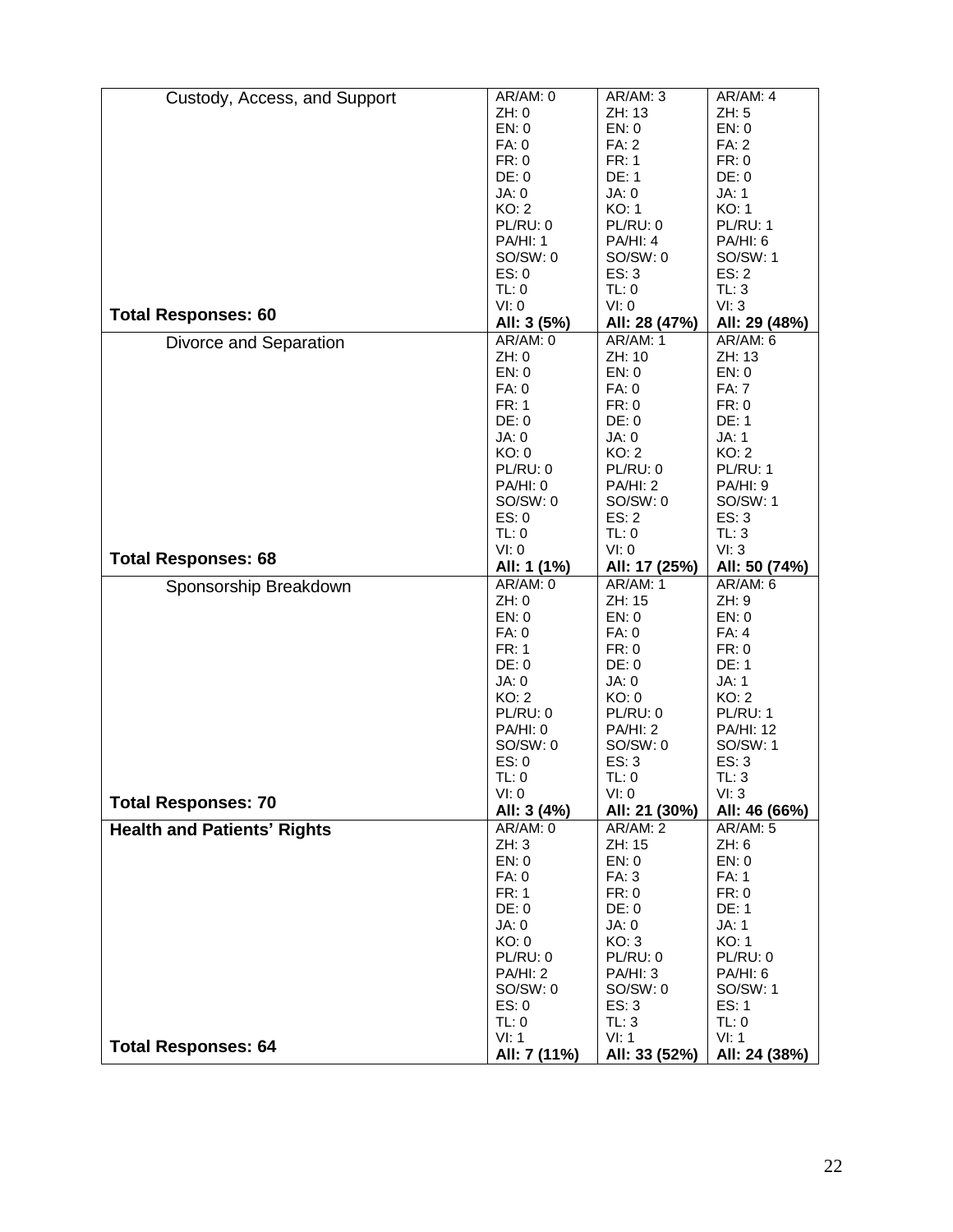|                                    | AR/AM: 0             | AR/AM: 0               | AR/AM: 7               |
|------------------------------------|----------------------|------------------------|------------------------|
| <b>Immigration and Refugee Law</b> | ZH:0                 | ZH: 10                 | ZH: 15                 |
|                                    | EN: 0                | EN: 0                  | EN: 0                  |
|                                    |                      | FA: 0                  | FA: 5                  |
|                                    | FA: 0                |                        |                        |
|                                    | FR: 0                | <b>FR: 1</b>           | FR: 0                  |
|                                    | DE: 0                | DE: 0                  | DE: 1                  |
|                                    | JA: 0                | JA: 0                  | JA: 1                  |
|                                    | KO: 0                | KO: 0                  | KO: 4                  |
|                                    | PL/RU: 0             | PL/RU: 0               | PL/RU: 0               |
|                                    | PA/HI: 0             | <b>PA/HI: 1</b>        | <b>PA/HI: 10</b>       |
|                                    | SO/SW: 0             | SO/SW: 0               | SO/SW: 1               |
|                                    | ES: 0                | ES: 0                  | ES: 6                  |
|                                    | TL: 1                | TL: 0                  | TL: 2                  |
|                                    | VI: 0                | VI: 0                  | VI: 3                  |
| <b>Total Responses: 68</b>         | All: 1 (1%)          | All: 12 (18%)          | All: 55 (81%)          |
| <b>Legal Aid Services</b>          | AR/AM: 0             | AR/AM: 1               | AR/AM: 6               |
|                                    | ZH:0                 | ZH: 10                 | ZH: 15                 |
|                                    | EN: 0                | EN: 0                  | EN: 0                  |
|                                    | FA: 0                | FA: 0                  | FA: 5                  |
|                                    | FR: 0                | <b>FR: 1</b>           | FR: 0                  |
|                                    | DE: 0                | <b>DE: 1</b>           | DE: 0                  |
|                                    | JA: 0                | JA: 0                  | JA: 1                  |
|                                    | KO: 0                | KO: 0                  | KO: 4                  |
|                                    | PL/RU: 0             | PL/RU: 0               | PL/RU: 0               |
|                                    | PA/HI: 0             | <b>PA/HI: 1</b>        | PA/HI: 8               |
|                                    | SO/SW: 0             | SO/SW: 0               |                        |
|                                    | ES: 0                | ES: 0                  | SO/SW: 0<br>ES: 5      |
|                                    |                      |                        |                        |
|                                    | TL: 0                | TL: 0                  | TL: 2                  |
| <b>Total Responses: 63</b>         | VI: 0                | VI: 1                  | VI: 2                  |
|                                    | All: 0 (0%)          | All: 15 (24%)          | All: 48 (76%)          |
| <b>Income Assistance Programs</b>  |                      |                        |                        |
|                                    |                      |                        |                        |
| <b>BC</b> Welfare                  | AR/AM: 0             | AR/AM: 0               | AR/AM: 7               |
|                                    | ZH: 0                | ZH: 8                  | ZH: 16                 |
|                                    | EN: 0                | EN: 0                  | EN: 0                  |
|                                    | FA: 0                | FA: 0                  | FA: 5                  |
|                                    | FR: 0                | FR: 0                  | FR: 1                  |
|                                    | DE: 0                | DE: 1                  | DE: 0                  |
|                                    | JA: 0                | JA: 1                  | JA: 0                  |
|                                    | KO: 0                | KO: 1                  | KO: 3                  |
|                                    |                      |                        |                        |
|                                    | PL/RU: 0             | PL/RU: 1               | PL/RU: 0               |
|                                    | PA/HI: 0             | PA/HI: 3               | PA/HI: 8               |
|                                    | SO/SW: 0             | SO/SW: 0               | SO/SW: 1               |
|                                    | ES: 0                | ES: 1                  | ES: 6                  |
|                                    | TL: 0<br>VI: 0       | TL: 1<br>VI: 0         | TL: 2                  |
| <b>Total Responses: 69</b>         |                      |                        | VI: 3                  |
|                                    | All: 0 (0%)          | All: 17 (25%)          | All: 52 (75%)          |
| <b>Canada Pensions</b>             | AR/AM: 0             | AR/AM: 3               | AR/AM: 4               |
|                                    | ZH: 2                | ZH: 6                  | ZH: 14                 |
|                                    | EN: 0                | EN: 0                  | EN: 0                  |
|                                    | <b>FA: 0</b>         | FA: 2                  | <b>FA: 2</b>           |
|                                    | FR: 0                | <b>FR: 1</b>           | FR: 0                  |
|                                    | DE: 0                | DE: 1                  | DE: 0                  |
|                                    | JA: 0                | JA: 1                  | JA: 0                  |
|                                    | KO: 0                | KO: 2                  | KO: 2                  |
|                                    | PL/RU: 0             | PL/RU: 1               | PL/RU: 0               |
|                                    | PA/HI: 0             | PA/HI: 1               | <b>PA/HI: 13</b>       |
|                                    | SO/SW: 0             | SO/SW: 0               | SO/SW: 1               |
|                                    | ES: 0                | ES: 2                  | ES: 3                  |
|                                    | TL: 0                | TL: 1                  | TL: 2                  |
| <b>Total Responses: 67</b>         | VI: 0<br>All: 2 (3%) | VI: 1<br>All: 22 (33%) | VI: 2<br>All: 43 (64%) |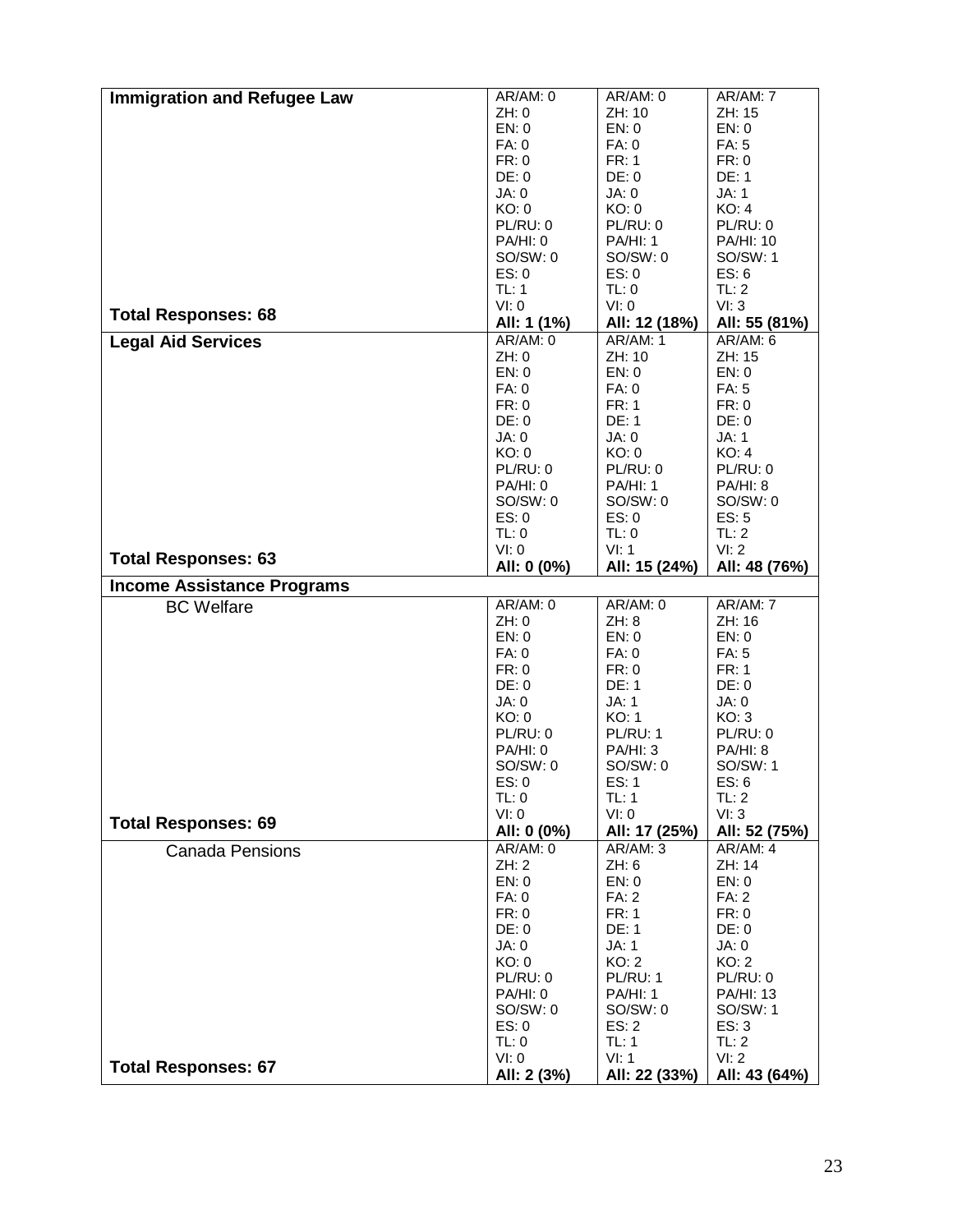|                                  | AR/AM: 0        | <b>AR/AM: 2</b> | <b>AR/AM: 5</b>  |
|----------------------------------|-----------------|-----------------|------------------|
| Old Age Security                 |                 |                 |                  |
|                                  | ZH:2            | ZH: 8           | ZH: 14           |
|                                  | EN: 0           | EN: 0           | EN: 0            |
|                                  | <b>FA: 0</b>    | FA: 0           | FA: 4            |
|                                  | FR: 0           | <b>FR: 1</b>    | FR: 0            |
|                                  | DE: 0           | DE: 1           | DE: 0            |
|                                  | JA: 0           | JA: 1           | JA: 0            |
|                                  | KO: 0           | KO: 1           | KO: 3            |
|                                  | PL/RU: 0        | PL/RU: 0        | PL/RU: 0         |
|                                  | PA/HI: 0        | PA/HI: 0        | <b>PA/HI: 14</b> |
|                                  | SO/SW: 0        | SO/SW: 0        | SO/SW: 1         |
|                                  | ES: 0           | ES: 2           | ES: 3            |
|                                  | TL: 0           | TL: 1           | TL: 2            |
|                                  |                 |                 |                  |
| <b>Total Responses: 68</b>       | VI: 0           | VI: 1           | VI: 2            |
|                                  | All: 2 (3%)     | All: 18 (26%)   | All: 48 (71%)    |
| <b>Student Loans</b>             | ZH: 4           | ZH: 16          | ZH: 5            |
|                                  | AR/AM: 0        | AR/AM: 3        | AR/AM: 4         |
|                                  | EN: 0           | EN: 0           | EN: 0            |
|                                  | FA: 0           | FA: 1           | FA: 3            |
|                                  | FR: 0           | FR: 0           | <b>FR: 1</b>     |
|                                  | DE: 0           | DE: 0           | <b>DE: 1</b>     |
|                                  | JA: 1           | JA: 0           | JA: 0            |
|                                  |                 |                 |                  |
|                                  | KO: 1           | KO: 3           | KO: 0            |
|                                  | PL/RU: 0        | PL/RU: 0        | PL/RU: 1         |
|                                  | PA/HI: 2        | PA/HI: 2        | PA/HI: 6         |
|                                  | SO/SW: 0        | SO/SW: 0        | SO/SW: 1         |
|                                  | ES: 1           | ES: 2           | ES: 1            |
|                                  | TL: 0           | TL: 2           | <b>TL: 1</b>     |
|                                  | VI: 0           | VI: 3           | VI: 0            |
| <b>Total Responses: 65</b>       | All: 9 (14%)    | All: 32 (49%)   | All: 24 (37%)    |
| <b>Tenants' Rights</b>           | AR/AM: 0        | AR/AM: 0        | <b>AR/AM: 5</b>  |
|                                  | ZH:2            | ZH: 7           | ZH: 15           |
|                                  |                 |                 |                  |
|                                  |                 |                 |                  |
|                                  | EN: 0           | EN: 0           | EN: 0            |
|                                  | FA: 0           | <b>FA: 1</b>    | FA: 4            |
|                                  | FR: 0           | FR: 0           | <b>FR: 1</b>     |
|                                  | DE: 0           | <b>DE: 1</b>    | DE: 0            |
|                                  | JA: 0           | JA: 1           | JA: 0            |
|                                  | KO: 0           | KO: 3           | KO: 1            |
|                                  | PL/RU: 0        | PL/RU: 0        | PL/RU: 0         |
|                                  | PA/HI: 0        | PA/HI: 2        | PA/HI: 6         |
|                                  |                 |                 |                  |
|                                  | SO/SW: 0        | SO/SW: 0        | SO/SW: 1         |
|                                  | ES: 1           | ES: 1           | ES: 4<br>TL:2    |
|                                  | TL: 0           | TL: 1           |                  |
| <b>Total Responses: 61</b>       | VI: 0           | VI: 0           | VI: 2            |
|                                  | All: 3 (5%)     | All: 17 (28%)   | All: 41 (67%)    |
| Youth - In Conflict with the Law | AR/AM: 0        | AR/AM: 3        | AR/AM: 4         |
|                                  | ZH: 8           | ZH: 13          | ZH:2             |
|                                  | EN: 0           | EN: 0           | EN: 0            |
|                                  | FA: 0           | <b>FA: 2</b>    | FA: 3            |
|                                  | FR: 0           | FR: 1           | FR: 0            |
|                                  | DE: 0           | <b>DE: 1</b>    | DE: 0            |
|                                  | JA: 0           | JA: 1           | JA: 0            |
|                                  | KO: 2           | KO: 2           | KO: 0            |
|                                  | PL/RU: 0        | PL/RU: 0        | PL/RU: 0         |
|                                  |                 | PA/HI: 6        |                  |
|                                  | ES: 0           |                 | PA/HI: 3         |
|                                  | <b>PA/HI: 1</b> | SO/SW: 0        | SO/SW: 1         |
|                                  | SO/SW: 0        | ES: 4           | ES: 1            |
|                                  | TL: 1           | TL: 2           | TL: 0            |
| <b>Total Responses: 64</b>       | VI: 0           | VI: 1           | VI: 2            |
| Other:                           | All: 12 (19%)   | All: 36 (56%)   | All: 16 (25%)    |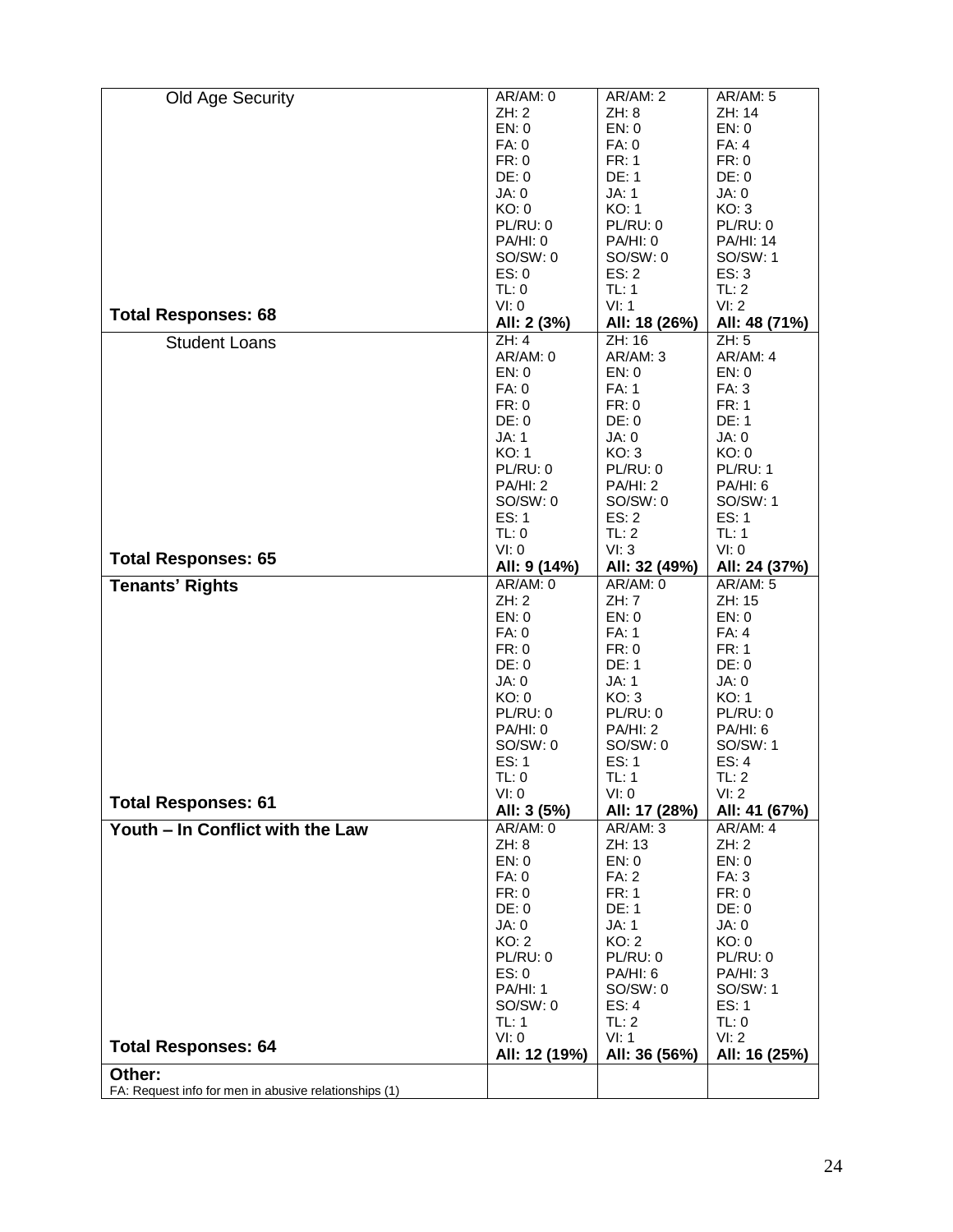| 3. Please tell us what you think is the most effective way to present legal information: |  |
|------------------------------------------------------------------------------------------|--|
|------------------------------------------------------------------------------------------|--|

| For you: | AR/AM: Info Session/Workshop (2)<br>Online (2)<br>Website (2)<br>Conferences (1)                                                                                             | For your clients: | AR/AM: Videos (4)<br>Printed publications (2)<br>Workshop (3)<br>Audio Tapes (1)<br>Phone (1)                                                                                                                                                      |
|----------|------------------------------------------------------------------------------------------------------------------------------------------------------------------------------|-------------------|----------------------------------------------------------------------------------------------------------------------------------------------------------------------------------------------------------------------------------------------------|
|          | ZH: Workshop/conference/seminars (14)<br>Website/Internet (10)<br>Publications (5)<br>Counseling (2)<br>Publications (2)<br>Email (1)<br>Group/Individual (1)<br>LawLINE (1) |                   | ZH: Publications (in general) (8)<br>Workshop (7)<br>Radio (4)<br>Media/newspapers (3)<br>Publications (in Chinese) (3)<br>Counseling (2)<br>LawLINE (2)<br>One on One (2)<br>Internet (1)<br>Phone service in clients language (1)<br>Website (1) |
|          | EN: Publications (1)                                                                                                                                                         |                   | EN: Publications in their own<br>language (1)                                                                                                                                                                                                      |
|          | FA: Workshops (3)<br>Publication (2)<br>Online (1)<br>Videos (1)                                                                                                             |                   | FA: Publication (translated) (4)<br>Videos (1)<br>Workshops (2)                                                                                                                                                                                    |
|          | FR: Info Sessions (1)                                                                                                                                                        |                   | FR: Workshops (1)                                                                                                                                                                                                                                  |
|          | DE: Video (1)                                                                                                                                                                |                   | DE: Brochures (1)                                                                                                                                                                                                                                  |
|          | Brochures (1)                                                                                                                                                                |                   | Workshops (1)                                                                                                                                                                                                                                      |
|          | Visuals (1)                                                                                                                                                                  |                   | One to One (1)                                                                                                                                                                                                                                     |
|          | JA: Websites (1)                                                                                                                                                             |                   | JA: Community Newspapers (1)                                                                                                                                                                                                                       |
|          | KO: Website (3)<br>Publications (2)<br>Workshops/training (1)                                                                                                                |                   | KO: Community Newspaper(1)<br>Publications (in Korean) (1)<br>Publications (in general) (1)<br>Religious churches/groups (1)<br>Workshops (1)                                                                                                      |
|          | PL/RU: Workshops (1)                                                                                                                                                         |                   | PL/RU: Direct Contact                                                                                                                                                                                                                              |
|          | PA/HI: Publications (9)<br>Website (7)<br>Conference/Workshop (4)<br>Articles (anywhere) (1)<br>Email (1)                                                                    |                   | PA/HI: Publications (in general) (6)<br>Face to face/info sessions (5)<br>Publications (in Punjabi) (4)<br>Radio (4)<br>TV(2)<br>Videos (bilingual) (2)<br>Newspapers (1)<br>Visuals (1)                                                           |
|          | SO/SW: Websites/Internet (1)                                                                                                                                                 |                   | SO/SW: Publications (1)<br>Videos (1)                                                                                                                                                                                                              |
|          | ES: Pamphlets (3)<br>Videos (2)<br>CDs(1)<br>Newsletter (1)<br>Workshops (1)<br>Visuals (1)                                                                                  |                   | ES: Brochures/Pamphlets (3)<br>Workshops (2)<br>Newspapers (1)<br>Person to Person (1)<br>Videos (1)                                                                                                                                               |
|          | TL: One on One (1)<br>Publications (1)<br>Websites (1)<br>Workshops (1)                                                                                                      |                   | TL: Forums/Workshops (2)<br>Publications (2)<br>Human Contact (1)                                                                                                                                                                                  |
|          | VI: Training (1)<br>Website (1)<br>Website with e-bulletin updates (1)<br>Workshop (1)                                                                                       |                   | VI: Magazines (1)<br>Radio (1)<br>Vietnamese newspaper (1)                                                                                                                                                                                         |
|          |                                                                                                                                                                              |                   |                                                                                                                                                                                                                                                    |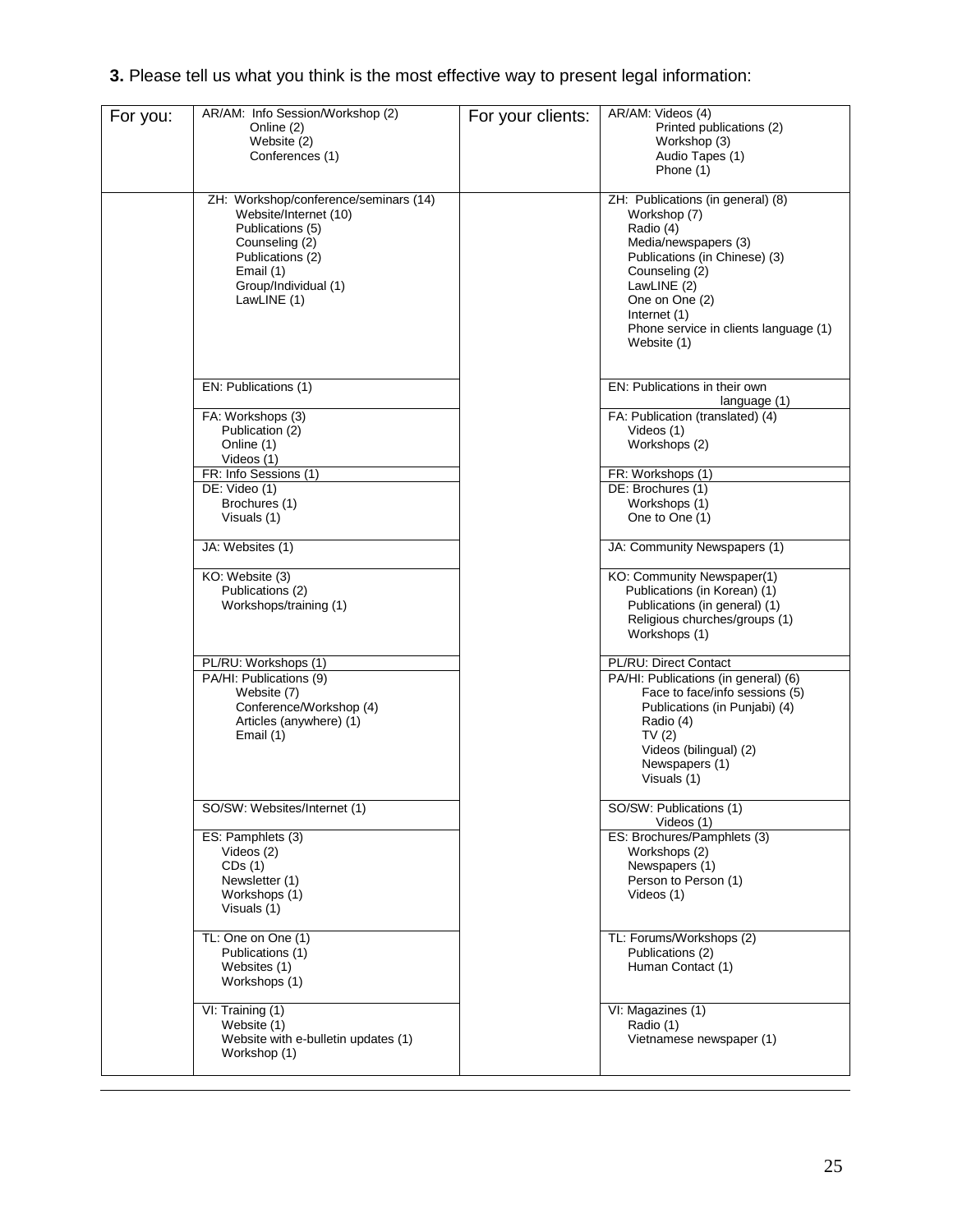| Why? | AR/AM: Clients prefer to see (re: videos)(2)                                                                                                                                                                                                                                                                                                                                                        |
|------|-----------------------------------------------------------------------------------------------------------------------------------------------------------------------------------------------------------------------------------------------------------------------------------------------------------------------------------------------------------------------------------------------------|
|      | Request more material in Arabic (1)                                                                                                                                                                                                                                                                                                                                                                 |
|      | Easier to hand clients information (re: printed publications) (1)                                                                                                                                                                                                                                                                                                                                   |
|      | Most of my clients literate in their own languages (re: video/workshop) (1)<br>I can go back whenever I need them (re: website) (1)                                                                                                                                                                                                                                                                 |
|      | ZH: Clients have access to radio (2) (Easier to access radio than Internet)                                                                                                                                                                                                                                                                                                                         |
|      | Clients interested in attending workshops/public education (1)                                                                                                                                                                                                                                                                                                                                      |
|      | Website - access to the most up to date information (1)                                                                                                                                                                                                                                                                                                                                             |
|      | Direct information in a straightforward way (counseling) (1)<br>Most clients do not read English (re: publications in Chinese) (1)                                                                                                                                                                                                                                                                  |
|      | We need in depth info whereas clients need to know the basics (re: workshops/training sessions) (1)                                                                                                                                                                                                                                                                                                 |
|      | More staff and client can get info at the same time (re: conference, one on one, media) (1)                                                                                                                                                                                                                                                                                                         |
|      | More people are willing to use Internet (1)                                                                                                                                                                                                                                                                                                                                                         |
|      | Service workers have a high English level but not their clients (re: pubs in Chinese) (1)<br>Information is concentrated and good for picking up materials (re: workshop) (1)                                                                                                                                                                                                                       |
|      | LawLINE targets individual situations (1)                                                                                                                                                                                                                                                                                                                                                           |
|      | Newcomers always use Chinese newspapers as a primary tool (1)                                                                                                                                                                                                                                                                                                                                       |
|      | Not all clients have Internet access (1)                                                                                                                                                                                                                                                                                                                                                            |
|      | EN: (No response)                                                                                                                                                                                                                                                                                                                                                                                   |
|      | FA: So I can explain it to the client in a simple language (re: workshops) (2)                                                                                                                                                                                                                                                                                                                      |
|      | More private and they can take it home (re: publication) (1)                                                                                                                                                                                                                                                                                                                                        |
|      | I am very visual (re: publications & videos) (1)                                                                                                                                                                                                                                                                                                                                                    |
|      | At workshops we can ask questions and explain to clients (1)                                                                                                                                                                                                                                                                                                                                        |
|      | FR: Most people understand while participating (1)                                                                                                                                                                                                                                                                                                                                                  |
|      | DE: (No response)                                                                                                                                                                                                                                                                                                                                                                                   |
|      | JA: (No response)                                                                                                                                                                                                                                                                                                                                                                                   |
|      | KO: So they can understand (re: publications in Korean) (1)<br>Korean community has several newspapers for information sharing and educative purposes. People are eager<br>to get copies of them and keep (1)<br>Most Koreans gather in churches, temples etc (1)<br>Face to face workshops/training requires some level of commitment. Without this commitment they do not work<br>efficiently (1) |
|      | PL/RU: (No response)                                                                                                                                                                                                                                                                                                                                                                                |
|      | PA/HI: Many of our clients can't read (re: visuals) (2)                                                                                                                                                                                                                                                                                                                                             |
|      | TV and radio are convenient, you can even listen in your car (1)                                                                                                                                                                                                                                                                                                                                    |
|      | Easy to understand (re: face to face) (1)<br>More visual, easier for failing eyes (re: videos) (1)                                                                                                                                                                                                                                                                                                  |
|      | Most clients listen to radio and visit temples so can be approached (1)                                                                                                                                                                                                                                                                                                                             |
|      | Website easy for service providers, printed materials easier for clients (1)                                                                                                                                                                                                                                                                                                                        |
|      | People like to see & hear things in person (re: info sessions) (1)<br>Prefer to read over and over to understand better (re: articles & newspapers) (1)                                                                                                                                                                                                                                             |
|      | Easy access (re: email and publications) (1)                                                                                                                                                                                                                                                                                                                                                        |
|      | SO/SW: I deal with a lot of illiterate clients (1)                                                                                                                                                                                                                                                                                                                                                  |
|      | ES: They need to have something to read (re: pamphlets) (1)                                                                                                                                                                                                                                                                                                                                         |
|      | Efficient way to receive info (re: newsletter) (1)                                                                                                                                                                                                                                                                                                                                                  |
|      | Clients' questions can be answered, literacy an issue (re: workshops) (1)<br>It is more effective (re: workshops) (1)                                                                                                                                                                                                                                                                               |
|      | In the community person to person info exchange is very effective (1)                                                                                                                                                                                                                                                                                                                               |
|      | More accessible, more explicit (re: videos) (1)                                                                                                                                                                                                                                                                                                                                                     |
|      | Informative and easy to understand (re: videos) (1)                                                                                                                                                                                                                                                                                                                                                 |
|      | TL: In situations of crisis need human contact for support (1)                                                                                                                                                                                                                                                                                                                                      |
|      | VI: Clients have limited English and need to know basic information (1)                                                                                                                                                                                                                                                                                                                             |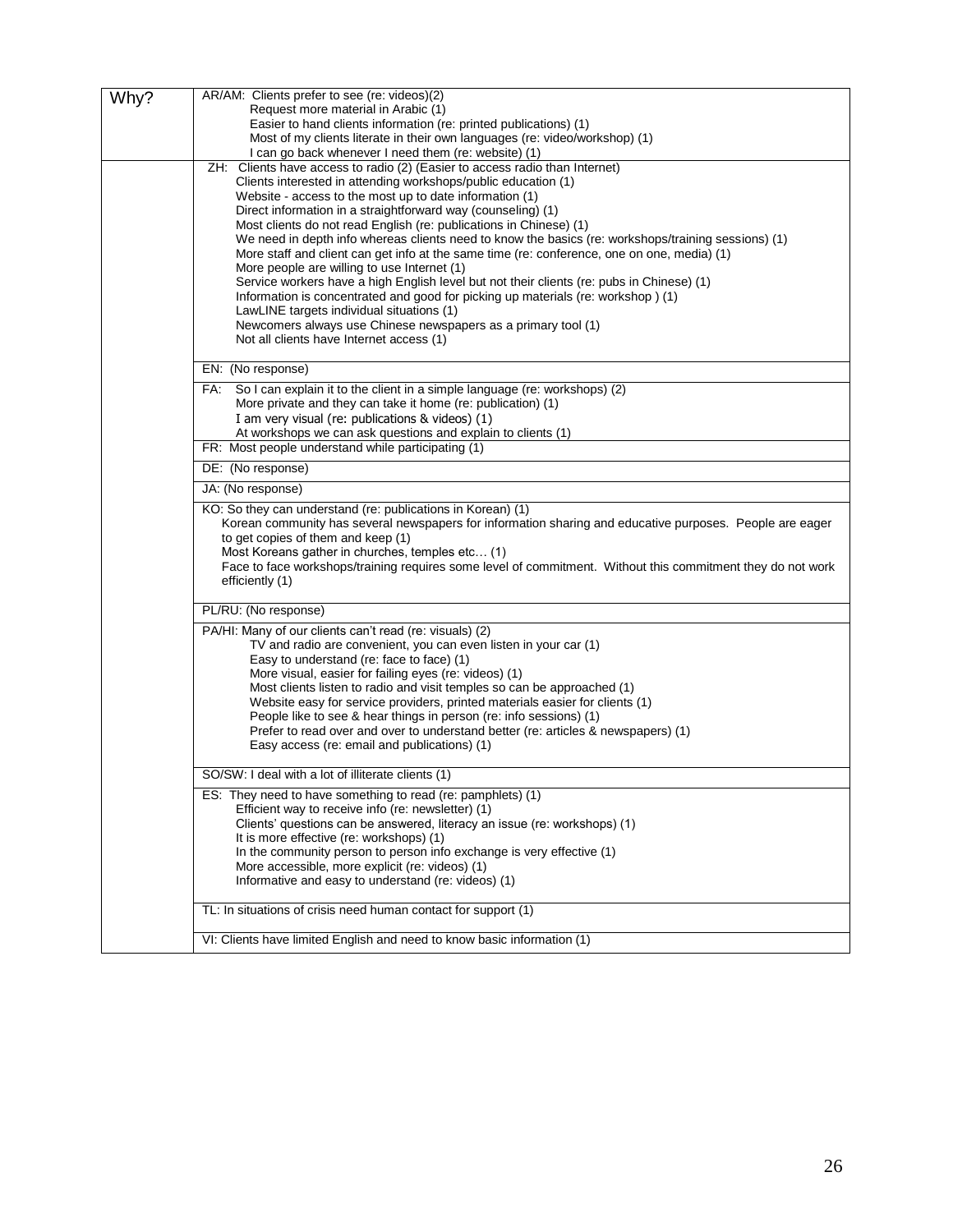# **4.** What are the 4 most pressing legal issues in your community?

| AR/AM:<br>Family Law (abuse/violence) (7)<br>Immigration/sponsorship (4)<br>Welfare (3)<br>Access/custody (2)<br>Sponsorship breakdown (2)<br>Tenancy Rights(2)                                                                                                                                                                                                       | Discrimination (1)<br>Employment Practice Contract (1)<br>Family Services (1)<br>Housing (1)<br>Human Rights (1)<br>Income Assistance (1)<br>MCFD(1)                                                                                                                                                                                                                                       |
|-----------------------------------------------------------------------------------------------------------------------------------------------------------------------------------------------------------------------------------------------------------------------------------------------------------------------------------------------------------------------|--------------------------------------------------------------------------------------------------------------------------------------------------------------------------------------------------------------------------------------------------------------------------------------------------------------------------------------------------------------------------------------------|
| ZH:<br>Divorce (13)<br>Employment (12)<br>Immigration/Immigration Law (9)<br>Tenants Rights (9)<br>Child custody/protection (8)<br>Family Law (7)<br>Welfare/Income Assistance (7)<br>Health/Patients Rights (4)<br>Legal Aid (3)<br>Sponsorship breakdown (3)<br>Spousal Abuse (2)<br>Youth Offenders (2)<br>Citizenship (1)<br>Civil Law (1)<br>Customer Rights (1) | Division of property (1)<br>El Claim (1)<br>Employment Standard Violation (1)<br>Family Sponsorship (1)<br>Family Violence (1)<br>Financial Support (1)<br>Medical cover (1)<br>Old Age Security (1)<br>Refugee Claim (1)<br>Restraining orders (1)<br>Senior Abuse (1)<br>Senior Benefits (1)<br>Support, interpretation of documents (1)<br>Understanding EI rights & responsibility (1) |
| EN:<br>(No response)                                                                                                                                                                                                                                                                                                                                                  |                                                                                                                                                                                                                                                                                                                                                                                            |
| FA:<br>Divorce & Separation (3)<br>Family Matters (3)<br>Immigration (3)<br>Welfare (3)<br>Criminal (2)<br>Domestic violence (2)<br>Employment (2)<br>Legal Services (2)                                                                                                                                                                                              | Youth with conflict (2)<br>Banking (1)<br>Child Protection (1)<br>Discrimination (1)<br>Refugee (1)<br>Sponsorship breakdown (1)<br>Tenant Rights (1)                                                                                                                                                                                                                                      |
| FR:<br>Immigration Laws (1)<br>Income Programs (1)<br>Tenant Rights (1)                                                                                                                                                                                                                                                                                               |                                                                                                                                                                                                                                                                                                                                                                                            |
| DE:<br>Employment Law / WCB (1)<br>Immigration Infraction (1)<br>Sponsorship Breakdown (1)                                                                                                                                                                                                                                                                            |                                                                                                                                                                                                                                                                                                                                                                                            |
| JA:<br>Child Custody/Access, Intl Child Abduction (1)<br>Immigration (1)<br>Tenancy Issues (1)<br>Violence (1)                                                                                                                                                                                                                                                        |                                                                                                                                                                                                                                                                                                                                                                                            |
| KO:<br>Family Law (2)<br>Tenant & Landlord Rights (2)<br>Welfare, CPP, EI (2)<br>Bankruptcy (1)<br>Child Protection (1)<br>Conflict with private immigration agencies (1)<br>Criminal Law (1)                                                                                                                                                                         | Divorce (1)<br>Domestic Violence (1)<br>Employment (1)<br>Immigration Law (1)<br>Small claims (1)<br>Sponsorship (1)                                                                                                                                                                                                                                                                       |
| PL/RU:<br>Custody (1)<br>Divorce (1)                                                                                                                                                                                                                                                                                                                                  |                                                                                                                                                                                                                                                                                                                                                                                            |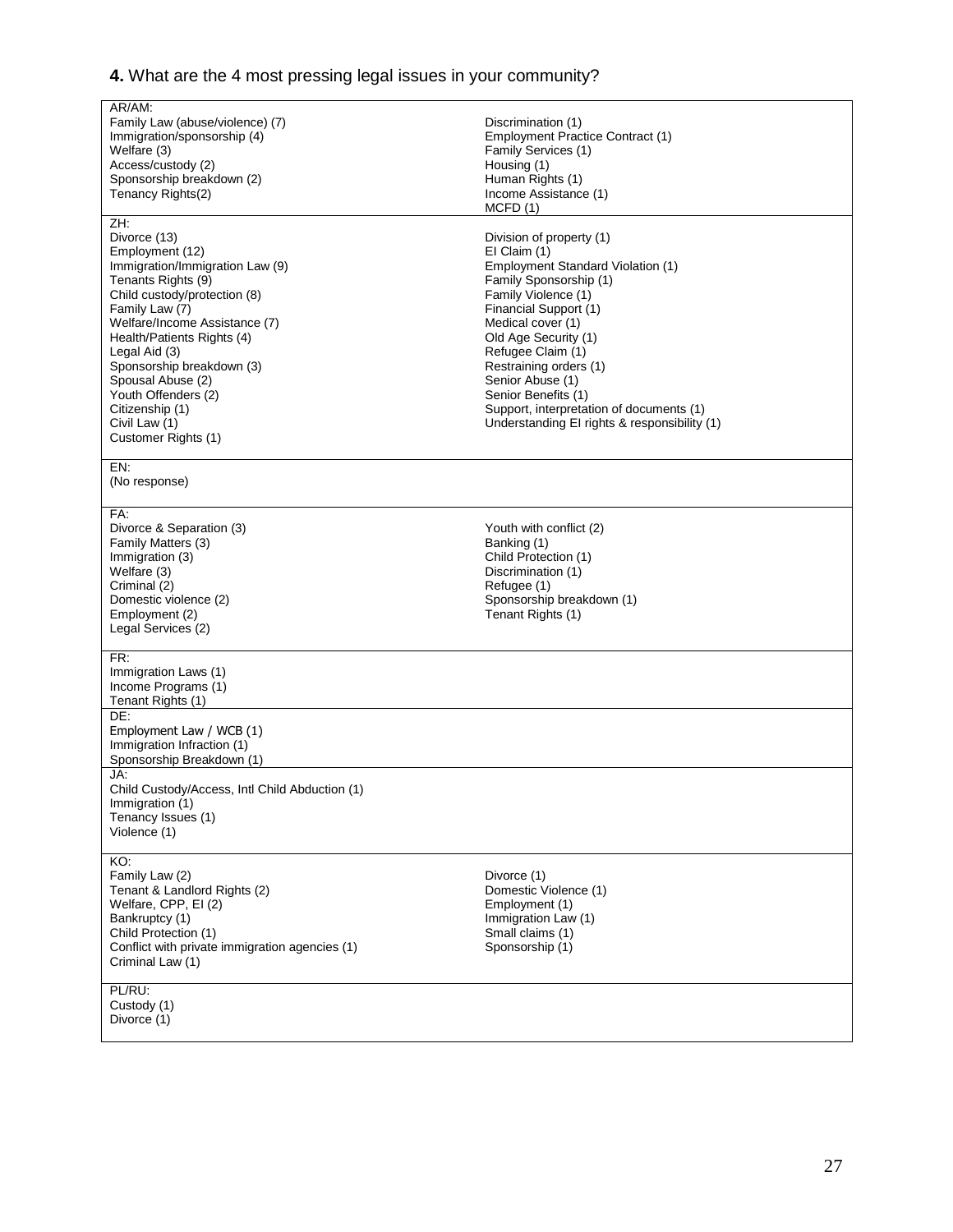| PA/HI:<br>Services for abused women/families (8)<br>Family Law & Matters (5)<br>Employment (4)<br>Immigration & Rights (4)<br>Child custody/welfare (3)<br>Divorce (3)<br>Senior's Benefits (3)<br>Sponsorship Breakdown (3)<br>Tenant Rights (3)<br>Welfare (3)<br>$WCB - EI(3)$<br>Criminal (2)<br>Employment Standards (2)<br>Health (2)<br>Pensions (2) | CPP-disability (1)<br>CPP(1)<br>Courts (1)<br>Drug abuse (1)<br>Home care services (1)<br>Housing Issues (1)<br>Income Tax & Away from Canada (1)<br>Old Age Security (1)<br>Poverty (1)<br>Senior abuse (1)<br>Seniors' Medical (1)<br>Seniors' Rights (1)<br>Social Assistance (1)<br>Sponsorship (1)<br>Youth crime & drugs (1) |  |
|-------------------------------------------------------------------------------------------------------------------------------------------------------------------------------------------------------------------------------------------------------------------------------------------------------------------------------------------------------------|------------------------------------------------------------------------------------------------------------------------------------------------------------------------------------------------------------------------------------------------------------------------------------------------------------------------------------|--|
| SO/SW:<br>Child Protection (1)<br>Divorce (1)                                                                                                                                                                                                                                                                                                               | Immigration (1)<br>Welfare (1)                                                                                                                                                                                                                                                                                                     |  |
| ES:<br>Immigration (5)<br>Family Law (4)<br>Housing for newcomers (3)<br>Employment (2)<br>Health & Patient Rights (2)<br>Income Assistance for newcomers (2)                                                                                                                                                                                               | Legal Assistance (2)<br>Welfare (2)<br>CPP(1)<br>Custody/access (1)<br>Old Security Pension (1)<br>Seniors' Benefits (1)                                                                                                                                                                                                           |  |
| TL:<br>Employment (2)<br>Child Custody/Access (1)<br>Criminal Law (1)<br>Family Law (1)<br>Family Violence (1)                                                                                                                                                                                                                                              | Immigration (1)<br>Senior Benefits (1)<br>Sponsorship (1)<br>Sponsorship Breakdown (1)                                                                                                                                                                                                                                             |  |
| VI:<br>Child Custody & Access (2)<br>Divorce (2)<br>Alcohol & Drugs (1)<br>Criminal (1)<br>Family Violence (1)                                                                                                                                                                                                                                              | Immigration (1)<br>Labour Law (1)<br>Maintenance (1)<br>Students/Visitors (1)<br>Youth Issues (1)                                                                                                                                                                                                                                  |  |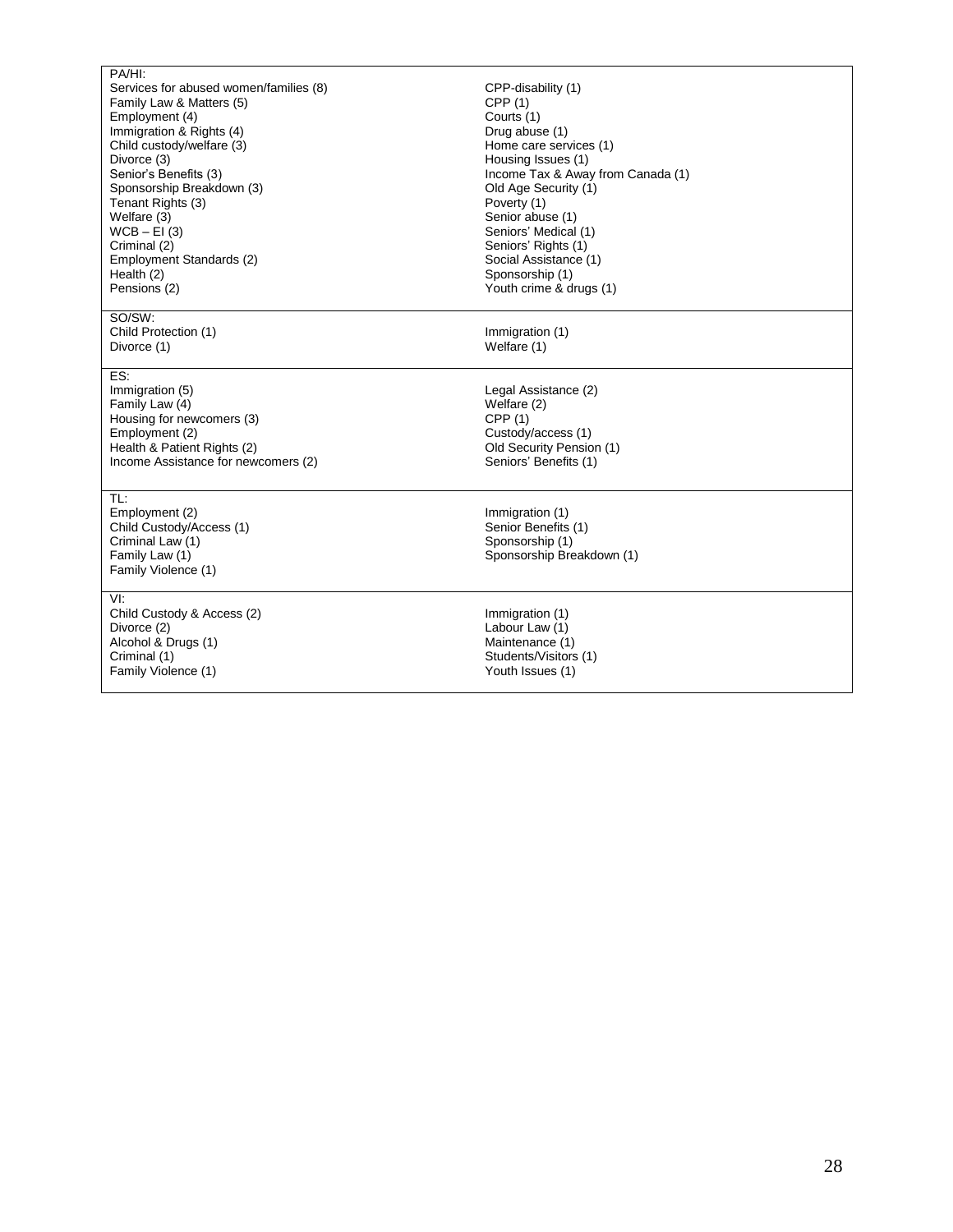**5**. Do you have Internet access at your organization?

| Yes              | No (if no skip to 9) |
|------------------|----------------------|
| AR/AM: 7         | AR/AM: 0             |
| ZH:16            | ZH:0                 |
| EN: 1            | EN: 0                |
| <b>FA: 7</b>     | FA:0                 |
| FR:1             | FR: 0                |
| DE: 1            | DE: 0                |
| JA: 1            | JA:0                 |
| KO: 4            | KO: 0                |
| PL/RU: 1         | PL/RU: 0             |
| <b>PA/HI: 17</b> | PA/HI: 0             |
| SO/SW: 1         | SO/SW:0              |
| ES: 7            | ES: 0                |
| TL: 3            | TL: 0                |
| VI: 3            | VI: 0                |
| All: 70 (100%)   | All: 0 (0%)          |

**6.** How does your organization use the Internet to provide information to the people you serve?

| Information on our website | We email information to people |
|----------------------------|--------------------------------|
| AR/AM: 6                   | AR/AM: 2                       |
| ZH: 22                     | ZH:5                           |
| EN: 1                      | EN: 1                          |
| FA: 6                      | FA: 1                          |
| FR: 0                      | FR:1                           |
| DE: 0                      | DE: 0                          |
| JA: 1                      | JA: 0                          |
| KO: 2                      | KO: 2                          |
| PL/RU: 1                   | PL/RU: 0                       |
| <b>PA/HI: 9</b>            | PA/HI: 4                       |
| SO/SW: 1                   | SO/SW:0                        |
| ES: 6                      | ES: 2                          |
| TL: 3                      | TL: 1                          |
| VI: 2                      | VI: 0                          |
| All: 60 (86%)              | All: 19 (27%)                  |

We do not use the Internet to provide information

| AR/AM: 1 Personally tell our client (1)                                   |
|---------------------------------------------------------------------------|
| ZH:2                                                                      |
| EN: 0                                                                     |
| FA: 0                                                                     |
| FR: 0                                                                     |
| DE: 1                                                                     |
| JA:0                                                                      |
| KO: 0                                                                     |
| PL/RU: 0                                                                  |
| PA/HI: 7 Connect the clients to useful websites & provide information (1) |
| SO/SW:0                                                                   |
| ES: 1                                                                     |
| TL: 0                                                                     |
| VI: 1                                                                     |
| All: 13 (19%)                                                             |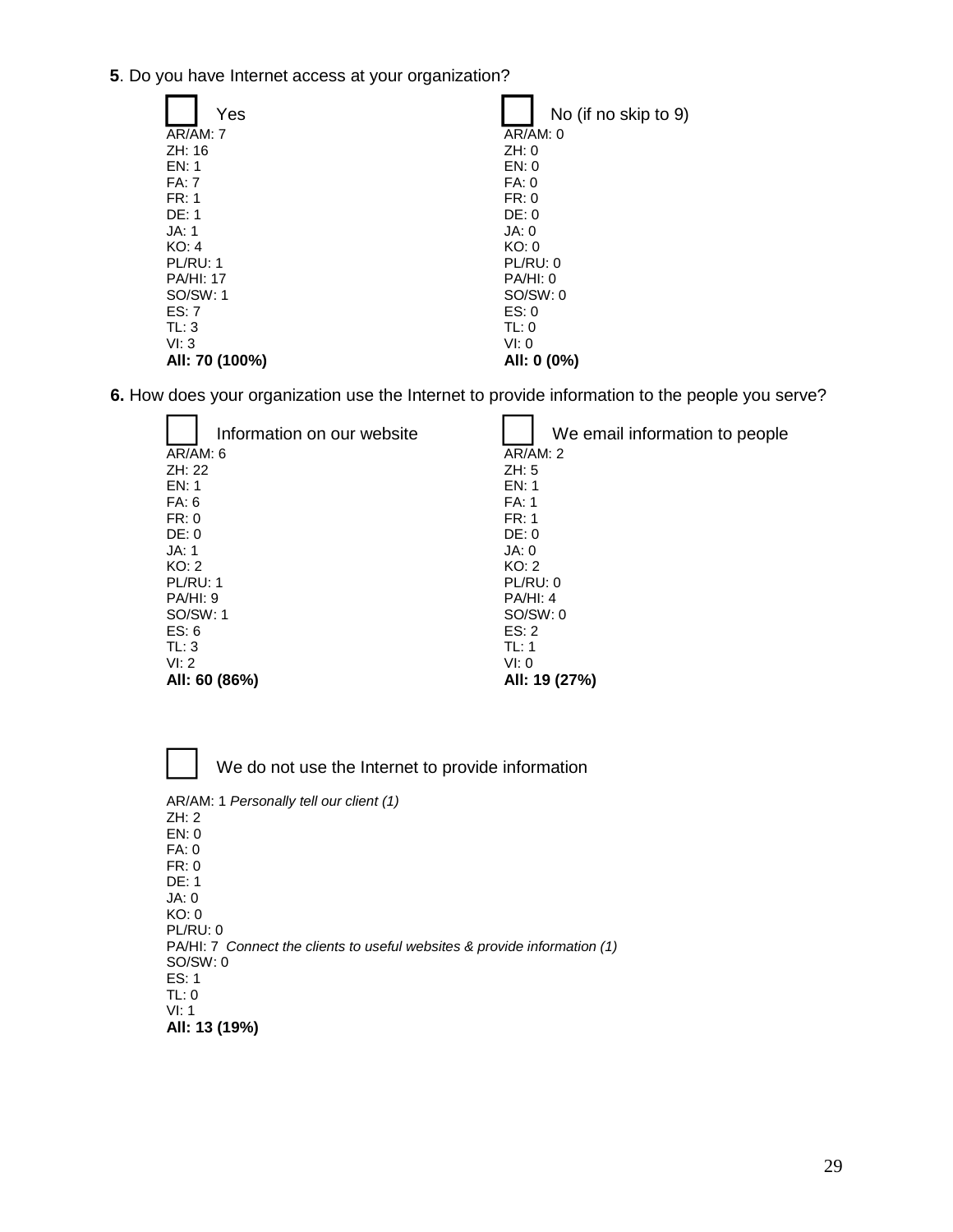**7.** Does your client group get information about Canadian law or systems from the Internet?

| Yes             | No            | Don't know    |
|-----------------|---------------|---------------|
| AR/AM: 0        | AR/AM: 6      | AR/AM: 0      |
| ZH:11           | ZH:5          | ZH: 8         |
| EN: 0           | EN: 1         | EN: 1         |
| FA:3            | FA: 2         | <b>FA: 2</b>  |
| FR: 0           | FR: 0         | FR: 1         |
| DE: 1           | DE: 0         | DE: 0         |
| JA: 1           | JA:0          | JA:0          |
| KO: 2           | KO: 2         | KO: 0         |
| <b>PL/RU: 0</b> | PL/RU: 0      | PL/RU: 0      |
| <b>PA/HI: 5</b> | PA/HI: 8      | PA/HI: 4      |
| SO/SW: 0        | SO/SW:0       | SO/SW: 1      |
| ES: 4           | ES: 2         | ES: 2         |
| TL: 2           | TL: 0         | TL: 0         |
| VI: 0           | VI: 1         | VI: 2         |
| All: 29 (38%)   | All: 27 (35%) | All: 21 (27%) |

(Total responses: 77)

AR/AM: Through case workers (1) PL/RU: Sometimes (1) PA/HI: Not all clients have access to Internet (1) ES: Sometimes not accessible to everyone (1) TL: Depends on the client (1) VI: People need counsel as well (1)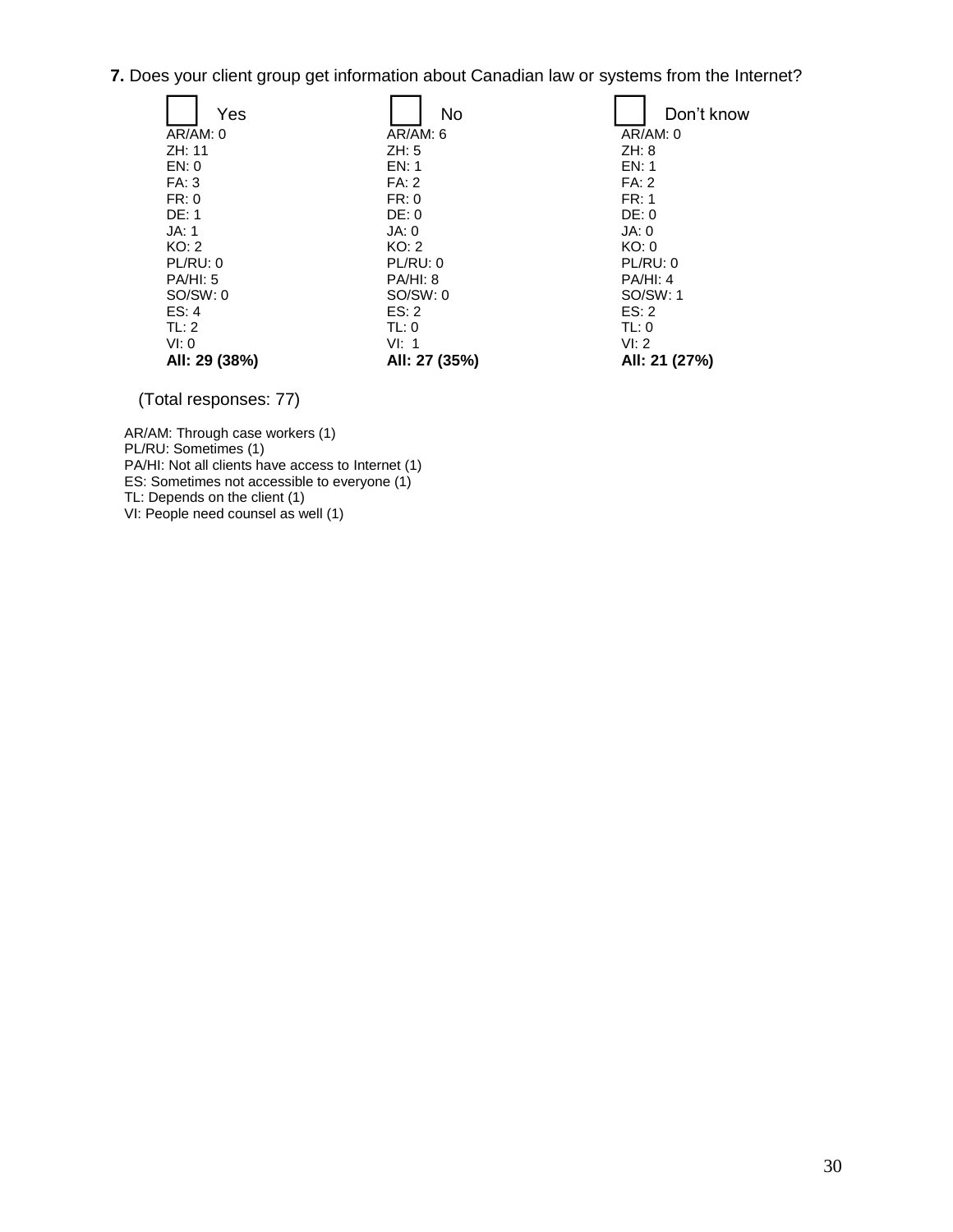**8.** We know that many people download publications from our website. How do you use downloaded documents?

| To print and read | To read online  |
|-------------------|-----------------|
| AR/AM: 3          | AR/AM: 3        |
| ZH: 12            | ZH: 13          |
| EN: 1             | EN: 0           |
| FA: 3             | FA: 5           |
| FR:1              | FR: 0           |
| DF: 1             | DE: 0           |
| JA: 1             | JA: 1           |
| KO: 3             | KO: 2           |
| PL/RU: 1          | PL/RU: 0        |
| <b>PA/HI: 8</b>   | <b>PA/HI: 7</b> |
| SO/SW: 1          | SO/SW:0         |
| ES: 2             | ES: 5           |
| TL: 2             | TL: 2           |
| VI: 0             | VI: 4           |
| AII: 39           | AII: 42         |

| To print and hand out to clients | To review before ordering copies |
|----------------------------------|----------------------------------|
| <b>AR/AM: 5</b>                  | AR/AM: 2                         |
| ZH: 16                           | ZH: 8                            |
| EN: 0                            | EN: 0                            |
| FA: 6                            | FA: 0                            |
| FR: 0                            | FR:1                             |
| DE: 1                            | DE: 0                            |
| JA:0                             | JA:0                             |
| KO: 2                            | KO: 0                            |
| PL/RU: 0                         | PL/RU: 0                         |
| <b>PA/HI: 12</b>                 | <b>PA/HI: 1</b>                  |
| SO/SW: 1                         | SO/SW: 1                         |
| ES: 2                            | ES: 2                            |
| TL: 1                            | TL: 0                            |
| VI: 3                            | VI: 0                            |
| <b>AII: 49</b>                   | <b>All: 15</b>                   |

| None of the above | Other                            |
|-------------------|----------------------------------|
| AR/AM: 0          | AR/AM: 0                         |
| ZH: 1             | ZH:0                             |
| EN: 0             | EN: 0                            |
| FA: 0             | FA: 0                            |
| FR: 0             | FR: 0                            |
| DE: 0             | DE: 0                            |
| JA:0              | JA:0                             |
| KO: 0             | KO: 0                            |
| PL/RU: 0          | PL/RU: 0                         |
| PA/HI: 1          | PA/HI: 1<br>oral explanation (1) |
| SO/SW:0           | SO/SW:0                          |
| ES: 2             | ES: 0                            |
| TL: 0             | TL: 0                            |
| VI: 0             | VI: 0                            |
| <b>All: 4</b>     | <b>All: 1</b>                    |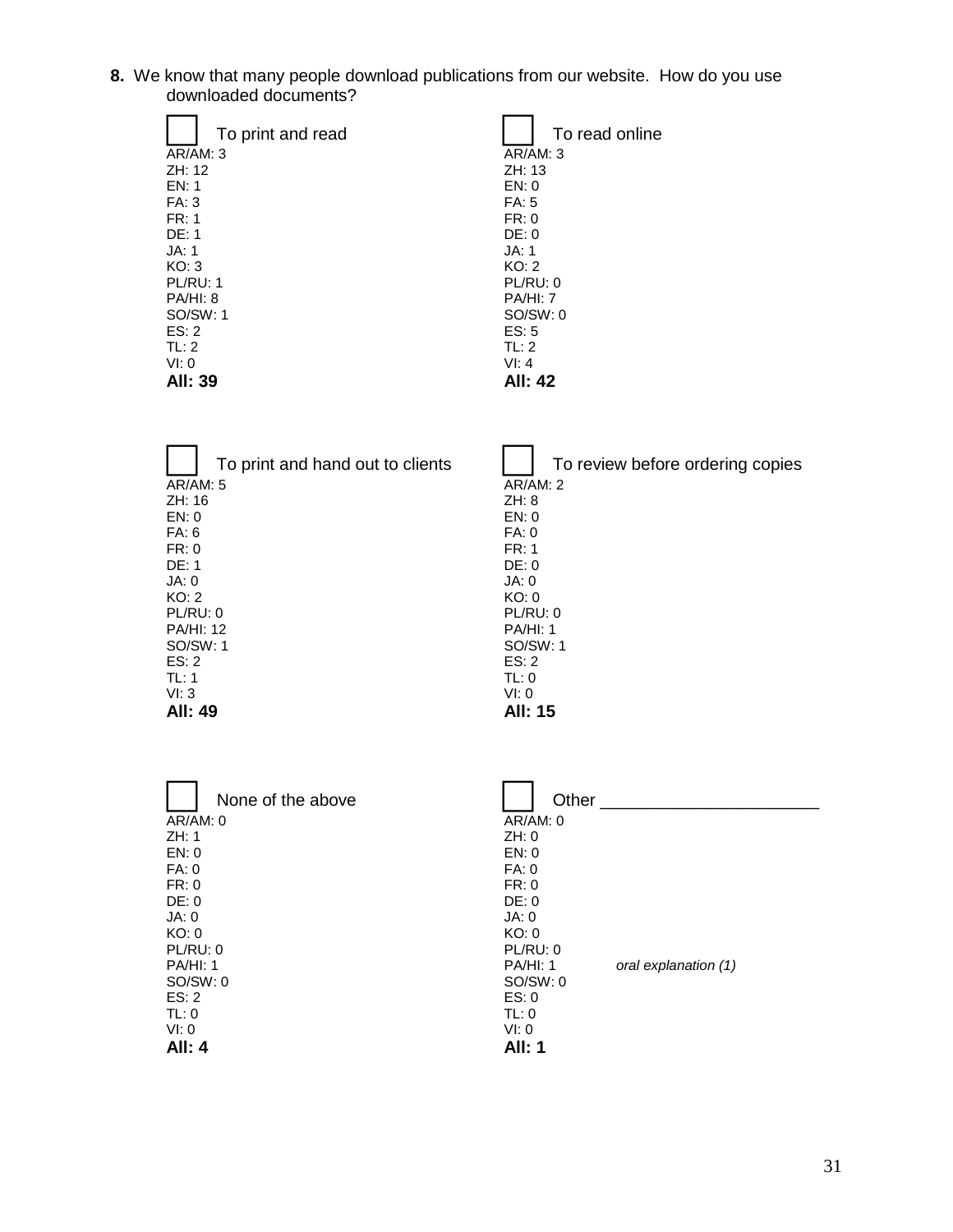|  |  |  |  |  | 9. How does your organization use LSS print publications? Please mark the top 3: |
|--|--|--|--|--|----------------------------------------------------------------------------------|
|--|--|--|--|--|----------------------------------------------------------------------------------|

| Give to people in person | Read with clients to explain issues |
|--------------------------|-------------------------------------|
| <b>AR/AM: 5</b>          | AR/AM: 7                            |
| ZH: 20                   | ZH: 15                              |
| EN: 0                    | EN: 0                               |
| FA: 6                    | FA: 1                               |
| FR:1                     | FR:1                                |
| DE: 1                    | DE: 1                               |
| JA: 1                    | JA: 1                               |
| KO: 3                    | KO: 4                               |
| <b>PL/RU: 1</b>          | <b>PL/RU: 1</b>                     |
| <b>PA/HI: 12</b>         | <b>PA/HI: 11</b>                    |
| SO/SW: 1                 | SO/SW: 1                            |
| ES: 6                    | ES: 3                               |
| TL: 3                    | TL: 3                               |
| VI: 3                    | VI: 2                               |
| All: 63                  | All: 52                             |

| Mail to people | Use as resource material for staff |
|----------------|------------------------------------|
| AR/AM: 0       | AR/AM: 3                           |
| ZH:1           | ZH:19                              |
| EN: 0          | EN: 0                              |
| FA: 1          | FA: 1                              |
| FR: 0          | FR:1                               |
| DE: 0          | DE: 1                              |
| JA:0           | JA: 1                              |
| KO: 0          | KO: 2                              |
| PL/RU: 0       | PL/RU: 0                           |
| PA/HI: 0       | SO/SW: 1                           |
| SO/SW:0        | PA/HI: 3                           |
| ES: 1          | ES: 3                              |
| TL: 0          | TL: 0                              |
| VI: 0          | VI: 1                              |
| <b>All: 3</b>  | All: 36                            |

| Use in workshops or presentations | Display in the office or public events |
|-----------------------------------|----------------------------------------|
| AR/AM: 5                          | AR/AM: 2                               |
| ZH: 14                            | ZH:9                                   |
| EN: 0                             | EN: 0                                  |
| FA: 2                             | FA: 6                                  |
| FR: 0                             | FR:1                                   |
| DE: 0                             | DE: 1                                  |
| JA: 1                             | JA: 1                                  |
| KO: 1                             | KO: 1                                  |
| PL/RU: 0                          | PL/RU: 0                               |
| <b>PA/HI: 10</b>                  | <b>PA/HI: 11</b>                       |
| SO/SW: 1                          | SO/SW: 1                               |
| ES: 5                             | ES: 4                                  |
| TL: 0                             | TL: 3                                  |
| VI: 2                             | VI: 1                                  |
| <b>All: 41</b>                    | <b>All: 41</b>                         |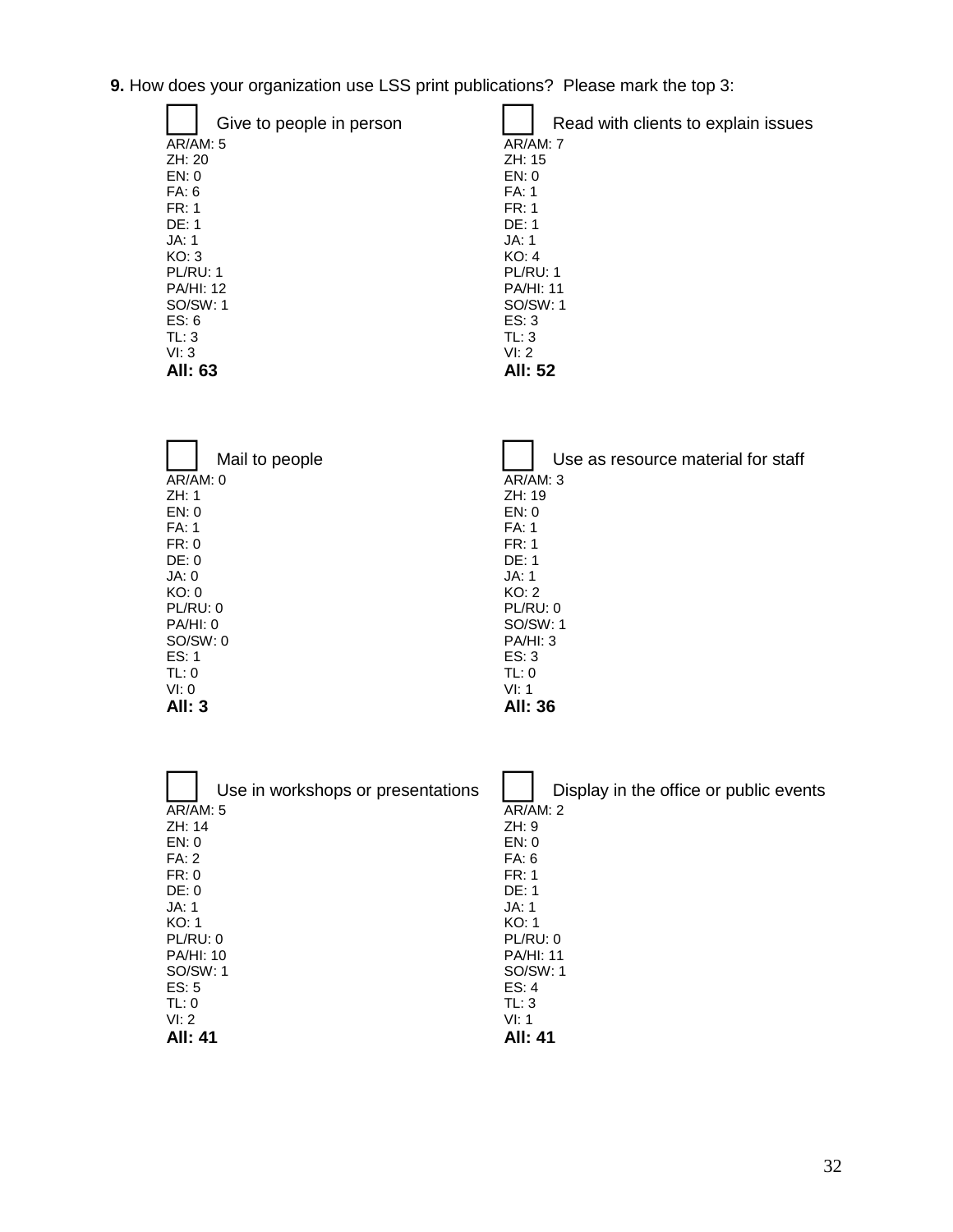| Use in classrooms (ESL) | Other:                                       |
|-------------------------|----------------------------------------------|
| AR/AM: 1                | AR/AM: 0                                     |
| ZH:4                    | ZH:                                          |
| EN: 0                   | EN: 0                                        |
| FA: 0                   | FA: 0                                        |
| FR: 0                   | FR: 0                                        |
| DE: 0                   | DE: 0                                        |
| JA: 0                   | JA: 0                                        |
| KO: 0                   | KO: 0                                        |
| PL/RU: 0                | PL/RU: 0                                     |
| PA/HI: 6                | PA/HI: 2<br>Special sessions with Legal Aid  |
| SO/SW:0                 | Services Society (1), Speaking to groups (1) |
| ES: 1                   | SO/SW:0                                      |
| TL: 0                   | ES: 0                                        |
| VI: 0                   | TL: 0                                        |
| <b>All: 12</b>          | VI: 0                                        |
|                         | <b>All: 2</b>                                |

Could we contact you when we are developing new resources in languages other than English, or in order to get more feedback from you or your clients about LSS resources in languages other than English? If so, please fill in your name and contact info below.

*FA: I would like to be part of a focus group (1)*

| Name:         | Phone: |
|---------------|--------|
| Organization: | Email: |

We thank you for taking the time to provide this information.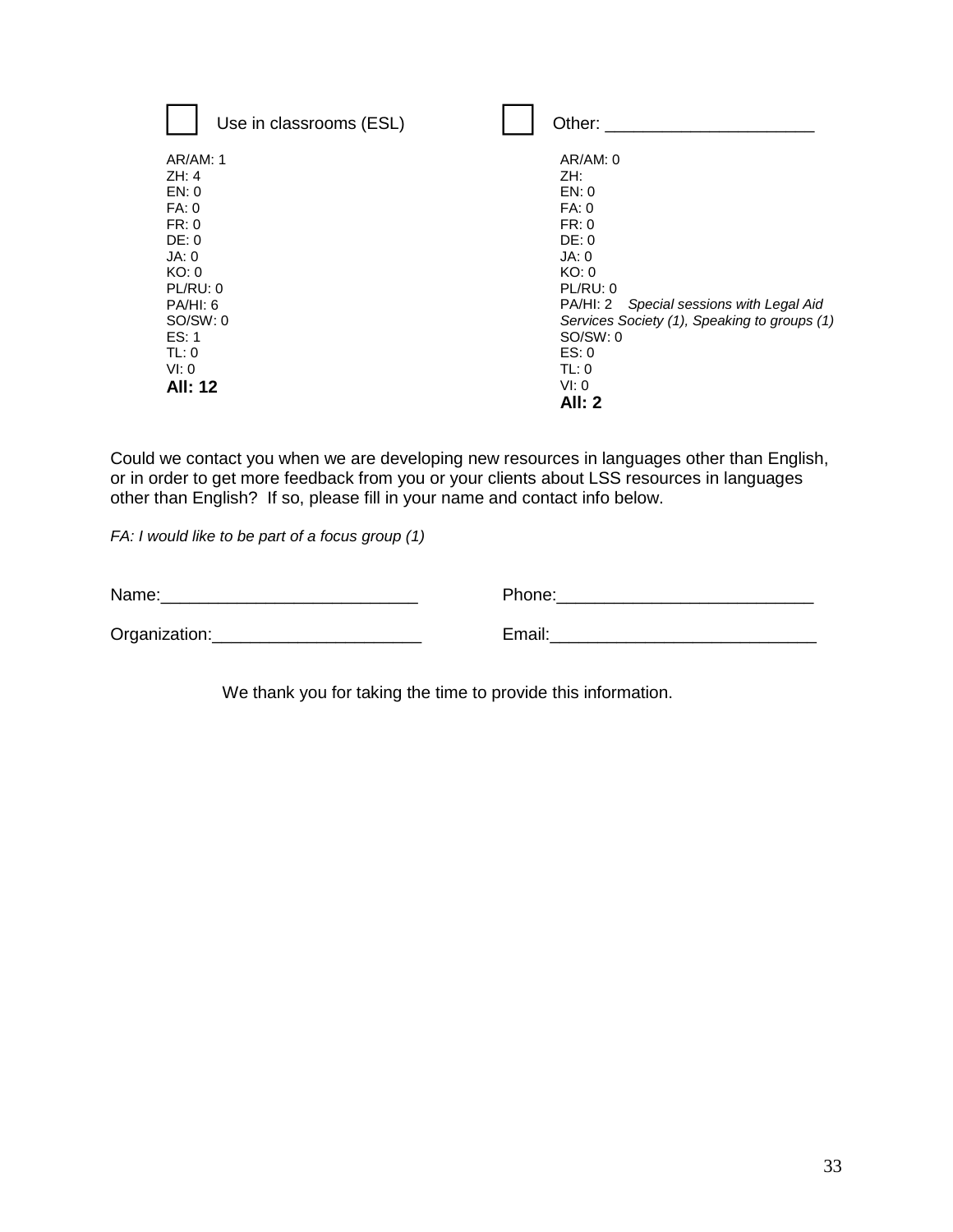# **APPENDIX B – Agencies Participating in the Review**

*(One participant per agency unless otherwise noted.)*

Abbotsford Community Services (2 participants) CHIMO Crisis Services College Educacentre Collingwood Neighbourhood House (2 participants) Hispanic Community Centre Society (2 participants) Immigrant and Multicultural Services Society (4 participants) Immigrant Services Society of BC (7 participants) Jewish Family Service Agency (3 participants) Kamloops Immigrant Services (3 participants) Kiwassa Neighbourhood House Langley Family Services MOSAIC (4 participants) Multicultural Family Centre Multicultural Helping House (2 participants) National Congress of Black Women Foundation North Shore Multicultural Society (2 participants) Penticton and District Multicultural Society Progressive Intercultural Community Services Society (6 participants) Richmond Multicultural Concerns Society (2 participants) S.U.C.C.E.S.S. (13 participants) South Vancouver Neighbourhood House (3 participants) Storefront Orientation Services (4 participants) Vancouver and Lower Mainland Multicultural Family Services Society (9 participants) Vancouver Association for Survivors of Torture Vernon and District Immigrant Services Society (2 participants) Victoria Immigrant and Refugee Society (2 participants)